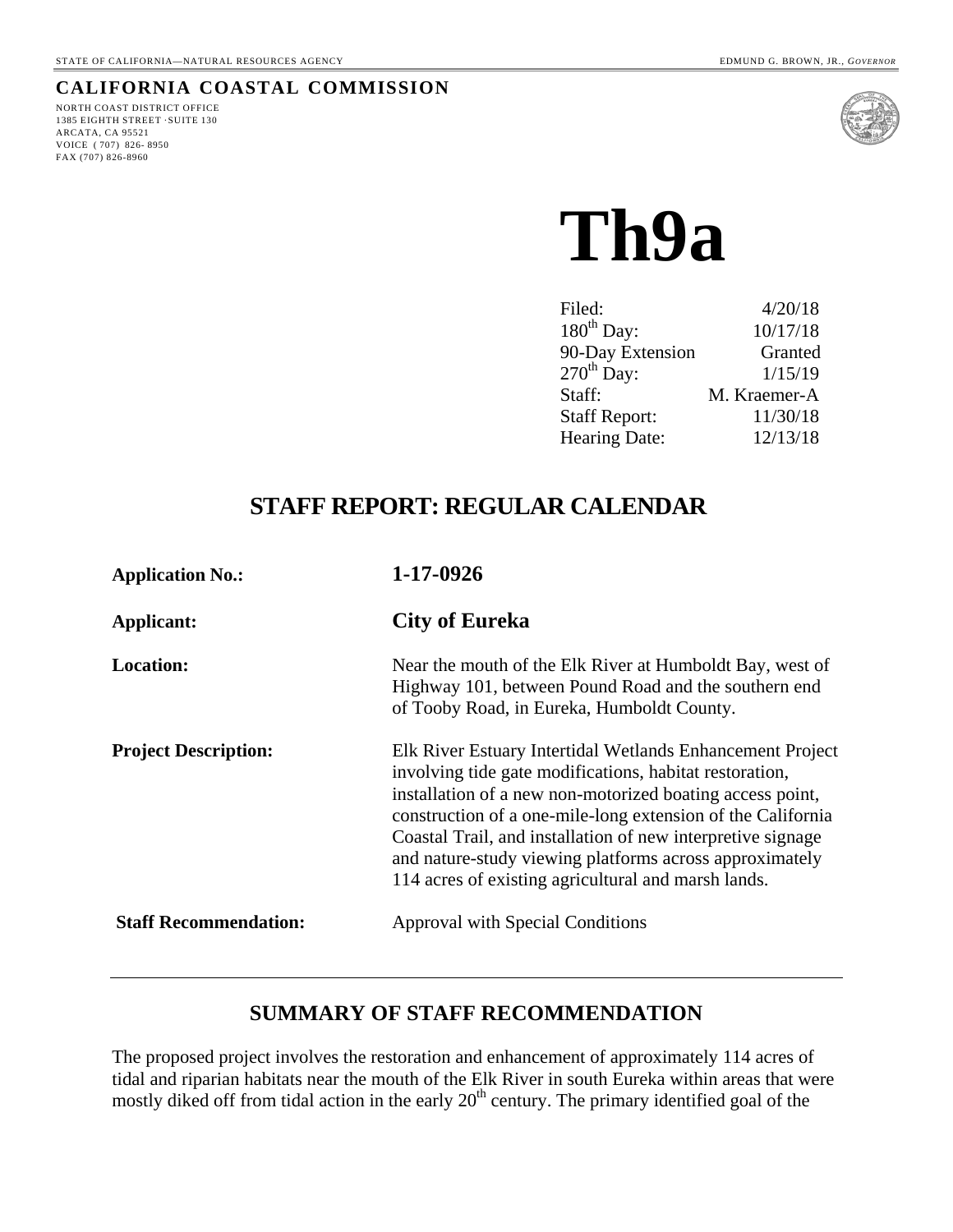project is to enhance the Elk River estuary by enhancing the tidal channel network, intertidal wetlands and riparian habitat to a healthy, self-sustaining state. Such restoration will increase the quantity and quality of available salmonid habitat in the Elk River estuary to benefit the watershed as a whole. The project also includes new and enhanced public access and recreational amenities, including the development of a one-mile-long extension of the California Coastal Trail, a trailhead parking area off Tooby Road, and a non-motorized boat access ramp on a restored Elk River estuary channel. The project would result in the conversion of approximately 89 acres of existing diked farmland (grazing land) to non-agricultural uses (primarily to restored salt marsh habitat).

The primary Coastal Act issues raised by the project include the need to ensure that the project comprises permissible diking, dredging and filling of coastal wetlands and waters, permissible conversion of non-prime agricultural land on the edge of the urban-rural boundary, and implementation of maximum public access and recreational opportunities.

Staff believes that the proposed fill associated with the development of the new recreational trail segments and non-motorized boating access ramp is for "nature study… or similar resource dependent activities" allowable under section 30233 of the Coastal Act, because the proposed design minimizes fill intrusions to the smallest feasible area and least impacting routes, and the trail segments and boat access ramp would function as public coastal nature trail access areas affording unique nature-viewing opportunities within the restored Elk River estuarine marsh. In addition, staff believes that the proposed dredging and filling across approximately 90 acres of existing wetlands is allowable under section 30233 for "restoration purposes," because the project would restore historic tidelands, historic juvenile salmonid rearing habitat, historic riparian habitat, and historic connectivity between fringe tidal channels at the transition between tidal and non-tidal lands. The restored tidal marsh, riparian, tidal channels, and eelgrass habitats will ultimately be of much greater ecological value than the existing habitats and the overall restoration project will provide a beneficial solution to the existing turbidity problems in the lower Elk River that currently result in part from an excess of sediment being confined to an artificially narrowed channel.

Although the project would result in the conversion of approximately 89 acres of existing nonprime farmland (currently used for livestock grazing), staff believes that the conversion of grazing lands to the proposed habitat restoration and nature study/recreational trail uses comprises a permissible conversion of agricultural land consistent with the criteria of section 30241 of the Coastal Act, because the project site is on the periphery of an urban area, adjacent to the LCP-certified urban limit lines both north and south of the property.

Staff is recommending approval of the project with several special conditions requiring implementation of the project as proposed, including, but not limited to, conditions to protect water quality and sensitive species. Staff also recommends conditions to ensure that the trail functions as a coordinated and integrated continuous public access system along the Eureka waterfront, as well as conditions to ensure that the Applicant has the legal ability to undertake development on property owned by others and comply with all conditions of approval. Staff believes that the proposed project, as conditioned, is consistent with all applicable Chapter 3 policies of the Coastal Act.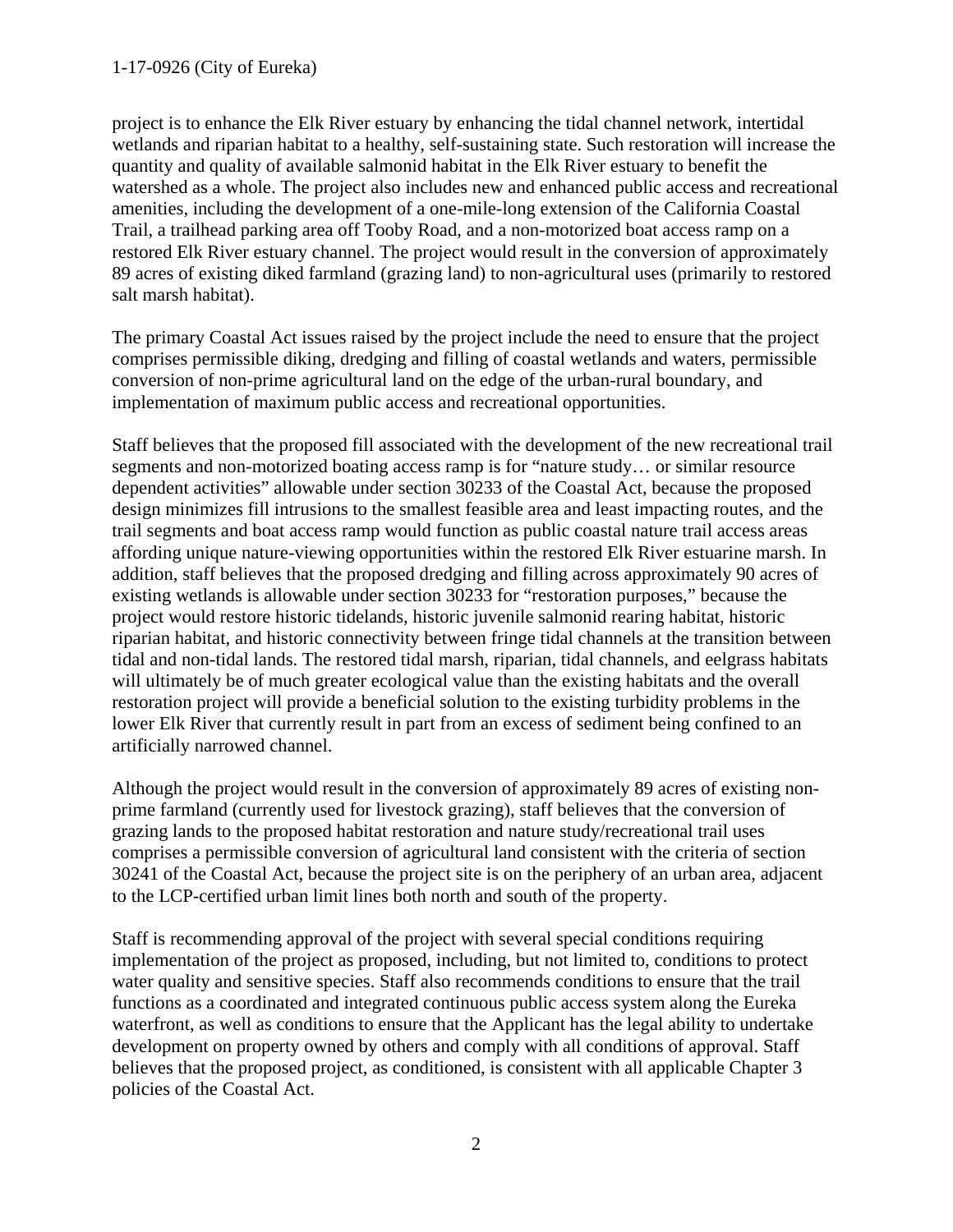# **TABLE OF CONTENTS**

| Н. |     |
|----|-----|
|    |     |
|    |     |
|    | .15 |
|    | .20 |
|    |     |
|    |     |
|    |     |
|    |     |
|    |     |
|    |     |
|    |     |
|    |     |
|    |     |
|    |     |

# **APPENDICES**

Appendix  $A -$  Substantive File Documents

# **EXHIBITS**

Exhibit 1 – [Regional Location Map](https://documents.coastal.ca.gov/reports/2018/12/th9a/th9a-12-2018-exhibits.pdf) Exhibit  $2$  – Vicinity Map Exhibit 3 – [APN Boundaries & Ownership Map](https://documents.coastal.ca.gov/reports/2018/12/th9a/th9a-12-2018-exhibits.pdf) Exhibit 4 – [Existing Site Features](https://documents.coastal.ca.gov/reports/2018/12/th9a/th9a-12-2018-exhibits.pdf)

Exhibit 5 – [Existing & Proposed Topography](https://documents.coastal.ca.gov/reports/2018/12/th9a/th9a-12-2018-exhibits.pdf)

Exhibit 6 – [Proposed Development Plans](https://documents.coastal.ca.gov/reports/2018/12/th9a/th9a-12-2018-exhibits.pdf)

Exhibit  $7 -$  [Existing & Proposed Vegetation](https://documents.coastal.ca.gov/reports/2018/12/th9a/th9a-12-2018-exhibits.pdf)

Exhibit 8 – [Site Photos](https://documents.coastal.ca.gov/reports/2018/12/th9a/th9a-12-2018-exhibits.pdf)

Exhibit 9 – [Proposed Monitoring &](https://documents.coastal.ca.gov/reports/2018/12/th9a/th9a-12-2018-exhibits.pdf) Reporting Plan

Exhibit 10 – [Geology Report \(excerpt\)](https://documents.coastal.ca.gov/reports/2018/12/th9a/th9a-12-2018-exhibits.pdf)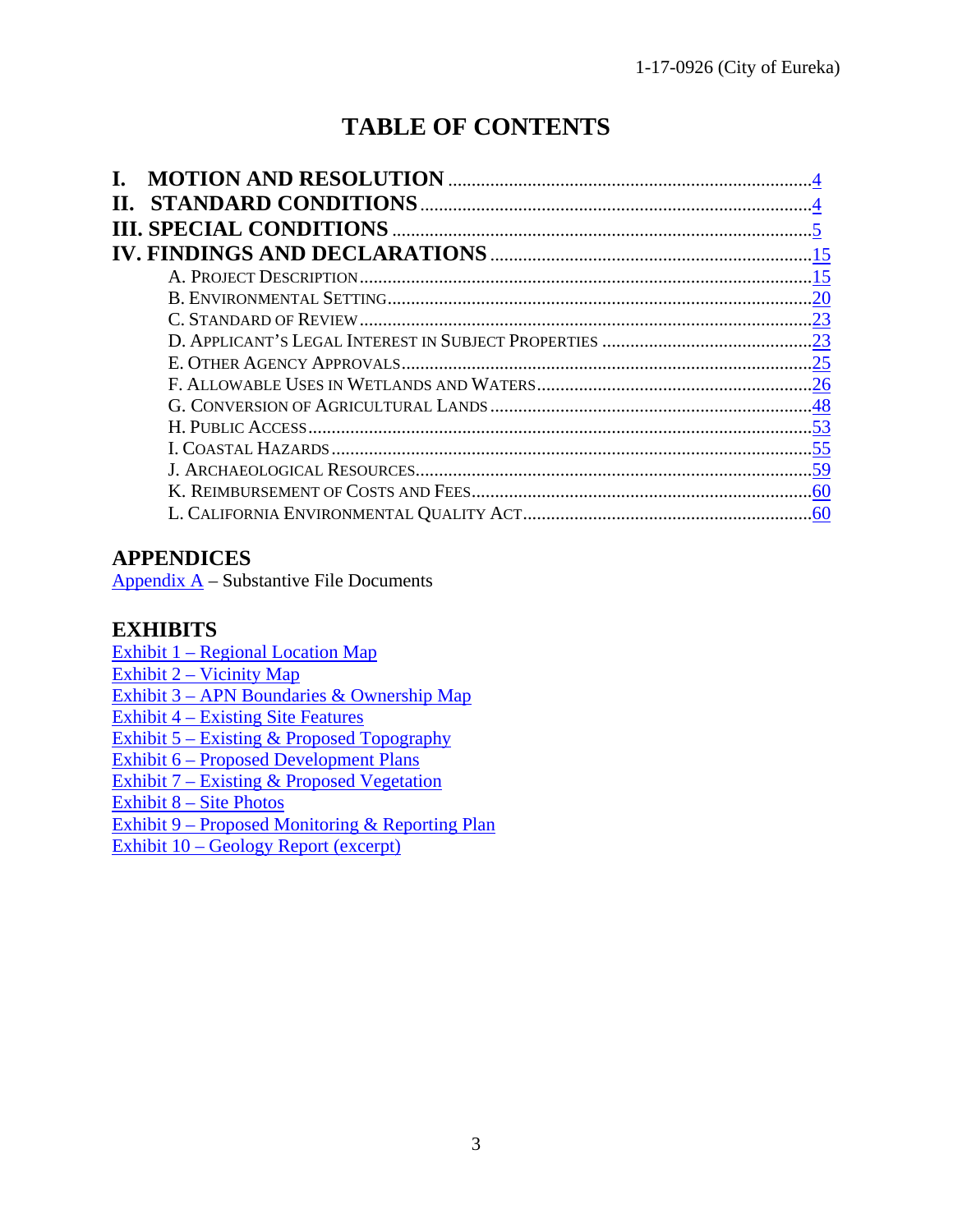# <span id="page-3-0"></span>**I. MOTION AND RESOLUTION**

# **Motion:**

*I move that the Commission approve coastal development permit 1-17-0926 pursuant to the staff recommendation.*

Staff recommends a **YES** vote on the foregoing motion. Passage of this motion will result in approval of the permit as conditioned and adoption of the following resolution and findings. The motion passes only by affirmative vote of a majority of the Commissioners present.

## **Resolution:**

*The Commission hereby approves a coastal development permit for the proposed development and adopts the findings set forth below on grounds that the development as conditioned will be in conformity with the policies of Chapter 3 of the Coastal Act. Approval of the permit complies with the California Environmental Quality Act because either 1) feasible mitigation measures and/or alternatives have been incorporated to substantially lessen any significant adverse effects of the development on the environment, or 2) there are no further feasible mitigation measures or alternatives that would substantially lessen any significant adverse impacts of the development on the environment.*

# <span id="page-3-1"></span>**II. STANDARD CONDITIONS**

This permit is granted subject to the following standard conditions:

- 1. **Notice of Receipt and Acknowledgment**: The permit is not valid and development shall not commence until a copy of the permit, signed by the permittee or authorized agent, acknowledging receipt of the permit and acceptance of the terms and conditions, is returned to the Commission office.
- 2. **Expiration**: If development has not commenced, the permit will expire two years from the date on which the Commission voted on the application. Development shall be pursued in a diligent manner and completed in a reasonable period of time. Application for extension of the permit must be made prior to the expiration date.
- 3. **Interpretation**: Any questions of intent of interpretation of any condition will be resolved by the Executive Director or the Commission.
- 4. **Assignment**: The permit may be assigned to any qualified person, provided assignee files with the Commission an affidavit accepting all terms and conditions of the permit.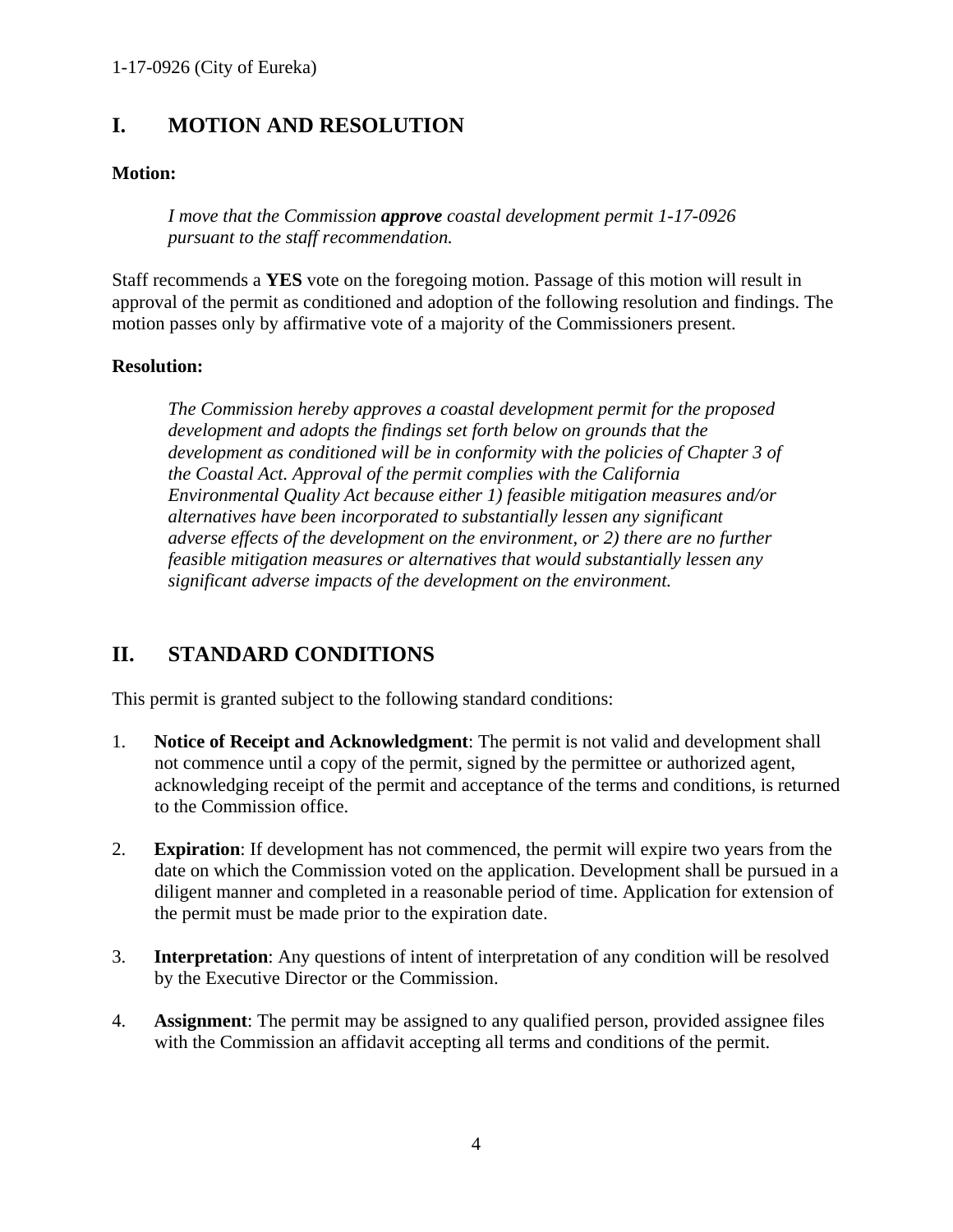5. **Terms and Conditions Run with the Land**: These terms and conditions shall be perpetual, and it is the intention of the Commission and the permittee to bind all future owners and possessors of the subject property to the terms and conditions.

# <span id="page-4-0"></span>**III. SPECIAL CONDITIONS**

This permit is granted subject to the following special conditions:

- 1. **Evidence of Legal Ability of Applicant to Undertake Development on Property Owned by Others and Comply with Conditions of Approval**
	- A. PRIOR TO ISSUANCE OF COASTAL DEVELOPMENT PERMIT 1-17-0926, the Applicant shall submit, for the review and approval of the Executive Director, evidence that clearly demonstrates that the North Coast Railroad Authority or the Northwestern Pacific Railroad Company, as the legal owner(s) of APNs 302-181-030 and 305-141-002: (1) has formally agreed in writing that the Applicant may undertake development on each of their respective properties pursuant to CDP 1-17-0926, as conditioned by the Commission herein; and (2) has entered into a license agreement for public trail use of the railroad right-of-way through the subject properties as authorized by CDP 1-17-0926, as conditioned by the Commission herein. Such license agreement shall include provisions that specifically address the portion of the project involving shared use of the railroad bridge over the Elk River Estuary.
	- B. PRIOR TO ISSUANCE OF COASTAL DEVELOPMENT PERMIT 1-17-0926, the Applicant shall submit, for the review and approval of the Executive Director, evidence that clearly demonstrates that Hoff USA Inc. et al., as the legal owner(s) of APN 302-181-039, has formally agreed in writing that the Applicant may undertake development on its property as authorized by CDP 1-17-0926 and as conditioned by the Commission herein.
	- C. No changes to the approved development may occur unless and until the Applicant/ Permittee obtains a Commission amendment to this coastal development permit, unless the Executive Director determines that no amendment is legally required.

## 2. **State Lands Commission Review.** PRIOR TO ISSUANCE OF COASTAL

DEVELOPMENT PERMIT 1-17-0926, the Applicant shall provide to the Executive Director a written determination from the State Lands Commission that: (A) no State or public trust lands are involved in the development; or (B) State or public trust lands are involved in the development and all permits required by the State Lands Commission have been obtained; or (C) State or public trust lands may be involved in the development, but, pending a final determination, an agreement has been made with the State Lands Commission for the approved project as conditioned by the Commission to proceed without prejudice to that determination.

## 3. *Spartina densiflora* **Removal Requirements**

A. The permittee shall carry out *Spartina densiflora* eradication activities in compliance with the special conditions of Coastal Development Permit 1-14-0249, including the requirement to submit a site-specific *Spartina* Removal Plan to the Executive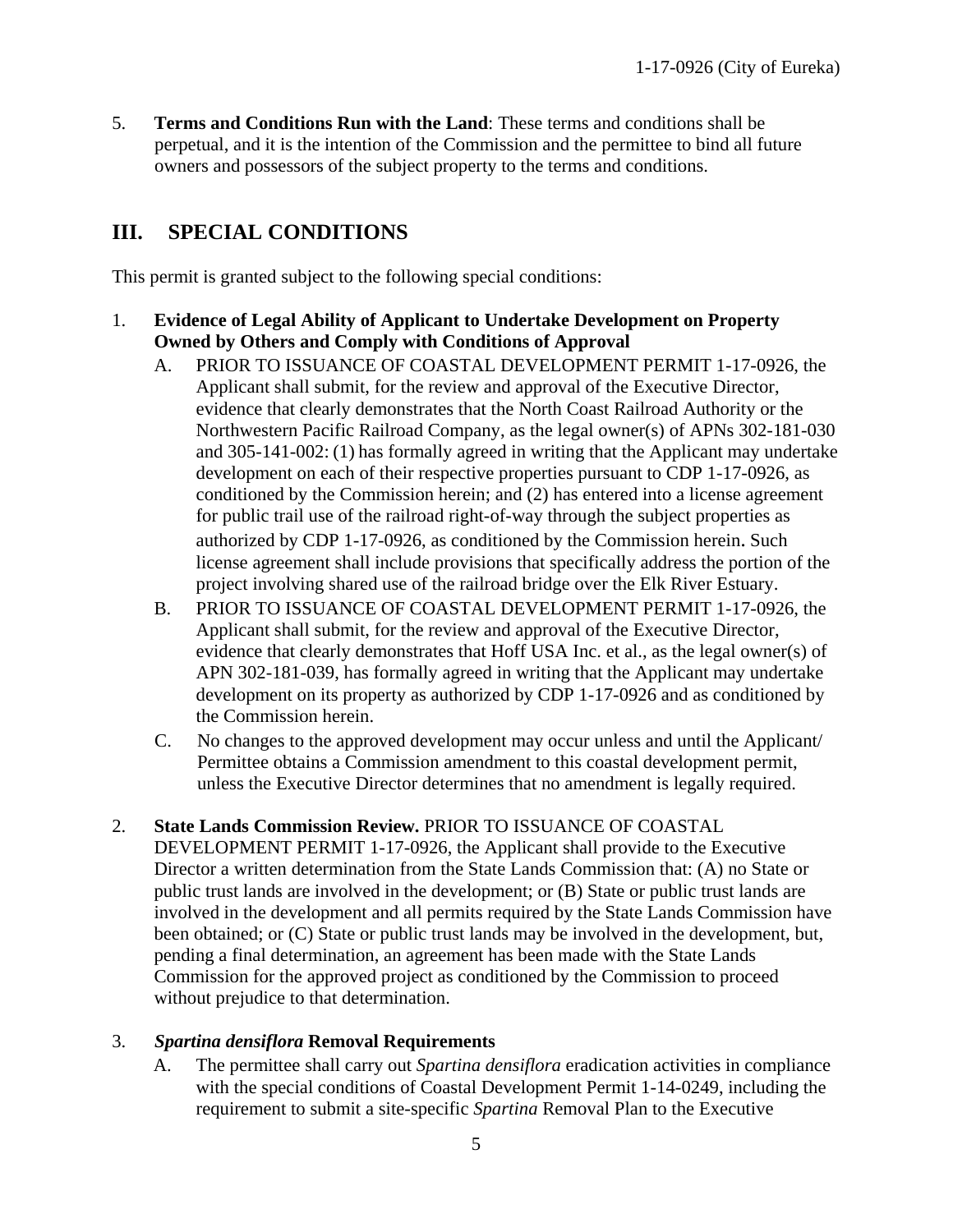Director for review and approval prior to commencement of *Spartina* removal activities.

- B. The fill material placed in Area 1 for the temporary diking of a 100-foot by 100-foot *Spartina* removal area to test the efficacy of the flooding treatment method for *Spartina* eradication shall be removed following completion of the pilot project, and the area shall be reconnected with surrounding salt marsh and fully restored to appropriate salt marsh elevations and monitored for restoration success consistent with Special Condition 4.
- C. WITHIN SIX MONTHS OF COMPLETION OF THE *SPARTINA* REMOVAL PILOT PROJECT, the Applicant shall provide a written report to the Executive Director documenting the timing, methods and results of the flood treatment pilot project and confirming removal of the temporary dikes and restoration of the area as required by subsection (B) of this condition.

## 4. **Habitat Restoration Monitoring and Reporting Plan (MRP) Implementation**

- A. The Applicant shall implement the habitat restoration project in accordance with the proposed "Elk River Estuary and Tidal Wetland Enhancement Project Monitoring and Reporting Plan" (MRP) dated June 2018 prepared by Greenway, and the following objectives shall be achieved by the end of the fifth monitoring year following completion of project construction as proposed by the MRP:
	- (i) There shall be 12 acres of restored riparian habitat dominated by native riparian plants;
	- (ii) There shall be 79 acres of salt marsh habitat dominated by native tidal marsh plants;
	- (iii) There shall be is 0.7-acre of freshwater wetlands dominated by native wetland plant species;
	- (iv) There shall be 12.9 acres of restored intertidal channels; and
	- (v) There shall be 9 acres of suitable eelgrass habitat between -4 ft. minimum to  $+2$ ft. maximum (NAVD88)
- B. The Applicant shall submit annual monitoring reports to the Executive Director by January  $31<sup>st</sup>$  following each monitoring year. If the final monitoring report indicates that the habitat restoration project has been unsuccessful, in part or in whole, based on the approved goals, objectives, and success standards set forth in the approved final MRP, the Applicant shall submit a revised or supplemental plan to compensate for those portions of the original plan that did not meet the approved goals, objectives, and performance standards. The revised or supplemental plan shall be processed as an amendment to this coastal development permit, unless the Executive Director determines that no amendment is legally required.
- C. The permittee shall undertake development in accordance with the approved final plans. Any proposed changes to the approved final plans shall be reported to the Executive Director. No changes to the approved final plans shall occur without a Commission approved amendment to this coastal development permit, unless the Executive Director determines that no amendment is legally required.

## 5. **Final Plans for Habitat Restoration and Coastal Trail Construction**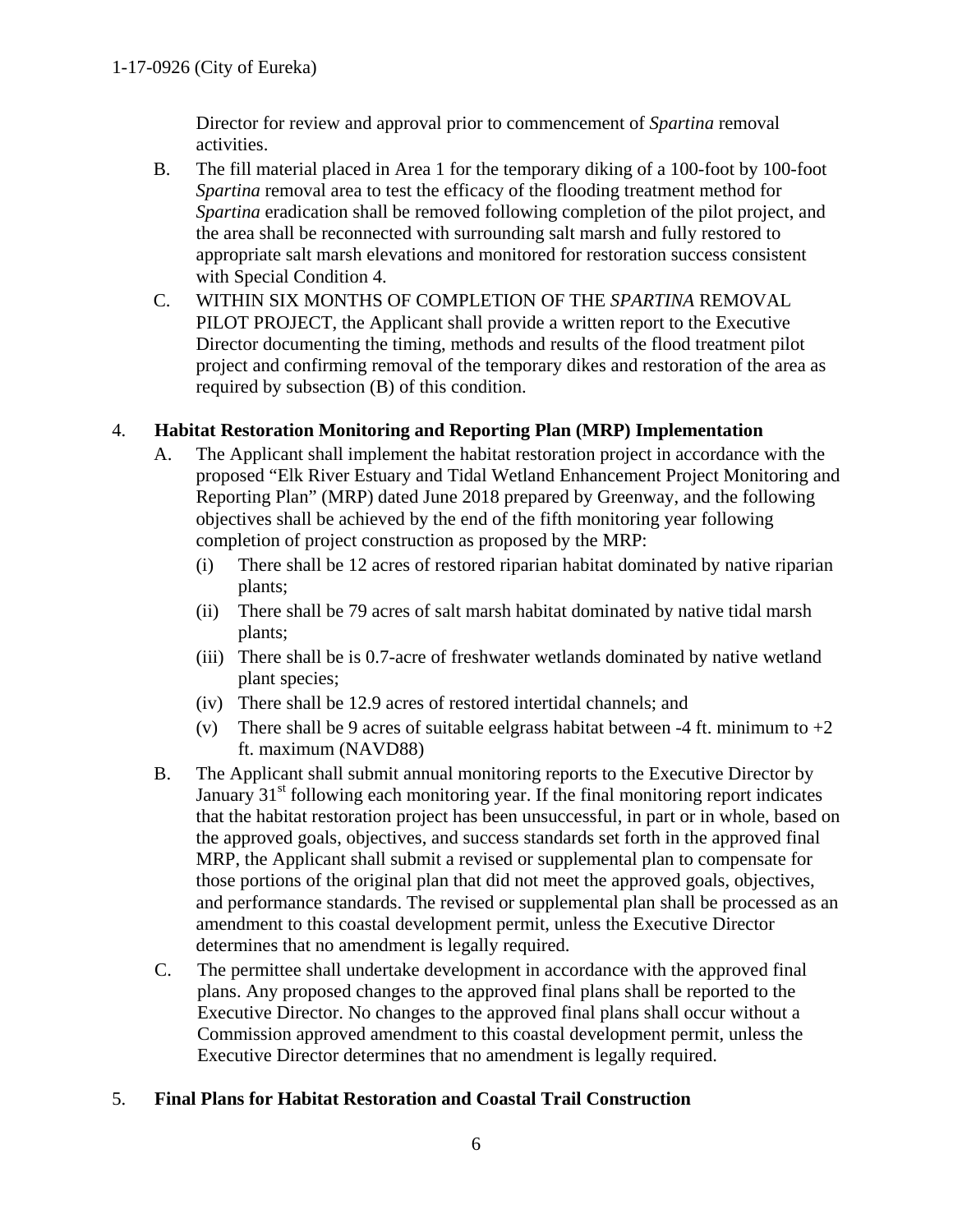- A. PRIOR TO ISSUANCE OF COASTAL DEVELOPMENT PERMIT 1-17-0926, the Applicant shall submit final site and construction plans for the review and written approval of the Executive Director for the development of the proposed habitat restoration components and coastal trail elements that conform with the project description and preliminary plans submitted with the CDP application, and which also are consistent with all special conditions of CDP 1-17-0926.
	- (i) The plans shall include the following:
		- a) Plan, profile, and cross-sectional architectural drawings for all segments of the trail and access amenities including elevated trails, viewing platforms, boating access, parking areas, and fencing;
		- b) Signage plans and schedule consistent with Special Condition 6; and
		- c) Planting plans and schedule consistent with Special Condition 7.
	- (ii) The plans shall evidence, at a minimum, implementation of all the following:
		- a) Trail width shall not exceed 8 feet with two-foot-wide unpaved shoulders in wetland areas;
		- b) Elevated trail and viewing platforms shall be elevated above restored tidal marsh habitat areas as proposed and shall be constructed of light-permeable materials to allow light access beneath the elevated trail to minimize impacts to marsh vegetation; and
		- c) All recommendations for site preparation, compaction, and grading included in the geotechnical memorandum completed for the trail extension component prepared by LACO Associates dated July 12, 2018.
- B. The permittee shall undertake development in accordance with the approved final plans. Any proposed changes to the approved final plans shall be reported to the Executive Director. No changes to the approved final plans shall occur without a Commission approved amendment to this coastal development permit, unless the Executive Director determines that no amendment is legally required.

# 6. **Final Plans for Trail Signage and Parking Lot Fencing**

- A. PRIOR TO COMMENCEMENT OF CONSTRUCTION OF SIGNAGE AND TRAIL AMENITIES AUTHORIZED BY COASTAL DEVELOPMENT PERMIT 1- 17-0926, the Applicant shall submit for the review and written approval of the Executive Director, design plans for all proposed signage and fencing that are consistent with the project description and with all special conditions of CDP 1-17- 0926:
	- (i) The plans shall demonstrate that:
		- a) Nature-study signage, including a minimum of two signs in each area, shall be erected along trail segments both in Area 1 and in Area 2;
		- b) Signage and fencing will be visually compatible with surrounding areas with respect to height and bulk, including signs that are no larger than those currently installed on the adjacent Hikshari' Trail, and do not significantly obstruct views from public vantage points; and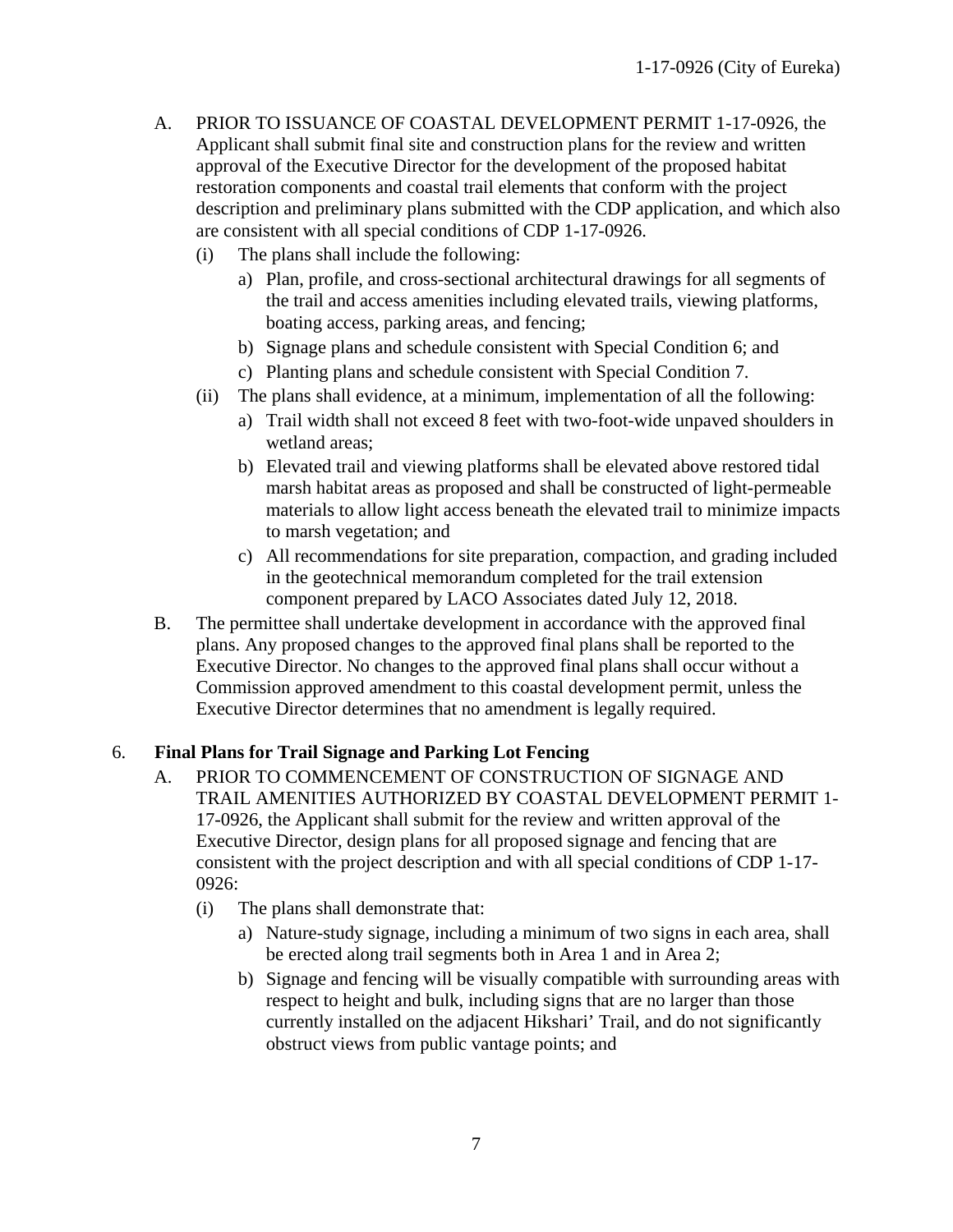- c) Signage and fencing will conform in architectural style, construction materials, surface treatments, and physical appearance with other similar public improvements along the Eureka waterfront.
- (ii) The plan shall contain at a minimum:
	- a) Site plan locations of all signage, fencing, and other related improvements;
	- b) A description of sign content demonstrating that the signage will include information related both to nature study/area resources as well as public safety from natural hazards of the site, including tsunami wave runup; and
	- c) A schedule for the installation of the signs, fencing, and other related improvements.
- B. The permittee shall undertake development in accordance with the approved final plans. Any proposed changes to the approved final plans shall be reported to the Executive Director. No changes to the approved final plans shall occur without a Commission approved amendment to this coastal development permit, unless the Executive Director determines that no amendment is legally required.

# 7. **Revegetation Requirements**

- A. Areas of ground disturbance, including temporary staging areas, shall be fully restored and planted as proposed in the fall months immediately following completion of construction and shall be monitored for restoration success consistent with Special Condition 4;
- B. Only native and/or non-invasive plant species shall be planted. No plant species listed as problematic and/or invasive by the California Native Plant Society, the California Invasive Plant Council, or by the State of California shall be planted or allowed to naturalize or persist in landscaped areas. No plant species listed as a "noxious weed" by the State of California or the U.S. Federal Government shall be planted;
- C. All landscaped areas on the project site shall be maintained in a litter-free, weed-free, and healthy growing condition throughout the life of the project and, whenever necessary, shall be replaced with new plant materials; and
- D. Rodenticides containing any anticoagulant compounds, including, but not limited to, Bromadiolone, Brodifacoum, or Diphacinone, shall not be used on the subject property.
- 8. **Construction Responsibilities**. PRIOR TO COMMENCEMENT OF CONSTRUCTION, the Applicant shall submit, for the review and written approval of Executive Director, a final Construction-Phase Pollution Prevention Plan that demonstrates that all construction, including, but not limited to, clearing, grading, staging, storage of equipment and materials, and other activities that involve ground disturbance, complies, at a minimum, with the following requirements:
	- A. Earth-moving construction activities (e.g., grading, dredging, placement of fill material) shall only occur during the dry season (June  $1 -$ October 31), during periods of dry weather and during periods when the area is not inundated by tidal waters;
	- B. During construction, erosion and the discharge of sediment off-site or to coastal waters shall be minimized using appropriate Best Management Practices (BMPs), including, but not limited to, the following: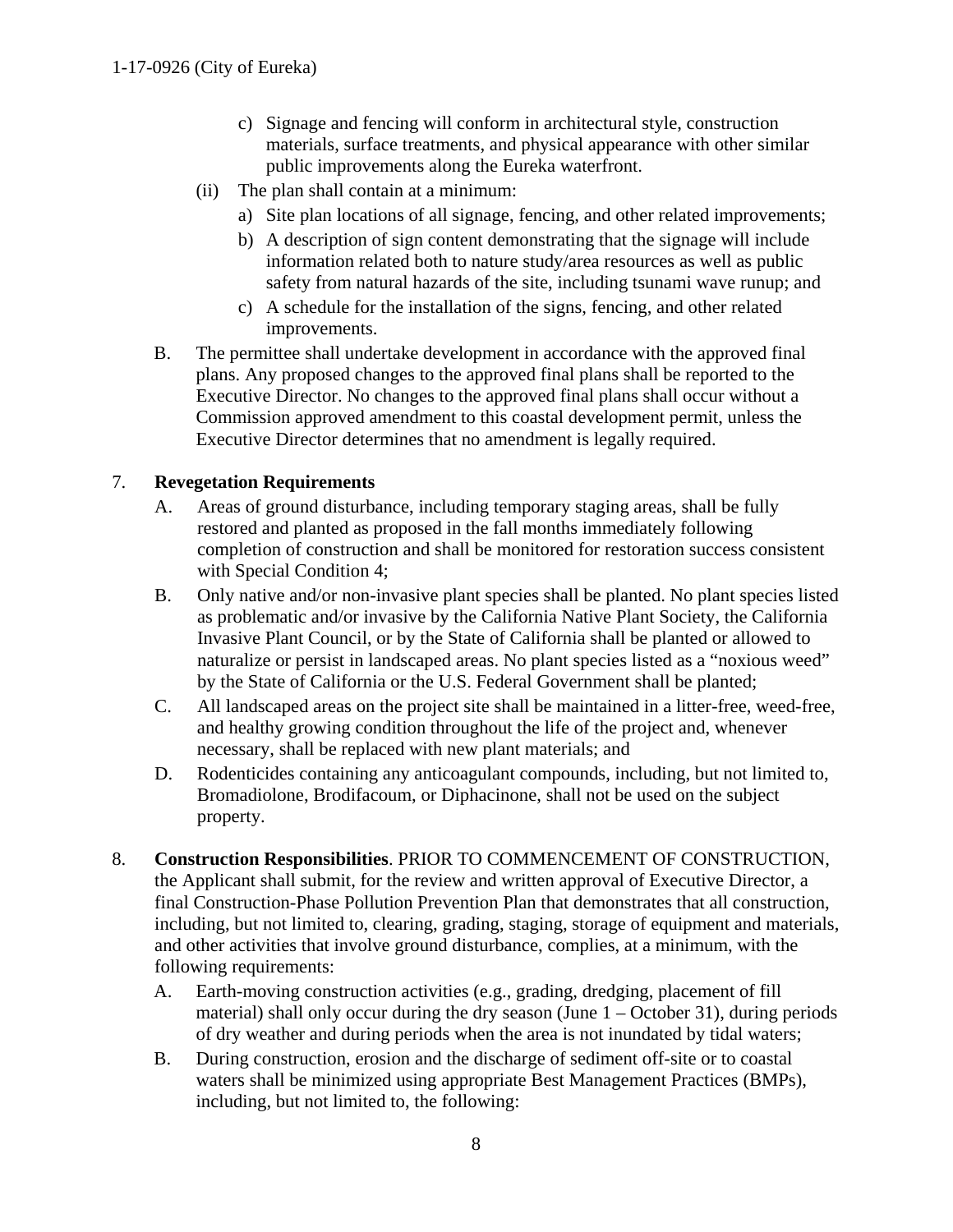- (i) Land disturbance during construction (e.g., clearing, grading, and cut-and-fill) shall be minimized, and grading activities shall be phased, to avoid increased erosion and sedimentation.
- (ii) Erosion control BMPs (such as mulch, soil binders, geotextile blankets or mats, or temporary seeding) shall be installed as needed to prevent soil from being transported by water or wind. Temporary BMPs shall be implemented to stabilize soil on graded or disturbed areas as soon as feasible during construction, where there is a potential for soil erosion to lead to discharge of sediment off-site or to coastal waters.
- (iii) Sediment control BMPs (such as silt fences, fiber rolls, sediment basins, inlet protection, sand bag barriers, or straw bale barriers) shall be installed as needed to trap and remove eroded sediment from runoff, to prevent sedimentation of coastal waters.
- (iv) Tracking control BMPs (such as a stabilized construction entrance/exit, and street sweeping) shall be installed or implemented as needed to prevent tracking sediment off-site by vehicles leaving the construction area.
- (v) Runoff control BMPs (such as a concrete washout facility, dewatering tank, or dedicated vehicle wash area) shall be implemented during construction to retain, infiltrate, or treat stormwater and non-stormwater runoff.
- (vi) All temporary BMPs shall be removed from wetlands and waters upon completion of construction when no longer needed for sediment or erosion control.
- (vii) Grading shall be prohibited during the rainy season, from November 1 through May 31.
- C. The discharge of other pollutants resulting from construction activities (such as chemicals, vehicle fluids, petroleum products, asphalt and cement compounds, debris, and trash) into runoff or coastal waters shall be minimized using appropriate BMPs, including:
	- (i) Materials management and waste management BMPs (such as stockpile management, spill prevention, and good housekeeping practices) shall be installed or implemented as needed to minimize pollutant discharge and polluted runoff resulting from staging, storage, and disposal of construction chemicals and materials. BMPs shall include, at a minimum:
		- a) Covering stockpiled construction materials, soil, and other excavated materials to prevent contact with rain, and protecting all stockpiles from stormwater runoff using temporary perimeter barriers.
		- b) Cleaning up all leaks, drips, and spills immediately; having a written plan for the clean-up of spills and leaks; and maintaining an inventory of products and chemicals used on site.
		- c) Proper disposal of all wastes; providing trash receptacles on site; and covering open trash receptacles during wet weather.
		- d) Prompt removal of all construction debris from the restoration areas.
		- e) Detaining, infiltrating, or treating runoff, if needed, prior to conveyance off-site during construction.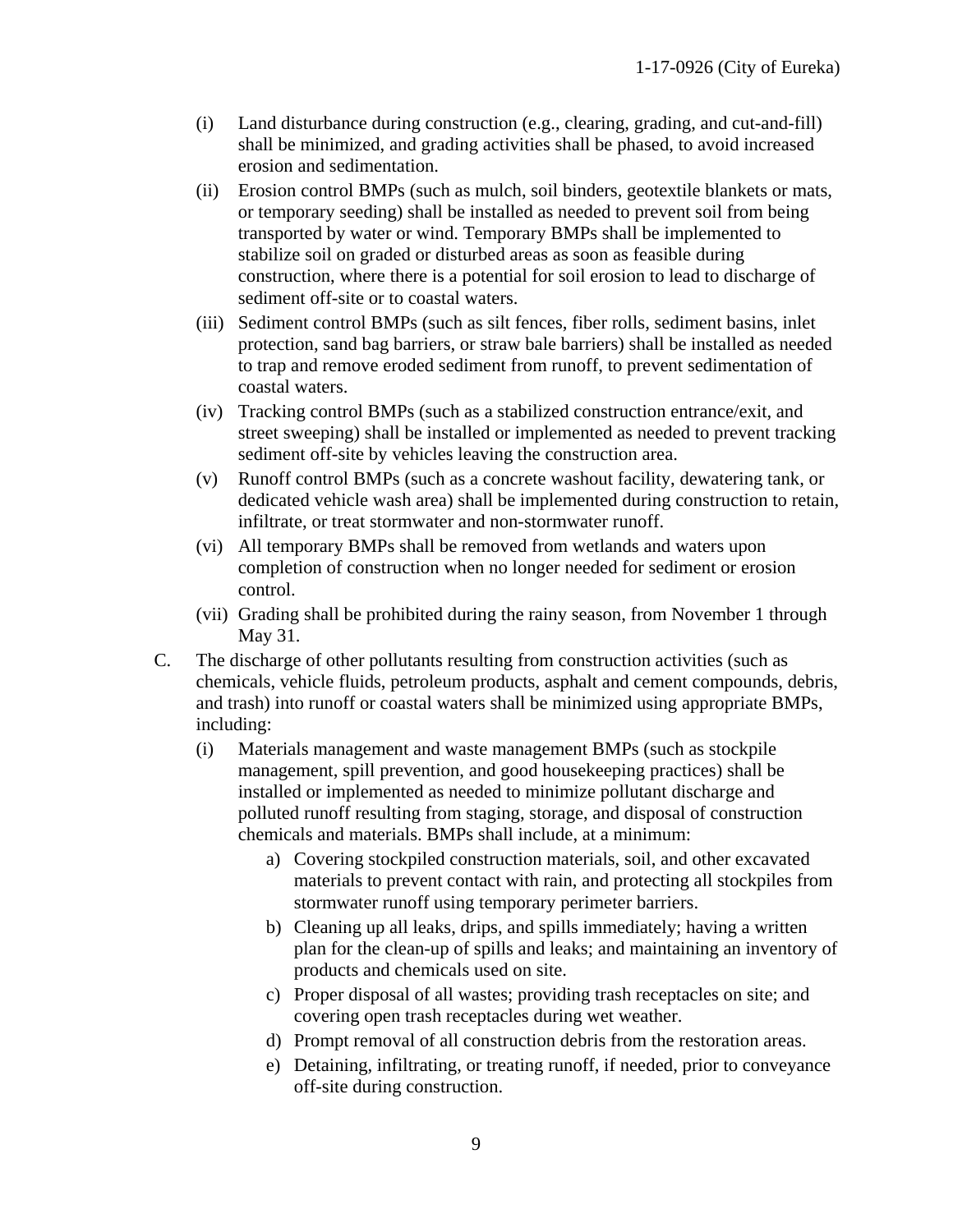- (ii) Fueling, maintenance, and washing of construction equipment and vehicles shall be conducted off site if feasible. Any fueling and maintenance of mobile equipment conducted on site shall take place at a designated fueling areas within designated staging areas only, and located at least 150 feet from coastal waters, drainage courses, and storm drain inlets, if feasible (unless those inlets are blocked to protect against fuel spills). The fueling and maintenance area shall be designed to fully contain any spills of fuel, oil, or other contaminants. Equipment that cannot be feasibly relocated to a designated fueling and maintenance area (such as cranes) may be fueled and maintained in other areas of the site provided that procedures are implemented to fully contain any potential spills.
- D. The damage or removal of non-invasive vegetation (including trees, native vegetation, and root structures) during construction shall be minimized.
- E. Soil compaction due to construction activities shall be minimized, to retain the natural stormwater infiltration capacity of the soil.
- F. The use of temporary erosion and sediment control products (such as fiber rolls, erosion control blankets, mulch control netting, and silt fences) that incorporate plastic netting (such as polypropylene, nylon, polyethylene, polyester, or other synthetic fibers) shall be avoided, to minimize the potential for wildlife entanglement and plastic debris pollution.
- G. Construction taking place in, over, or adjacent to coastal waters and habitat shall protect the coastal waters and habitat by implementing additional BMPs, including, but not limited to, the following:
	- (i) Construction activity shall not be conducted below the mean high tide line, unless tidal waters have receded, and the area is part of the authorized work area.
	- (ii) All work shall take place during daylight hours, and lighting of the beach and ocean area is prohibited.
	- (iii) Tarps or other devices shall be used to capture debris, dust, oil, grease, rust, dirt, fine particles, and spills to protect the quality of coastal waters.
	- (iv) All erosion and sediment controls shall be in place prior to the commencement of construction, as well as at the end of each workday. At a minimum, if grading is taking place, sediment control BMPs shall be installed at the perimeter of the construction site to prevent construction-related sediment and debris from entering the bay, waterways, natural drainage swales, and the storm drain system, or being deposited on the beach.
	- (v) If preservative-treated wood is used, appropriate BMPs shall be implemented that meet industry standards for the selection, storage, and construction practices for use of preservative-treated wood in aquatic environments; at a minimum, those standards identified by the Western Wood Preservers Institute, et al. in *Treated Wood in Aquatic Environments: A Specification and Environmental Guide to Selecting, Installing and Managing Wood Preservation Systems in Aquatic and Wetland Environments* (2012) or current revision thereof (https://preservedwood.org/portals/0/documents/TW\_Aquatic\_Guide.pdf.). The preservative-treated wood shall be certified by a third-party inspection program,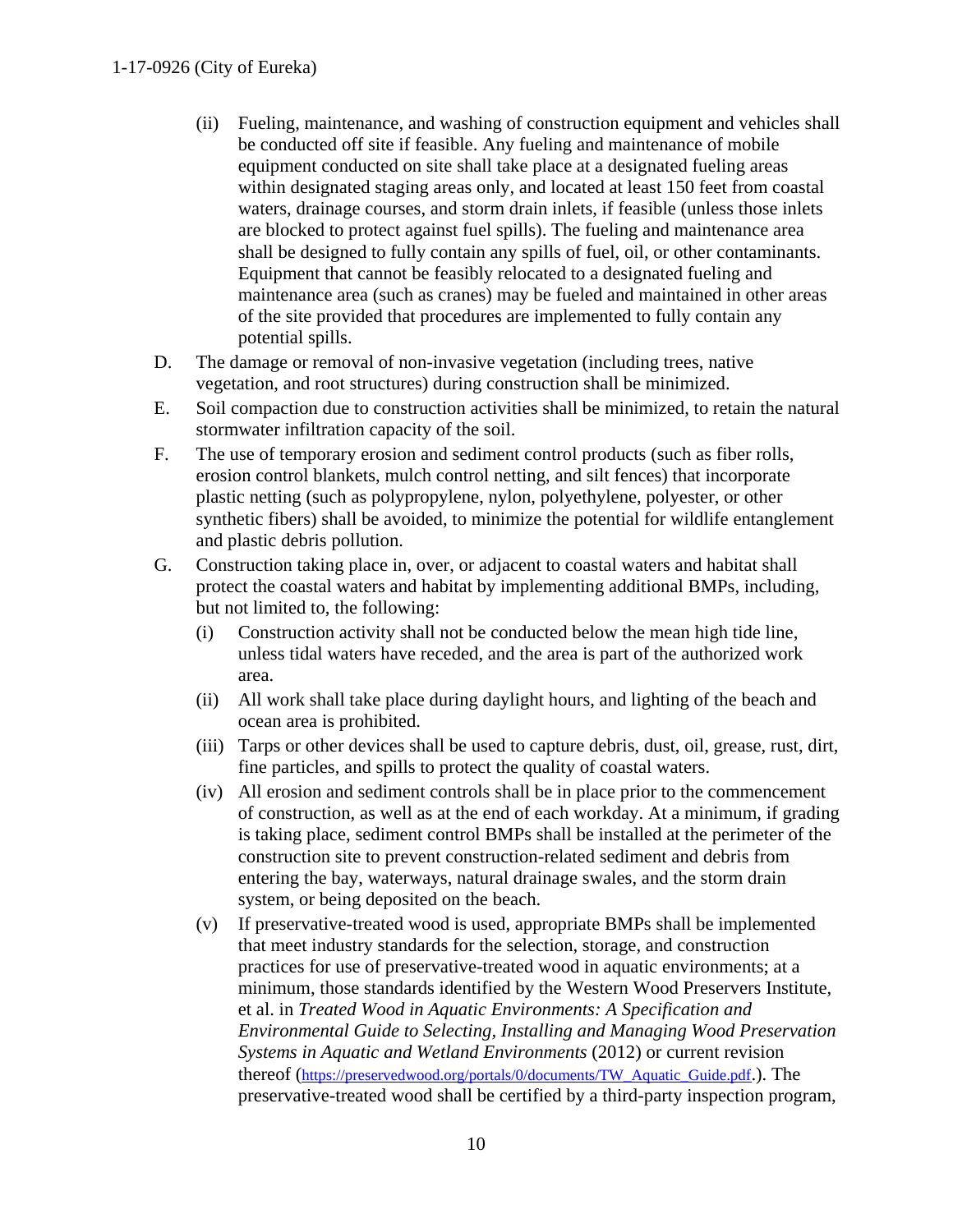as indicated by the presence of a BMP Quality Mark or Certificate of Compliance, to have been produced in accordance with industry BMP standards designed to minimize adverse impacts in aquatic environments.

- H. Appropriate protocols shall be implemented to manage all construction-phase BMPs (including installation and removal, ongoing operation, inspection, maintenance, and training), to protect coastal water quality.
- I. The Construction and Pollution Prevention Plan shall include a construction site map and a narrative description addressing, at a minimum, the following required components:
	- (i) A map delineating the construction site, construction phasing boundaries, and the location of all temporary construction-phase BMPs (such as silt fences, inlet protection, and sediment basins).
	- (ii) A description of the BMPs that will be implemented to minimize land disturbance activities, minimize the project footprint, minimize soil compaction, and minimize damage or removal of non-invasive vegetation. Include a construction phasing schedule, if applicable to the project, with a description and timeline of significant land disturbance activities.
	- (iii) A description of the BMPs that will be implemented to minimize erosion and sedimentation, control runoff and minimize the discharge of other pollutants resulting from construction activities. Include calculations that demonstrate proper sizing of BMPs.
	- (iv) A description and schedule for the management of all construction-phase BMPs (including installation and removal, ongoing operation, inspection, maintenance, and training). Identify any temporary BMPs that will be converted to permanent post-development BMPs.

The permittee shall undertake development in accordance with the approved final plans. Any proposed changes to the approved final plans shall be reported to the Executive Director. No changes to the approved final plans shall occur without a Commission approved amendment to this coastal development permit, unless the Executive Director determines that no amendment is legally required.

- 9. **Fish Protection Measures**. The Applicant shall undertake development in compliance with the following proposed fish protection measures:
	- A. Prior to commencement of dewatering activities and prior to commencement of any instream work in Area 1, a qualified fisheries biologist shall, in consultation with CDFW, NMFS, and FWS, seine fish outside of the work area consistent with agency consultations completed for the project;
	- B. Dewatering activities in Area 1 shall only occur between July 1 and October 15 of each year during construction; and
	- C. Pumps used to dewater work areas shall utilize appropriately sized mesh screens to prevent fish entrainment.
- 10. **Protection of Bird Nesting Habitat.** The Applicant shall undertake development in compliance with the following proposed bird nesting habitat protection measures: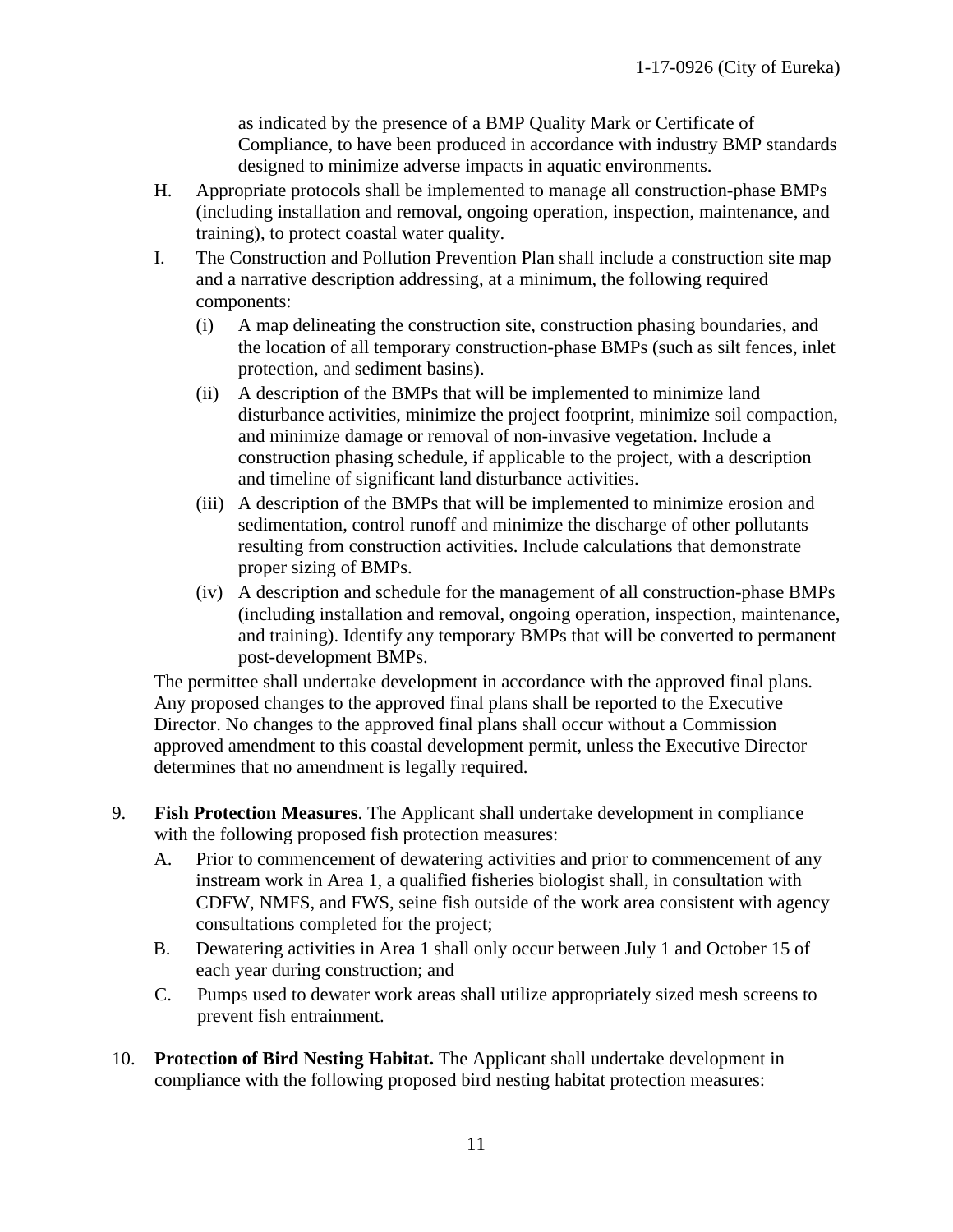- A. Clearing of vegetation that may provide nesting habitat for rare avian species shall be avoided during the nesting season (mid-March to mid-August) to the maximum extent feasible;
- B. If it is not feasible to remove vegetation that may provide potential nesting habitat outside the avian nesting season, a survey for nesting birds in and adjacent to the project construction area shall be conducted by a qualified biologist according to current California Department of Fish and Wildlife (CDFW) protocols no more than seven days prior to the commencement of construction activities. If any active nest is identified during preconstruction surveys, the biologist, in consultation with CDFW, shall determine the extent of a construction-free buffer zone to be established around the nest, and construction in the buffer zone shall be delayed until after the young have fledged, as determined by additional surveys conducted by a qualified biologist. The construction-free buffer zone shall be a minimum of 250 feet for nesting raptors and a minimum of 50 feet for other sensitive bird species; and
- C. Prior to the commencement of authorized work each year during the avian nesting season, the permittee shall submit, for the review and approval of the Executive Director, the survey required in Part B above, including a map that locates any nesting habitat identified by the survey and delineates the required construction-free buffer zone, and a narrative that describes proposed sensitive habitat avoidance measures.
- 11. **Protection of Northern Red-legged Frogs.** The Applicant shall undertake development in compliance with the following proposed frog protection measures:
	- A. No more than one week prior to commencement of ground disturbance within 50 feet of all suitable northern red-legged frog habitat, a qualified biologist shall perform a pre-construction survey for the northern red-legged frog and shall coordinate with the California Department of Fish and Wildlife (CDFW) staff to relocate any animals that occur within the work impact zone to nearby suitable habitats; and
	- B. If northern-red legged frog is observed in an active construction zone, the contractor shall immediately halt construction activities until a biologist, in consultation with CDFW, has moved the frog to a safe location in similar habitat outside of the construction zone.
- 12. **Protection of Western Pond Turtle.** The Applicant shall undertake development in compliance with the following proposed western pond turtle protection measures:
	- A. No more than two weeks prior to commencement of ground disturbance within 50 feet of all Western pond turtle habitat, a qualified biologist shall perform a preconstruction survey for the turtle and shall coordinate with the California Department of Fish and Wildlife (CDFW) staff to relocate any animals that occur within the work impact zone to nearby suitable habitats. Any located nests should be flagged for avoidance with a minimum 50-foot buffer until hatchlings have emerged.
	- B. In the event that a Western pond turtle is observed in an active construction zone, the contractor shall immediately halt construction activities until a biologist, in consultation with CDFW, has moved the turtle to a safe location in similar habitat outside of the construction zone.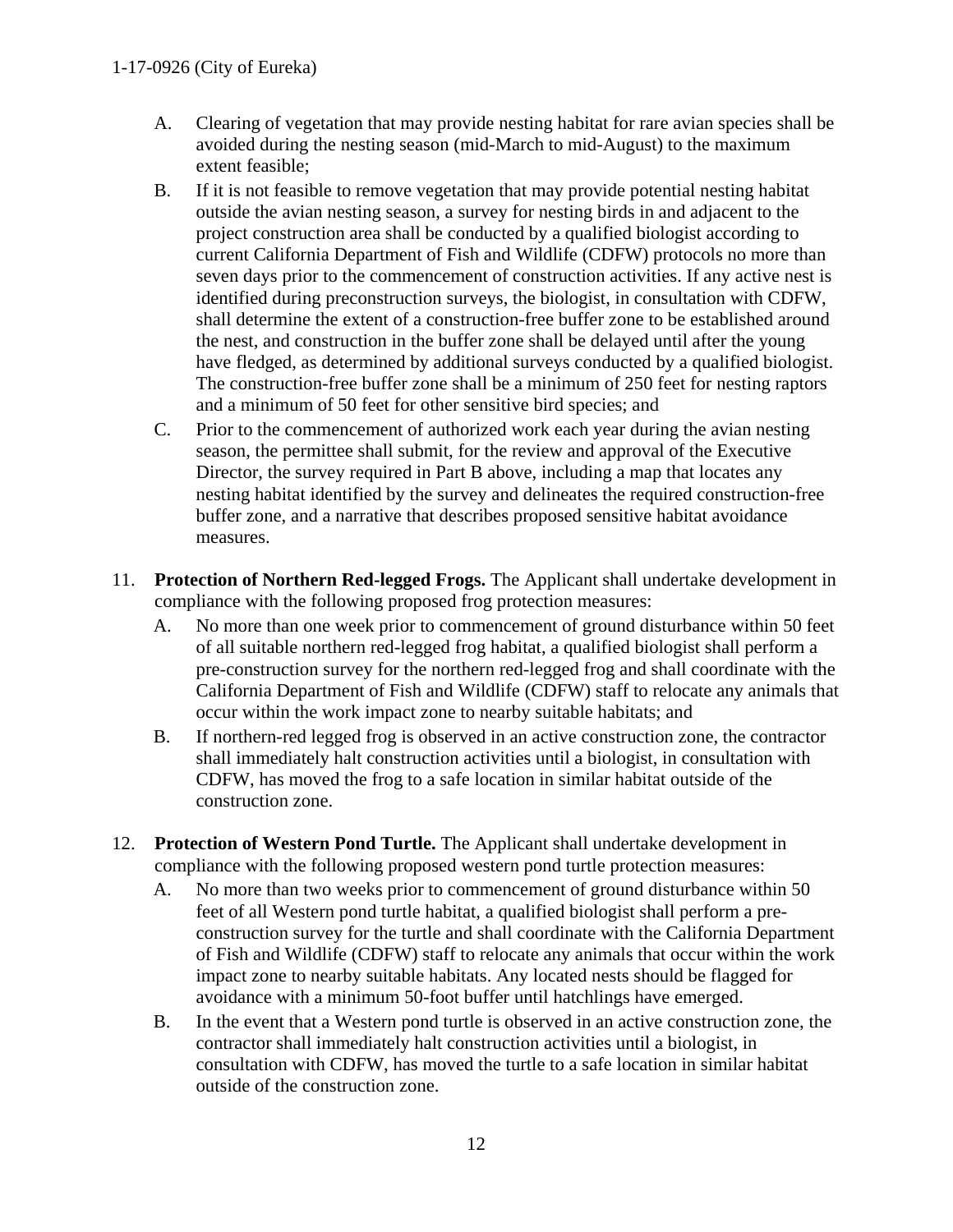## 13. **Protection of Special Status Plants**

- A. Construction shall avoid impacts to the mapped Humboldt Bay owl's-clover (*Castilleja affinis* ssp. *humboldtiensis*) population at the north end of Area 2 adjacent to the earthen levee along the Elk River, as identified in the botanical report prepared by McBain Associates (2016).
- B. Construction in the vicinity of special-status plant populations known to occur within the project area limits including, but not limited to, Humboldt Bay owl's-clover and Lyngbye's sedge (*Carex lyngbyei*), as identified in the botanical report prepared by McBain Associates (2016), shall be scheduled for times of the year occurring after special-status plants have dropped their seed to the maximum extent feasible to avoid impacts to plant blooming and seed dispersal.
- C. The Applicant shall achieve salt marsh restoration and monitor the restored salt marsh habitat areas consistent with Special Condition 4 to ensure that any rare plant habitat impacted by construction is adequately compensated for through successful achievement of the goals and objectives of the salt marsh habitat restoration.
- 14. **Use, Maintenance, Modification, and Abandonment of Trail**. The trail authorized by this coastal development permit shall comply with the following:
	- A. The trail authorized by this coastal development permit shall comply with the following:
		- (i) The trail shall be a Class I multi-use trail available for shared public use 24 hours a day daily;
		- (ii) The permittee shall be responsible for maintenance of the multi-modal trail and motorized vehicles shall be permitted access by the City and its agents for construction, maintenance and emergency purposes;
		- (iii) The City shall maintain continuously all trail improvements in good order and repair and shall allow no nuisances to exist or be maintained therein;
		- (iv) No portion of the trail owned by the City of Eureka in fee or by grant of easement may be abandoned by the City until a grant of easement is transferred to another entity, approved by the Executive Director, who can operate that portion of the trail in conformance with all terms and conditions of this coastal development permit; and
		- (v) Any proposed changes, including any proposed change in the above-identified scope, manner or extent of use or any proposed relocation or abandonment of any portion of the multi-modal trail, shall require an amendment to CDP 1-17- 0926 approved by the California Coastal Commission, unless the Executive Director determines that no amendment is legally required.
	- B. PRIOR TO ISSUANCE OF COASTAL DEVELOPMENT PERMIT 1-17-0926, the applicant shall enter into a written agreement with the Commission, in a form and content acceptable to the Executive Director, acknowledging and agreeing to implementation of all of the above terms of this condition.

## 15. **Public Safety Plan for Shared Use of Bridge over Elk River Estuary**

A. AT LEAST TWO WEEKS PRIOR TO ANY SHARED USE OF THE BRIDGE OVER THE ELK RIVER ESTUARY BY SPEEDER CAR, the Applicant shall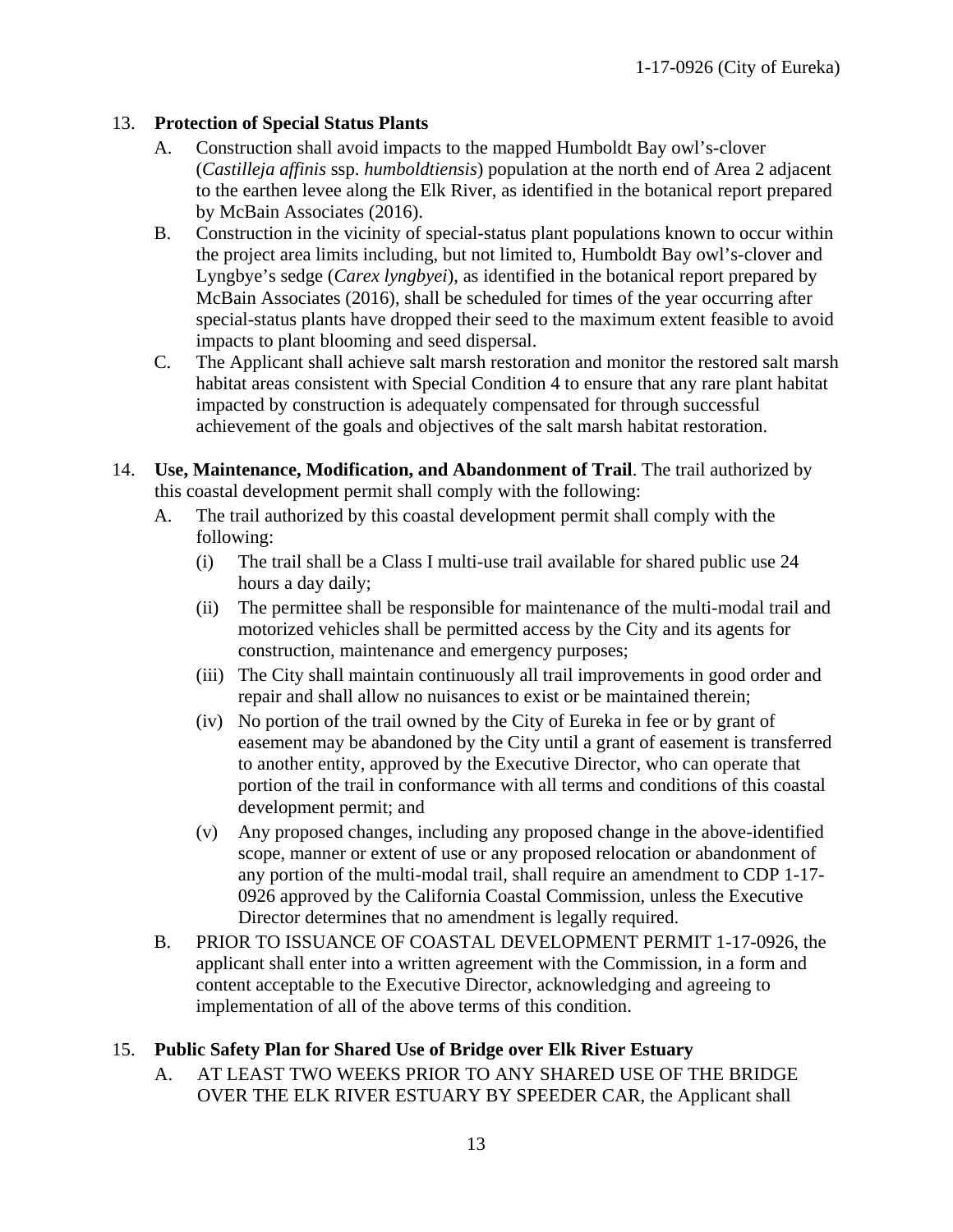submit, for the review and approval of the Executive Director, a Public Safety Plan for trail users in the project area. The plan shall address: (1) safety considerations including posting signs along the trail segments at the approaches to the bridge crossing and arranging for flaggers to be present for the duration of the crossing event; (2) emergency response; (3) security measures; (4) design standards; and (5) reopening the railroad bridge to trail users as soon as possible after use of the bridge by speeder car is complete.

B. The permittee shall undertake development in accordance with the approved final plans. Any proposed changes to the approved final plans shall be reported to the Executive Director. No changes to the approved final plans shall occur without a Commission approved amendment to this coastal development permit, unless the Executive Director determines that no amendment is legally required.

### 16. **Agreement to Record a Deed Restriction if Coastal Trail Property Owned by the City of Eureka is to be Conveyed**

- A. PRIOR TO ANY CONVEYANCE OF ANY COASTAL TRAIL PROPERTIES OWNED BY THE CITY OF EUREKA (APNs 302-181-002, 302-181-040; and 302- 181-005), the permittee shall submit to the Executive Director for review and approval, documentation demonstrating that the permittee as landowner has executed and recorded against the property to be conveyed a deed restriction, in a form and content acceptable to the Executive Director, which authorizes the Coastal Trail in the scope and manner set forth in Special Condition 14. The deed restriction shall run with the land binding all successors and assigns and shall be recorded free of prior liens that the Executive Director determines may affect the enforceability of the restriction. This deed restriction shall not be removed or changed without a Commission amendment to this coastal development permit.
- B. PRIOR TO ISSUANCE OF COASTAL DEVELOPMENT PERMIT 1-17-0926, the applicant shall submit a written agreement, in a form and content acceptable to the Executive Director, acknowledging and agreeing to implementation of all the above terms of this condition.
- 17. **Assumption of Risk, Waiver of Liability and Indemnity Agreement**. By acceptance of this permit, the Applicant acknowledges and agrees (i) that the site may be subject to hazards from flooding, erosion, and earth movement; (ii) to assume the risks to the applicant and the property that is the subject of this permit of injury and damage from such hazards in connection with this permitted development; (iii) to unconditionally waive any claim of damage or liability against the Commission, its officers, agents, and employees for injury or damage from such hazards; and (iv) to indemnify and hold harmless the Commission, its officers, agents, and employees with respect to the Commission's approval of the project against any and all liability, claims, demands, damages, costs (including costs and fees incurred in defense of such claims), expenses, and amounts paid in settlement arising from any injury or damage due to such hazards.
- 18. **Protection of Archeological Resources**. If an area of cultural deposits or human remains is discovered during the course of the project, all construction shall cease and shall not recommence until a qualified cultural resource specialist, in consultation with the Tribal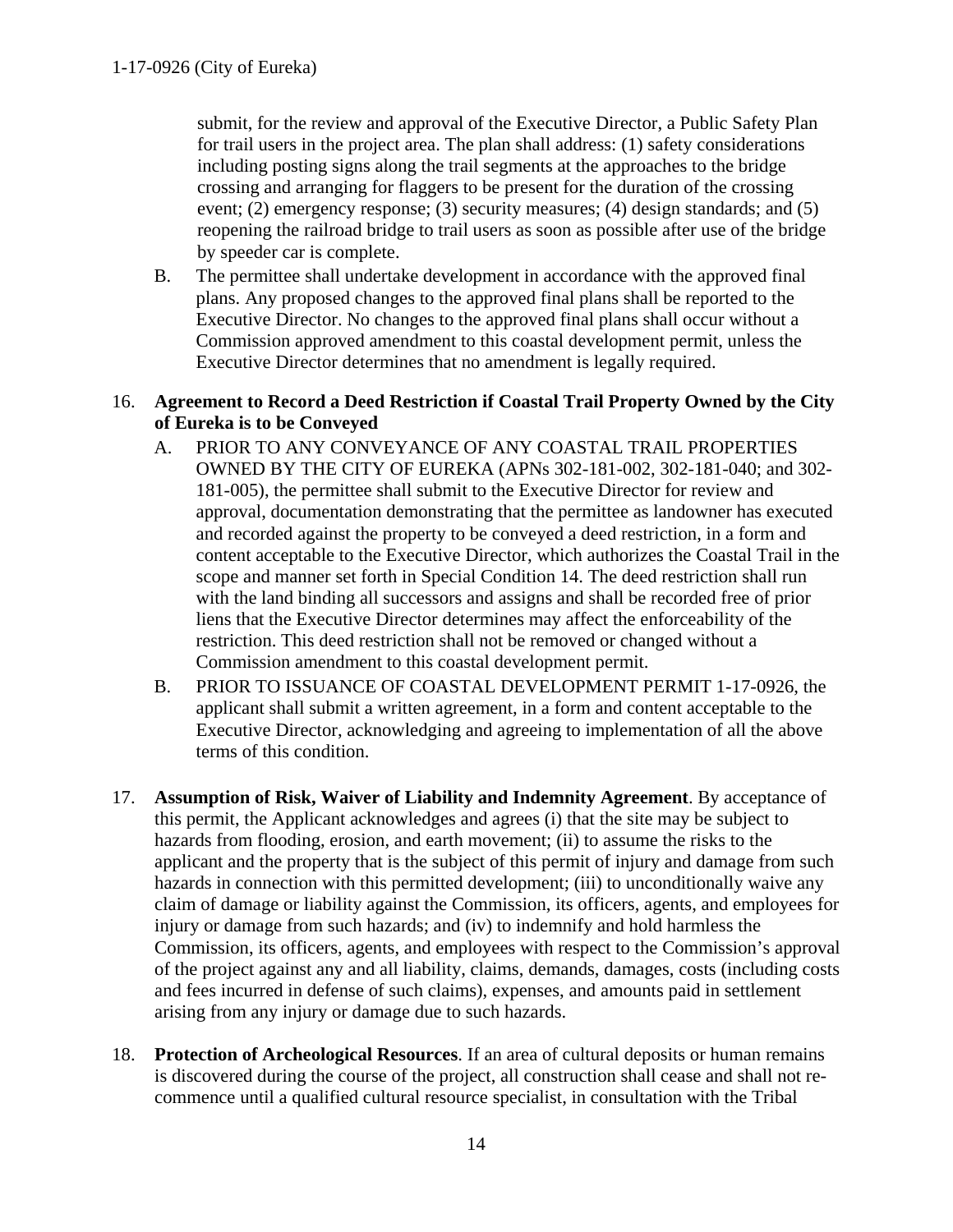Historic Preservation Officers of the Wiyot Tribe, the Bear River Band of Rohnerville Rancheria, and the Blue Lake Rancheria, analyzes the significance of the find and prepares a supplementary archaeological plan for the review and approval of the Executive Director, and either: (a) the Executive Director approves the Supplementary Archaeological Plan and determines that the Supplementary Archaeological Plan's recommended changes to the proposed development or mitigation measures are *de minimis* in nature and scope, or (b) the Executive Director reviews the Supplementary Archaeological Plan, determines that the changes proposed therein are not *de minimis*, and the permittee has thereafter obtained an amendment to CDP 1-17-0926.

- 19. **Liability for Costs and Attorney's Fees.** The permittee shall reimburse the Coastal Commission in full for all Coastal Commission costs and attorney's fees (including but not limited to such costs/fees that are: (1) charged by the Office of the Attorney General; and (2) required by a court) that the Coastal Commission incurs in connection with the defense of any action brought by a party other than the permittee against the Coastal Commission, its officers, employees, agents, successors and assigns challenging the approval or issuance of this permit, the interpretation and/or enforcement of permit conditions, or any other matter related to this permit. The permittee shall reimburse the Coastal Commission within 60 days of being informed by the Executive Director of the amount of such costs/fees. The Coastal Commission retains complete authority to conduct and direct the defense of any such action against the Coastal Commission.
- 20. **California Public Utilities Commission (CPUC) Approval**. PRIOR TO ISSUANCE OF COASTAL DEVELOPMENT PERMIT 1-17-0926, the Applicant shall provide to the Executive Director a copy of a final permit, license, review-approval, or other authorization issued by the CPUC for all new trail crossings of the North Coast Railroad Authority rail corridor, or evidence that no permit or grant of authority is required. The Applicant shall inform the Executive Director of any changes to the project required by the CPUC. Such changes shall not be incorporated into the project until the applicant obtains a Commission amendment to this coastal development permit, unless the Executive Director determines that no amendment is legally required.

# <span id="page-14-0"></span>**IV. FINDINGS AND DECLARATIONS**

## <span id="page-14-1"></span>**A. PROJECT DESCRIPTION**

The Elk River Estuary Intertidal Wetlands Enhancement Project involves the restoration and enhancement of approximately 114 acres of tidal and riparian habitats near the mouth of the Elk River in south Eureka within areas that were mostly diked off from tidal action in the early  $20<sup>th</sup>$ century [\(Exhibits 1-2\)](https://documents.coastal.ca.gov/reports/2018/12/th9a/th9a-12-2018-exhibits.pdf). The primary identified goal of the project is to enhance the Elk River estuary by enhancing the tidal channel network, intertidal wetlands and riparian habitat to a healthy, self-sustaining state. Such restoration will increase the quantity and quality of available salmonid habitat in the Elk River estuary to benefit the watershed as a whole. The project also includes new and enhanced public access and recreational amenities, including the development of a one-mile-long extension of the California Coastal Trail, a trailhead parking area off Tooby Road, and a non-motorized boat access ramp on the Elk River. The project will result in the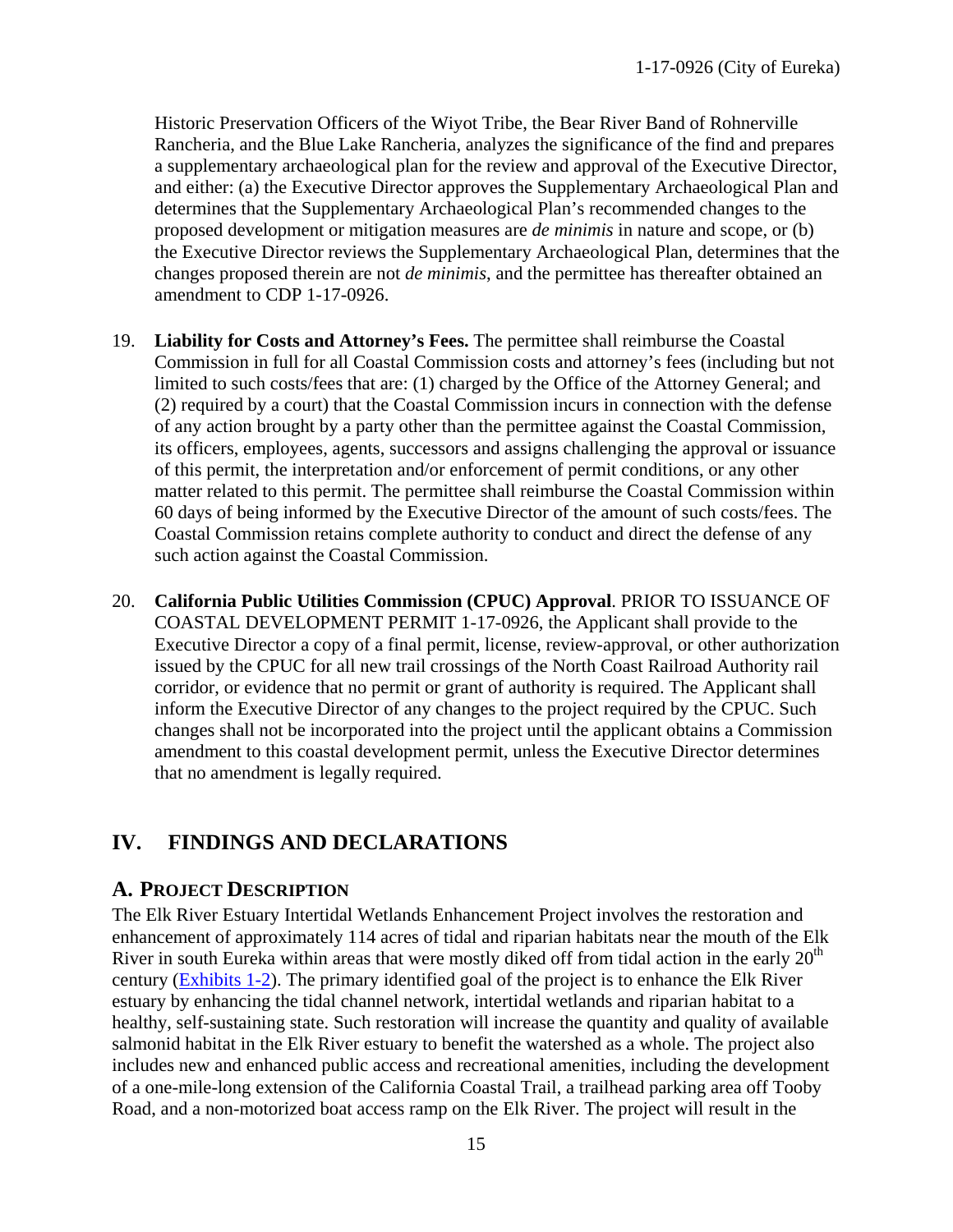conversion of approximately 89 acres of existing diked farmland (grazing land) to nonagricultural uses (primarily to restored salt marsh habitat).

The project area spans both sides of the Elk River near its mouth at Humboldt Bay, and for project planning purposes is divided into two sub-areas: Area 1 includes 25 acres of mostly wetland habitats (salt marsh, brackish marsh and remnant tidal channels) on the north side of the river, and Area 2 includes 89 acres of agricultural land (year-round grazing land) south of the river. Project components for each area are listed below and described and depicted in detail in [Exhibits 3-6.](https://documents.coastal.ca.gov/reports/2018/12/th9a/th9a-12-2018-exhibits.pdf)

# **Area 1 proposal (~25 acres north of the river):**

- Replace, repair or remove several existing tide gates (two within dikes adjoining the Elk River to be removed and three others at the north end of Area 1 to be repaired or replaced) and their associated concrete headwalls and excavate portions of existing interior earthen dikes (200 cubic yards) to restore estuarine hydrologic connectivity and marine resources in Area 1 and increase the tidal prism in the Elk River estuary to reduce sediment deposition in the lower Elk River;
- Restore and expand approximately 3 acres of the network of intertidal channels, at appropriate depths for eelgrass colonization, by excavating 3,385 linear feet of existing and 2,304 linear feet of historic intertidal channels;
- Restore salt marsh plains and enhance salt marsh resiliency by placing approximately 18,000 cubic yards of excavated channel spoils across approximately 19 acres of the restoration area to achieve target elevations optimal for restoration of salt marsh and tidal hummocks;
- Restore aquatic habitat diversity and cover for fish and wildlife by placing imported large woody debris in the area;
- Construct a 12- to 14-foot-wide Class 1 non-motorized ADA-compliant extension of the City's Waterfront Coastal Trail from the north end of the site for 1,000 feet across the area and parallel to the existing railroad for nature study public access use (the trail is proposed to be 10 feet wide paved plus 2-foot-wide non-paved shoulders, except where the trail crosses wetlands, in which case it will be limited to a paved width of 8 feet plus 2-foot-wide non-paved shoulders);
- Construct a 250-foot-long by 3-foot-wide elevated trail and viewing platform (10-foot by 10-foot) with 4.5-foot-high ADA-compliant railings and interpretive signage to extend over the marsh plain (1- to 7 feet above the marsh) for nature study public access use;
- Develop a new non-motorized boat access ramp (approximately 65 feet long by 15 feet wide) at the north end of the site, at Pound Road extending into the restored widened and deepened channel, using 20 cubic yards of 4-inch crushed foundation rock, 10 cubic yards of Class 2 aggregate base, and 15 cubic yards of poured concrete;
- Test a new salt marsh restoration method involving the removal/eradication of invasive *Spartina densiflora* (dense-flowered cordgrass) by constructing a temporary earthen berm within a 100-foot by 100-foot salt marsh area and pumping salt water into the area to subject the *Spartina* to prolonged inundation for at least three months. Following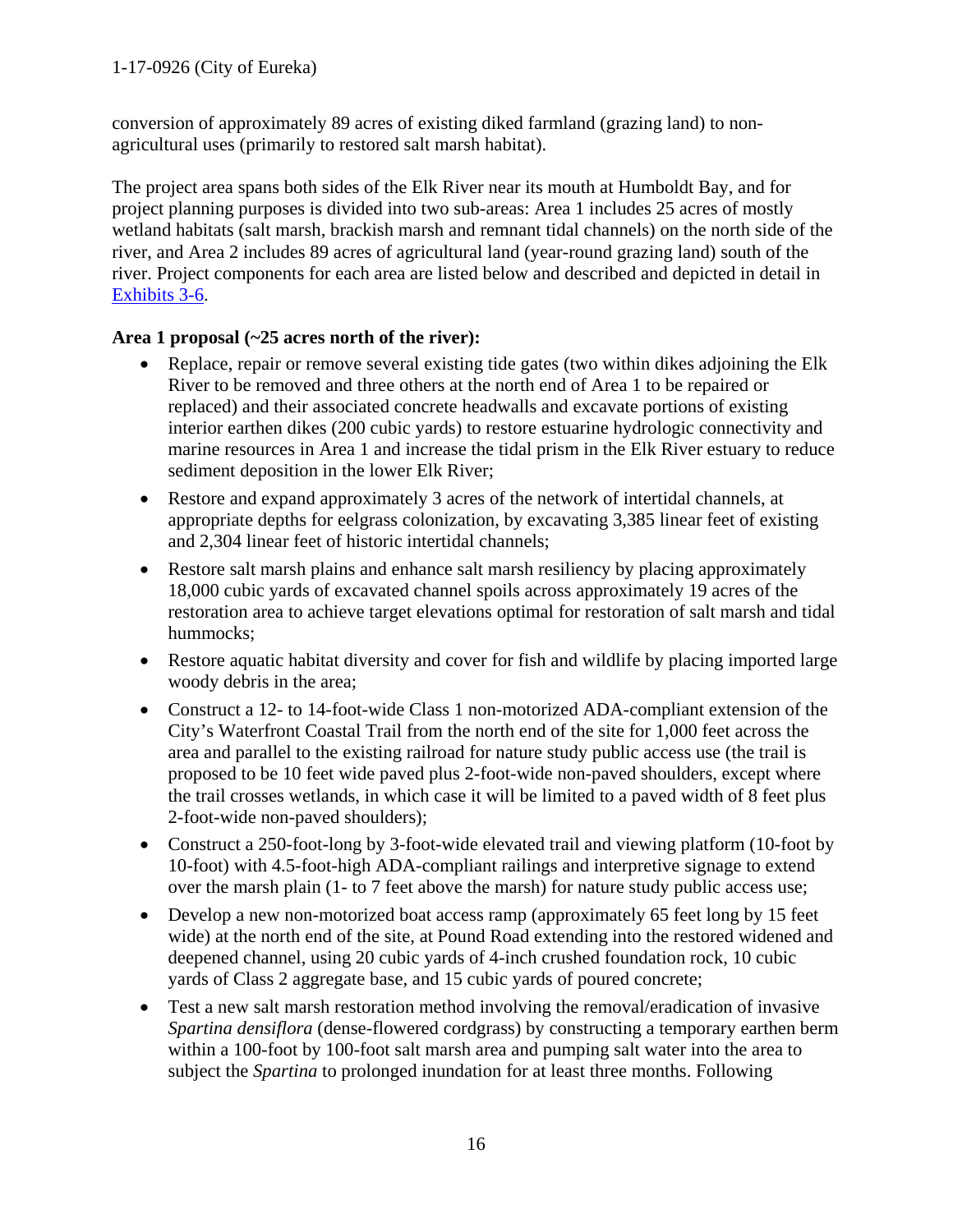completion of the pilot project, the temporary berm would be removed, and the area would be reconnected to surrounding salt marsh<sup>1</sup> and

• Restore (plant) approximately 4 acres of riparian habitat around the restored Elk River estuary.

A temporary construction staging area in Area 1 would be created off Pound Road in the northwestern corner of Area 1. The temporary staging area would be approximately 100 feet by 100 feet in size and would include a refueling and lubrication area, a job site trailer, a generator, and portable toilet. The fueling area would be limited to a 20-foot by 20-foot area within the staging area underlain with an impermeable plastic membrane. Fuels and lubricants would be stored in 55-gallon drums on top of containment pallets, and the area would be fenced during construction. The staging area would be located primarily in uplands, but establishment of this staging area would result in temporary fill impacts to approximately 0.25-acre of existing wetland habitat. Upon completion of construction activities, the temporary staging area would be restored to riparian habitat.

### **Area 2 proposal (~89 acres south of the river):**

- Breach (excavate) the existing earthen dike along the Elk River in several locations, remove an existing 12-inch dilapidated culvert, remove an existing ranch road that extends from Tooby Road to the railroad berm, fill in man-made drainage ditches and construct a new 16-foot-wide, ~3,360-foot-long tidal ridge (setback berm) to restore estuarine hydrologic connectivity and marine resources, including salt marsh habitat, in Area 2;
- Restore and expand approximately 12 acres of the network of intertidal channels at appropriate depths for eelgrass colonization, by excavating 4,200 linear feet of historic intertidal channels and creating several off-channel depressions to maximize fish habitat benefit;
- Restore salt marsh plains by placing approximately 125,000 cubic yards of excavated channel spoils across approximately 62 acres of the restoration area to achieve target elevations optimal for restoration of salt marsh and tidal hummocks;
- Restore aquatic habitat diversity and cover for fish and wildlife by placing imported large woody debris in the area;
- Construct a 12- to 14-foot-wide Class 1 non-motorized ADA-compliant extension of the City's Waterfront Coastal Trail from the north end of the site for approximately 1 mile across Area 2 and in part parallel to the existing railroad (the trail is proposed to be 10 feet wide paved plus 2-foot-wide non-paved shoulders, except where the trail crosses wetlands, in which case it will be limited to a paved width of 8 feet plus 2-ft.-wide nonpaved shoulders) to the proposed new trailhead parking area off of Tooby Road;

<sup>&</sup>lt;sup>11</sup> The Commission approved CDP 1-14-0249 on  $6/12/15$  authorizing the Humboldt Bay Regional Spartina Eradication Plan over multiple years using specified mechanical and chemical methods to eradicate invasive *Spartina densiflora* at a regional level. Approved methods include dredging (grinding, tilling, excavating, and disking), filling (covering), and chemical control (application of the herbicide imazapyr sprayed manually onto the leaves of target cordgrass plants). The subject property was included in the project area covered under CDP 1-14- 0249. As the *Spartina* eradication at the subject site has been previously approved under CDP 1-14-0249, such analysis is not repeated here.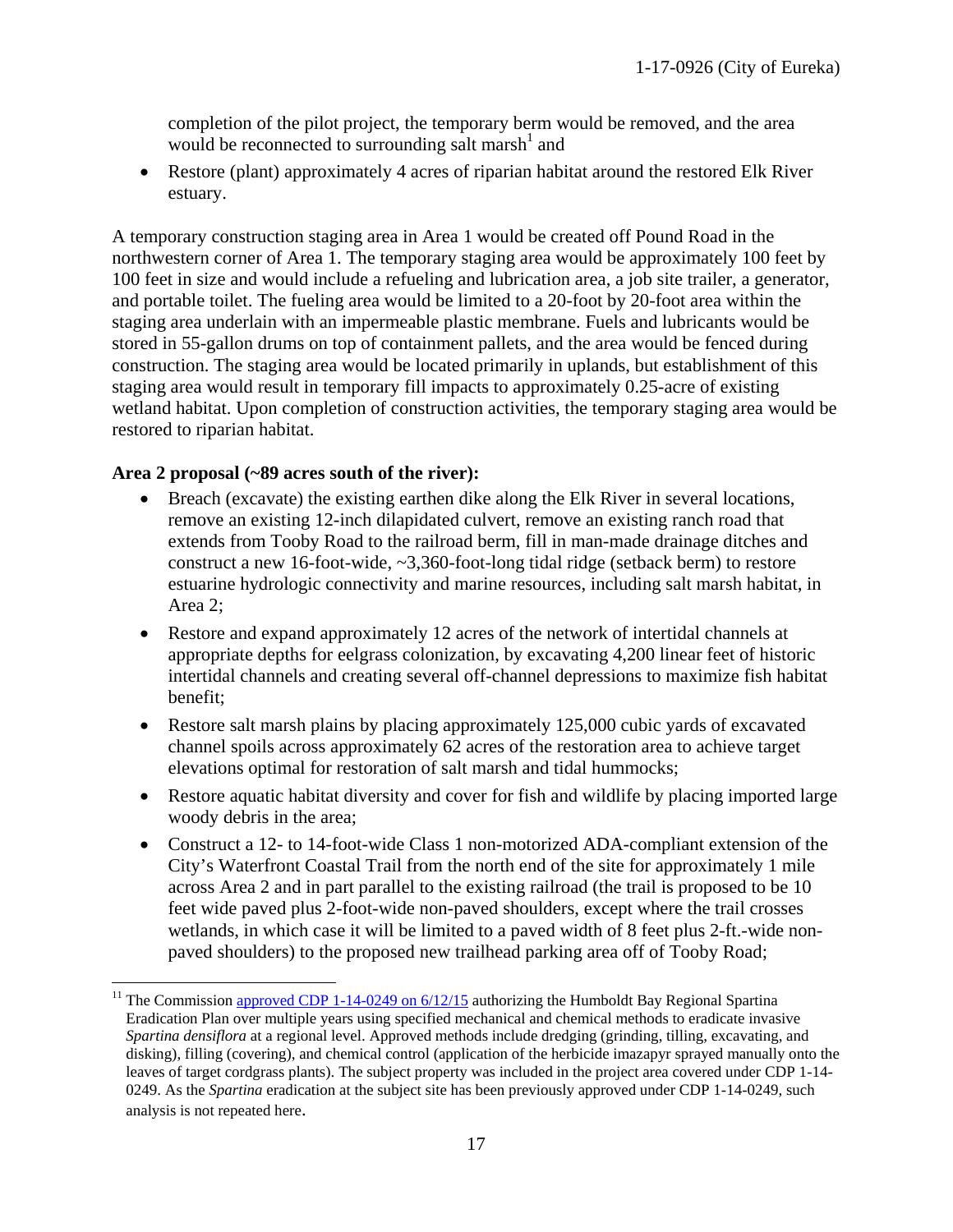- Develop a small (2,500-square-foot) trailhead parking area within an existing upland area off of Tooby Road, to provide parking for approximately eight vehicles;
- Construct a 550-foot-long by 3-foot-wide elevated trail and viewing platform (10-ft. by 10-ft.) with 4.5-foot-high ADA-compliant railings and interpretive signage to extend over the marsh plain (1 to 7 feet above the marsh) for nature study public access use; and
- Restore (plant) approximately 8.5 acres of riparian habitat around the restored Elk River estuary.

A staging area for Area 2 would be created entirely in existing upland pasture adjacent to Tooby Road at the southeastern end of Area 2 in the area that is proposed to be later converted to a paved trailhead parking lot as described above. The temporary staging area would be approximately 100 feet by 25 feet in size and would include a refueling and lubrication area. The fueling area would be limited to a 20-foot by 20-foot area underlain with an impermeable plastic membrane. Fuels and lubricants would be stored in 55-gallon drums on top of containment pallets, and the area would be fenced during construction.

# **Connecting the two areas using the existing railroad bridge**

Rather than proposing to construct a new trail bridge over the Elk River to connect the two proposed trail segments, the City proposes that trail users would share use of the existing, currently non-operational railroad bridge over the river immediately adjacent to the project area. The existing bridge is approximately 200 feet long and 14 feet wide,<sup>2</sup> and the City would improve it for trail usage by installing temporary, removable rubber matting (in sections called "gauge pads") directly on top of and between the existing rails (see [Exhibit 6, pages 1 and 13-](https://documents.coastal.ca.gov/reports/2018/12/th9a/th9a-12-2018-exhibits.pdf)  $15$ ).

# **Proposed land use and habitat changes**

As summarized in Table 1 below, overall, the proposed project would result in an increase in various types of wetland habitats, including freshwater marsh, salt marsh, tidal channels suitable for eelgrass colonization, and riparian habitat. At the same time, there would be a corresponding decrease in agricultural pasturelands that currently are used year-round for livestock grazing. Overall, there would be no decrease in total area of coastal wetlands and open waters on the property after the project is complete, even though the project proposes to fill wetlands for the new nature study trail, the tidal ridge (setback berm) and boat ramp, because there are existing uplands on the property that would be converted to wetlands as part of the project. As summarized in Table 2 below, there are existing uplands on the property that would be converted to wetlands as part of the project through (a) the proposed removal of the tidegates and associated concrete headwall around the Elk River; and (b) the conversion of existing uplands to restored tidal wetlands via lowering/breaching of existing upland dikes, dredging a restored tidal channel through existing uplands in Area 2, and eliminating an existing upland ranch road in Area 2. [Exhibit 7](https://documents.coastal.ca.gov/reports/2018/12/th9a/th9a-12-2018-exhibits.pdf) depicts existing and proposed vegetation types in the project area, and [Exhibit](https://documents.coastal.ca.gov/reports/2018/12/th9a/th9a-12-2018-exhibits.pdf)  [8](https://documents.coastal.ca.gov/reports/2018/12/th9a/th9a-12-2018-exhibits.pdf) includes photos of existing vegetation and features in Area 2.

Measurements from Google Earth.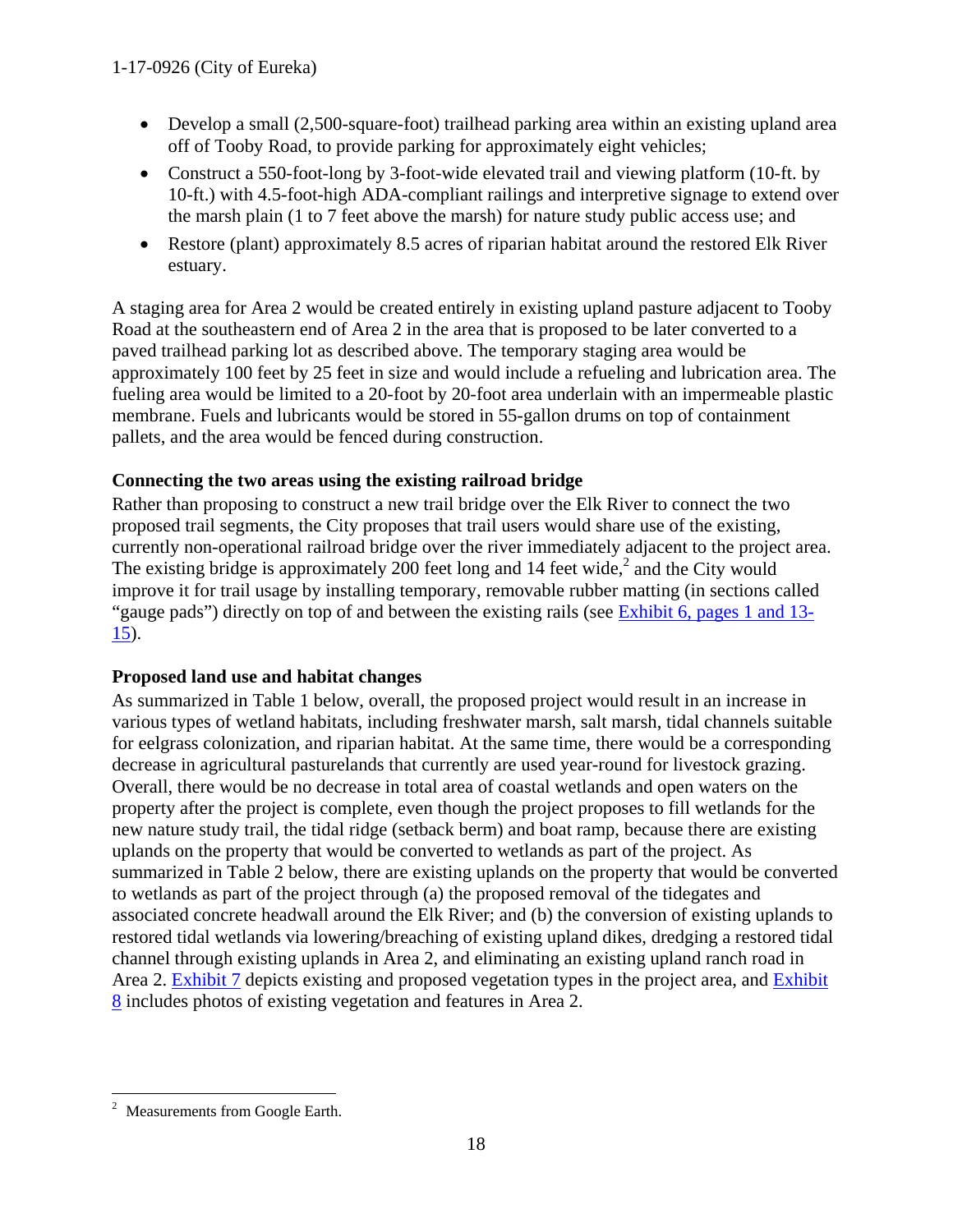|                                                                   | Existing       | Proposed | Net Change |  |  |
|-------------------------------------------------------------------|----------------|----------|------------|--|--|
|                                                                   | Acreage        | Acreage  | in Acreage |  |  |
| Area $1$ ( $\sim$ 25 acres of open space/natural resources lands) |                |          |            |  |  |
| Eelgrass (on mudflats within tidal channels)                      | $\theta$       | 1.3      | $+1.3$     |  |  |
| <b>Open Waters (Existing Tidal Channels)</b>                      | 0.8            | 0.5      | $-0.3$     |  |  |
| <b>Freshwater Marsh</b>                                           | $\Omega$       | 0.7      | $+0.7$     |  |  |
| <b>Brackish Marsh</b>                                             | 1.3            | $\Omega$ | $-1.3$     |  |  |
| Salt Marsh                                                        | 17.1           | 17.8     | $+0.7$     |  |  |
| Riparian                                                          | $\overline{0}$ | 4.1      | $+4.1$     |  |  |
| Uplands $3$                                                       | 5.8            | $\Omega$ | $-5.8$     |  |  |
| Road/Trail                                                        | $\Omega$       | 0.6      | $+0.6$     |  |  |
| Area $2$ ( $\sim$ 89 acres of mostly agricultural lands)          |                |          |            |  |  |
| Eelgrass (on mudflats within tidal channels)                      | $\overline{0}$ | 8.4      | $+8.4$     |  |  |
| Open Waters <sup>4</sup>                                          | 0.4            | 2.5      | $+2.1$     |  |  |
| Freshwater (Vegetated Drainage Ditches)                           | 0.7            | 0.7      | $-0.7$     |  |  |
| Agricultural Wetlands (Pastureland)                               | 68.9           | $\theta$ | $-68.9$    |  |  |
| <b>Agricultural Uplands (Pastureland)</b>                         | 13.8           | $\theta$ | $-13.8$    |  |  |
| Salt Marsh                                                        | 3.7            | 60       | $+56.3$    |  |  |
| Riparian                                                          | 0.2            | 8.7      | $+8.5$     |  |  |
| Road/Trail                                                        | 1.2            | 8.7      | $+7.5$     |  |  |

**Table 1**. Existing and projected acreages of habitats, agricultural lands, roads and trails for the Elk River Estuary Intertidal Wetlands Enhancement Project.

**Table 2**. Summary of wetland impacts and wetland creation (both areas combined) for the Elk River Estuary Intertidal Wetlands Enhancement Project.

| (All acreages are approximate)          | Pre-Project | Post-Project | <b>Net</b> |
|-----------------------------------------|-------------|--------------|------------|
|                                         | Acreage     | Acreage      | Difference |
| Total Wetlands & Open                   | $+93.1$     | $+104.6$     | $+11.5$    |
| <b>Waters/Eelgrass Habitat</b>          |             |              |            |
| <b>Total Wetlands</b>                   | $+91.7$     | $+79.1$      | $-12.6$    |
| <b>Freshwater Marsh</b>                 | 0.7         | 0.7          |            |
| <b>Brackish Marsh</b>                   | 70.2        | 0            | $-70.2$    |
| Salt Marsh                              | 20.8        | 78.4         | $+57.6$    |
| Total Open Waters & Eelgrass Habitat    | $+1.2$      | $+12.7$      | $+11.5$    |
| <b>Total Riparian Habitat</b>           | $+0.2$      | $+12.8$      | $+12.4$    |
| Total Uplands (non-ESHA habitat areas   | $+20.8$     | $+9.3$       | $-11.5$    |
| plus roads/berms/trails)                |             |              |            |
| <b>No Net Change in Wetlands/Waters</b> | 113.9       | 113.9        | 0          |

<sup>&</sup>lt;sup>3</sup> Uplands in Area 1 include tops of existing earthen dikes, areas of historic railroad grade, and grassy slopes. Most upland areas are dominated by coyote brush (*Baccharis pilularis*).

<sup>&</sup>lt;sup>4</sup> In Area 2, "Open Waters" consists of a tidally influenced inboard ditch along the existing dike along Elk River at the north end of Area 2.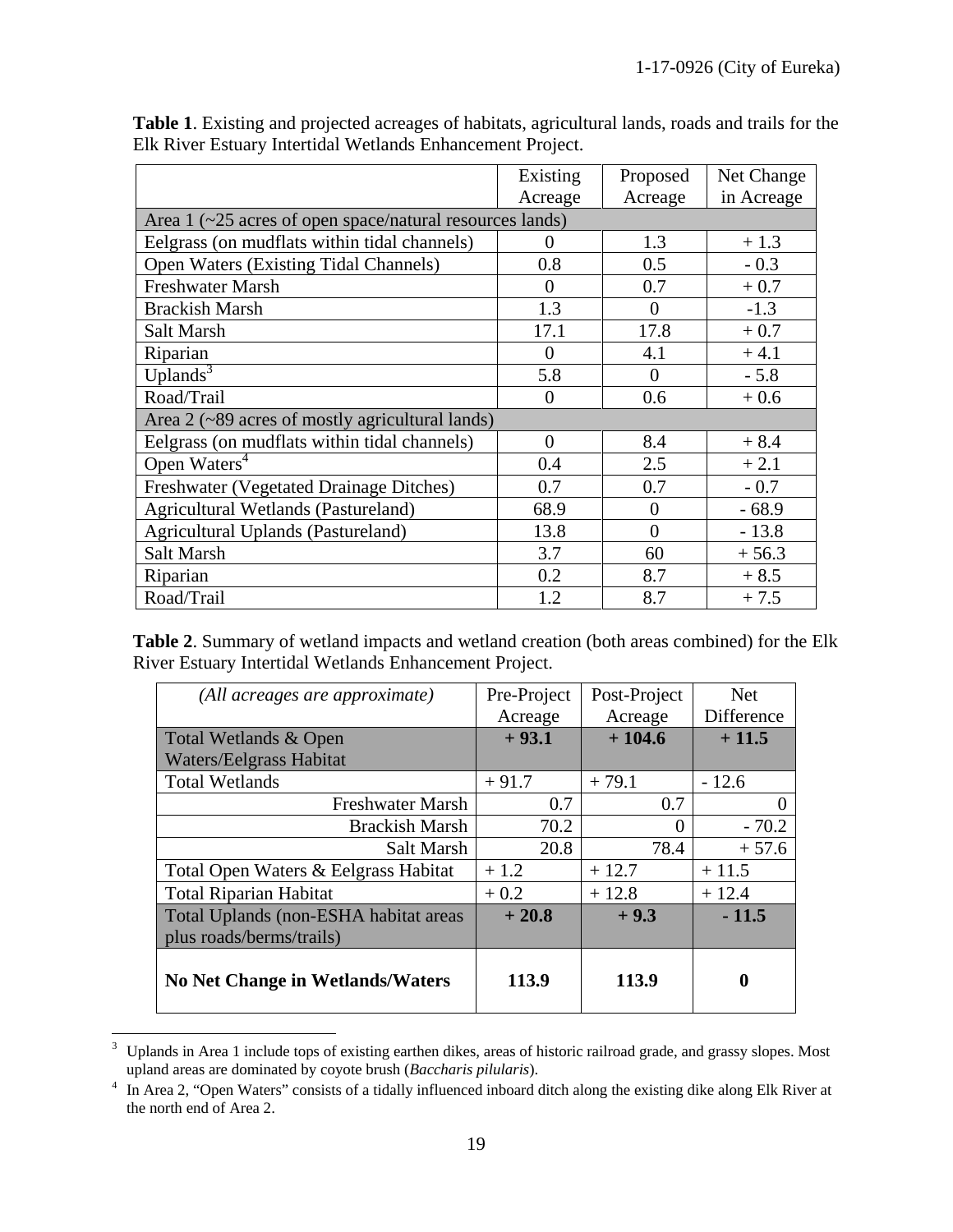## **Proposed habitat monitoring and reporting**

The Applicant has prepared a Monitoring and Reporting Plan (MRP) for the project (Greenway June 2018) that identifies project goals, objectives, success standards, and monitoring and reporting methods and schedule [\(Exhibit 9\)](https://documents.coastal.ca.gov/reports/2018/12/th9a/th9a-12-2018-exhibits.pdf). The primary identified goal of the project is to enhance the Elk River estuary by enhancing the tidal channel network, intertidal wetlands and riparian habitat to a healthy, self-sustaining state. The identified objectives for accomplishing the primary goal include (1) expand intertidal wetlands and tidal channel areas, riparian habitat and freshwater wetlands; (2) increase the resiliency of the restored and enhanced salt marsh habitat and tidal channels in the area to sea-level rise by increasing hydrologic connectivity (through the removal of tide gates and dikes) and enabling sediment accretion through increased tidal inundation; (3) eradicate and prevent the colonization of invasive *Spartina*; (4) enhance and increase salmonid estuary habitat; and (5) create suitable habitat for eelgrass. The MRP identifies specific success criteria and proposed monitoring methods and metrics for each objective. Monitoring is proposed for a total of five years.

#### **Proposed mitigation measures**

Construction is planned to occur during the dry season, between July  $1<sup>st</sup>$  and October 31 $<sup>st</sup>$ , in</sup> 2019 and 2020. Construction would involve the use of excavators, bulldozers, and dump trucks to excavate, move, and grade over 143,000 cubic yards of material in both areas. Dewatering of each area, using sump pumps, would occur to minimize construction impacts to water quality.

Several water quality mitigation measures adopted by the City in the environmental document prepared for the project are proposed as part of the project. These include, but are not limited to, the following: (1) restricting construction activities only to the dry season when the ground surface is dry and to reduce the chance of stormwater runoff occurring during construction and when Elk River freshwater inputs are at summer base-flow thresholds; (2) maintaining heavy equipment in good condition free of leakage of coolant and petroleum products; (3) developing a spill control and response plan and maintaining emergency spill clean-up kits on site and drip pans under stationary heavy equipment to minimize the potential for pollutants to degraded coastal waters and wetlands; (4) limiting refueling of construction equipment to designated staging areas at least 150 feet from coastal waters; (5) using sediment control measures around stockpiled materials; (6) applying erosion control measures to disturbed areas following completion of construction and prior to the onset of precipitation; (7) implementing various specific Best Management Practices (BMPs) from the California Storm Water Quality Association Storm Water BMP Handbook for runoff, sediment and erosion control; (8) installing fish screens with appropriately sized mesh on pump inlets used to dewater work area; and various other proposed minimization and avoidance measures.

# <span id="page-19-0"></span>**B. ENVIRONMENTAL SETTING**

## **Elk River Estuary existing habitats and rare species**

The Elk River is the largest freshwater tributary to Humboldt Bay. The river originates in the coastal hills southeast of the City of Eureka and flows northwestward to the Bay near the city's southern boundary. The project area straddles the lower Elk River adjacent to Humboldt Bay (Elk River Slough), with Highway 101 bordering the site to the east and the railroad bordering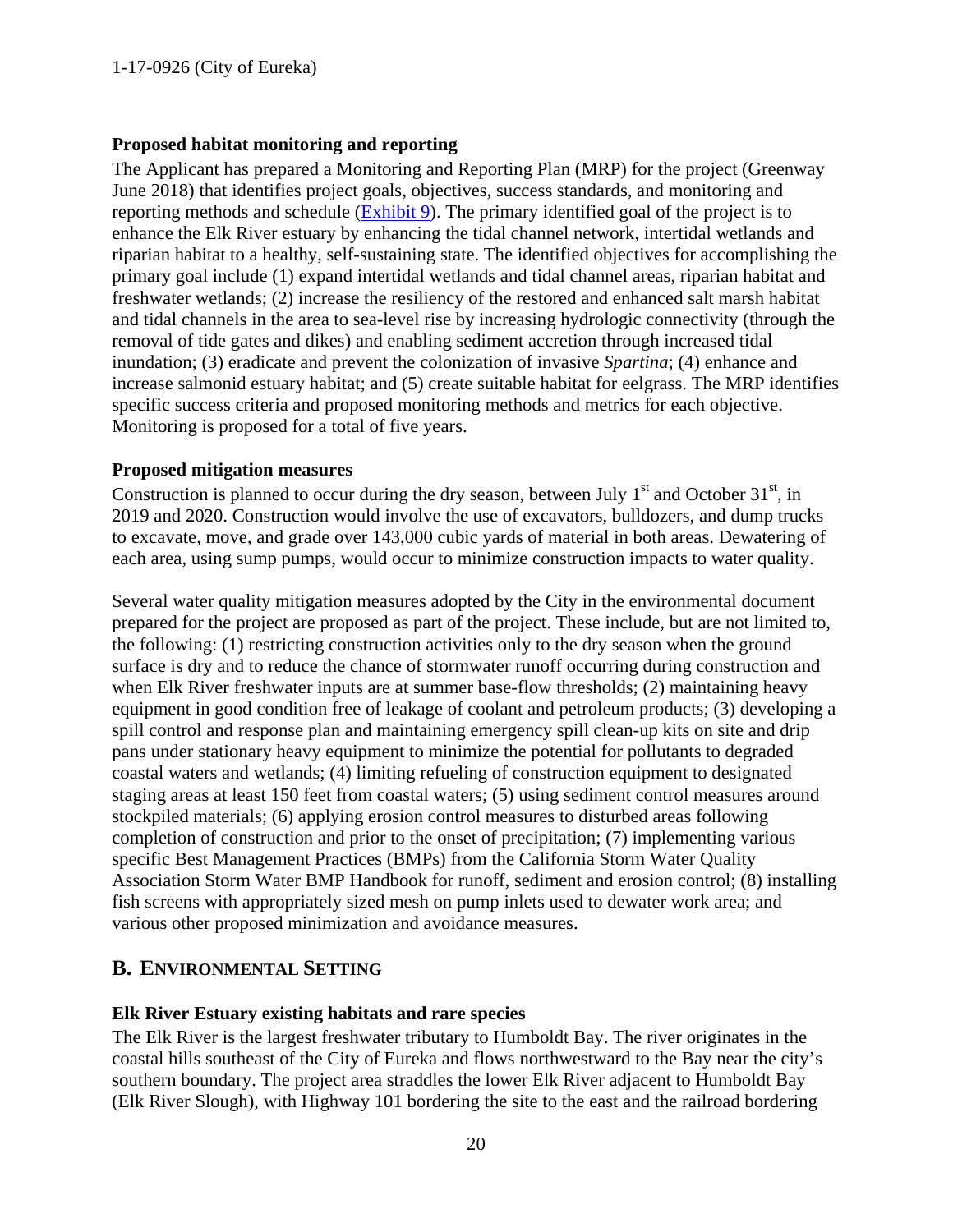the property to the west. The existing non-operational railroad separates the project area from the bay and from Elk River Spit, which extends northwest from the project site. The project area extends from Pound Road in the north to the southern end of Tooby Road in the south.

Historically the entire site was part of the Elk River estuary, which included intertidal channels, mudflats, salt marsh, windblown sand deposits and riparian forest. Early in the last century, the railroad was constructed between the project area and Humboldt Bay. Additional dikes were constructed, and the site was drained to support agriculture.

Area 1 and Area 2 currently support different types of habitats. Area 1, which is behind dikes along the north side of the river, contains existing channels that are subject to a muted tide cycle due to leaky tide gates that extend through the dikes. The site is comprised mostly of salt marsh and brackish marsh, and freshwater runoff flows into the area from the north through three existing culverts with tide gates under Pound Road. The marsh habitat in this area largely is dominated by the invasive *Spartina densiflora*. Approximately 25% of Area 1 consists of upland coastal scrub and grassland habitats. The lack of sediment accretion in the marsh area, due to its disconnection from historic tidal flushing, reduces the ability of the marsh to naturally build up and keep up with projected sea level rise rates for the region, while at the same time excessive sediment confined to the narrowed river channel aggravates turbidity problems in the Elk River.

Area 2 is protected from tidal flooding by an earthen dike along the south side of the river and by the armored (with riprap) railroad berm west of the site. Unlike Area 1, there are no freshwater flows into the area from adjacent lands. Area 2 consists mostly of existing non-prime farmland dominated by nonnative grasses and currently used year-round for cattle grazing. Most of the pastureland has been delineated as wetland and includes saline-tolerant pasture species (the wetland pasture is characterized in the vegetation mapping report<sup>5</sup> as brackish marsh). There are about 15 acres of delineated uplands in Area 2, including coastal scrub and upland pasture.

Currently Area 2 is used for year-round livestock grazing, with approximately 50 cows and calves utilizing the site. Area 2 also was used from the 1980s to 2009 as a final stage of wastewater treatment (biosolids application). In addition, migratory Aleutian cackling geese (*Branta hutchinsii leucopareia*) also occasionally use the site. Grazed (short-grass) agricultural lands provide important roosting and foraging habitat for the geese during their late winter/spring migration between the Central Valley and Alaska. Tens of thousands of migratory geese flock to the agricultural pastures of Humboldt Bay and the Eel River estuary every year.

Several listed fish species are known to occur in the Elk River estuary and are expected to benefit from this estuarine habitat restoration project, including federally threatened Chinook salmon (*Oncorhynchus tshawytscha*), federally and state-endangered Coho salmon (*Oncorhynchus kisutch*), federally threatened Northern California steelhead (*Oncorhynchus mykiss irideus*), Coastal cutthroat trout (*Oncorhynchus clarkia clarkii*), a state species-ofconcern, federally endangered Tidewater goby (*Eucyclogobius newberryi*), state-threatened Longfin smelt (*Spirinchus thaleichthys*), federally threatened Eulachon (*Thaleichthys pacificus*),

 <sup>5</sup> McBain Associates, July 11, 2016.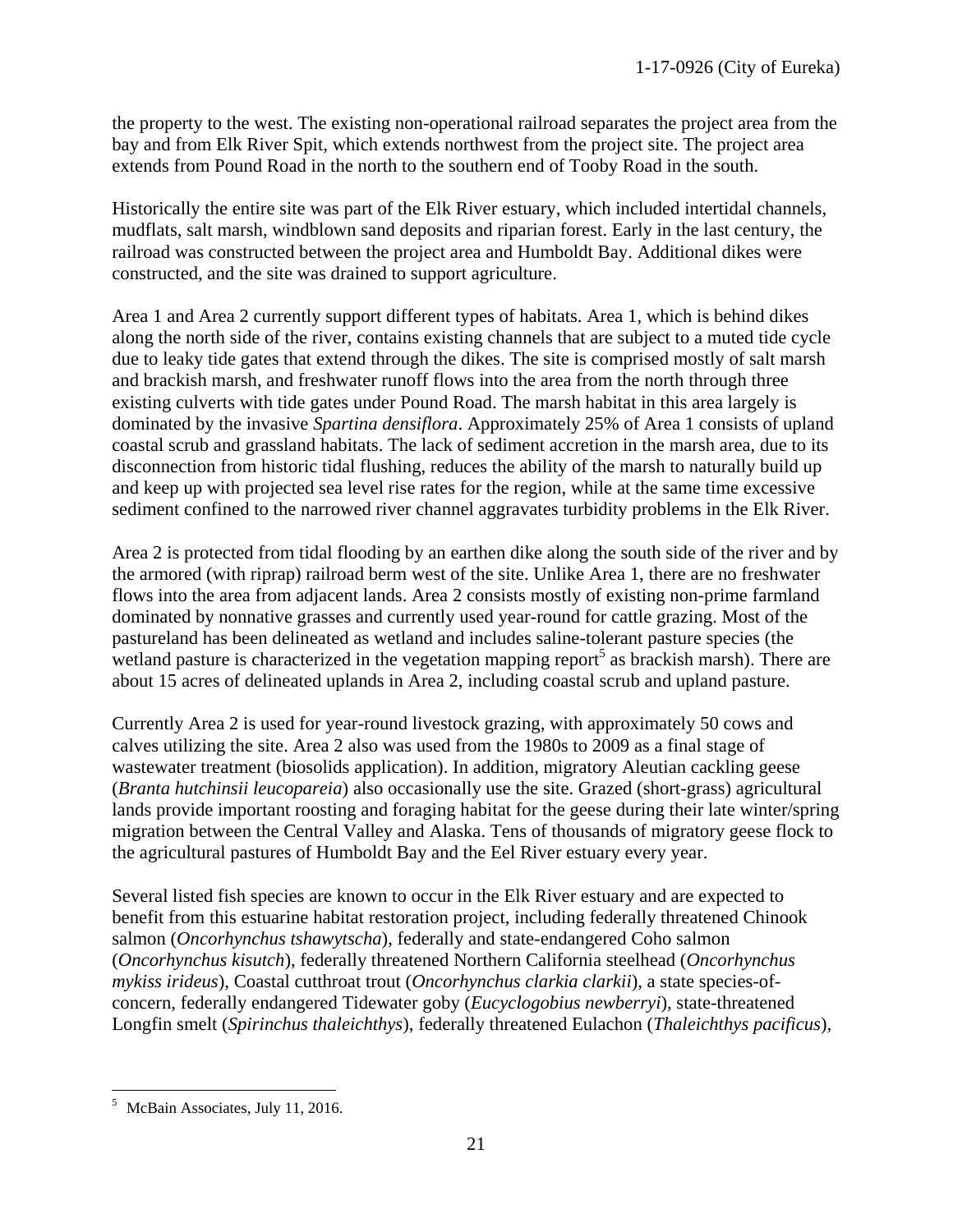## 1-17-0926 (City of Eureka)

federally threatened Green sturgeon (*Acipenser medirostris*), and Pacific lamprey (*Entosphenus tridentatus*), a state species-of-concern. 6

In addition, several rare plant species have been documented within and adjacent to the project area. A relatively large occurrence (several hundred individuals) of Humboldt Bay owl's clover (*Castilleja ambigua* ssp. *humboldtiensis*) was located on the south bank of the Elk River in Area 2. Two other rare plant species, beach layia (*Layia carnosa*) and dark-eyed gilia (*Gilia millefoliata*), were found growing on the railroad grade adjacent to but outside of Area 2. Populations of both species are known to occur on the Elk River spit across the railroad grade northwest of Area  $2<sup>7</sup>$ . The vegetation report (McBain Associates 2016) also documented potential habitat for several additional rare plant species with known occurrences in the Humboldt Bay region.

## **Surrounding land uses**

The subject property is bounded by the railroad and Humboldt Bay to the west, by Highway 101 to the east, and by LCP-designated urban boundaries to the north and south. To the north, the north end of Area 1 abuts Pound Road and the City's urban/rural boundary as designated in the City's certified LCP. Vacant land planned and zoned for General Industrial uses and Natural Resources uses abuts the northern project boundary. In addition, Area 1 is adjacent to the southern terminus of the City's Hikshari' Trail, an approximately 2-mile-long segment of the California Coastal Trail that extends from Pound Road north to Truesdale Street (permitted by the Commission under CDP 1-11-037 in 2012). To the south, the urban boundary that the County has applied to the community of King Salmon under the County's certified Humboldt Bay Area Plan is directly adjacent to the south end of Area 2. King Salmon is an unincorporated community of approximately 150 residential parcels located approximately 2 miles south of Eureka. The Pacific Gas and Electric Company's Humboldt Bay Power Plant (now Humboldt Bay Generating Station) lies to the south of Area 2. To the east, east of Highway 101, is the California Department of Fish and Wildlife's Elk River Wildlife Area and the Elk River. Tooby Road also bounds the southeastern end of the project site. To the west, in addition to the railroad and Humboldt Bay, the City's Elk River Spit Wildlife Area extends northwestward from the project area.

## **Existing railroad corridor and its use as an informal trail**

The railroad in Humboldt County, under the oversight of the North Coast Railroad Authority (NCRA), a state agency, has been out of operation and disconnected from out-of-county regions since approximately 1998 due to catastrophic landslides in the Eel River canyon of Mendocino County that destroyed significant segments of the rail line. Other segments of the railroad, including segments around Humboldt Bay and the segment adjacent to the western boundary of the project area, has been out of regular operation and has received little maintenance over the past few decades. Though it is unlikely that there ever will be renewed inter-regional rail operation between the County and other regions,<sup>8</sup> currently the Timber Heritage Association, a

 <sup>6</sup> Trinity Associates, November 2017.

<sup>7</sup> California Rare Plant Ranks: *Castilleja ambigua* ssp. *humboldtiensis* - 1B.2; *Carex lyngbyei* - 2B.2; *Layia carnosa* - 1B.1; *Gilia millefoliata* - 1B.2.<br><sup>8</sup> Senate Bill 1029 (McGuire), [signed by the Governor on September 29, 2018,](http://leginfo.legislature.ca.gov/faces/billNavClient.xhtml?bill_id=201720180SB1029) requires the Transportation Agency

to conduct an assessment of the NCRA to provide information necessary to determine the most appropriate way to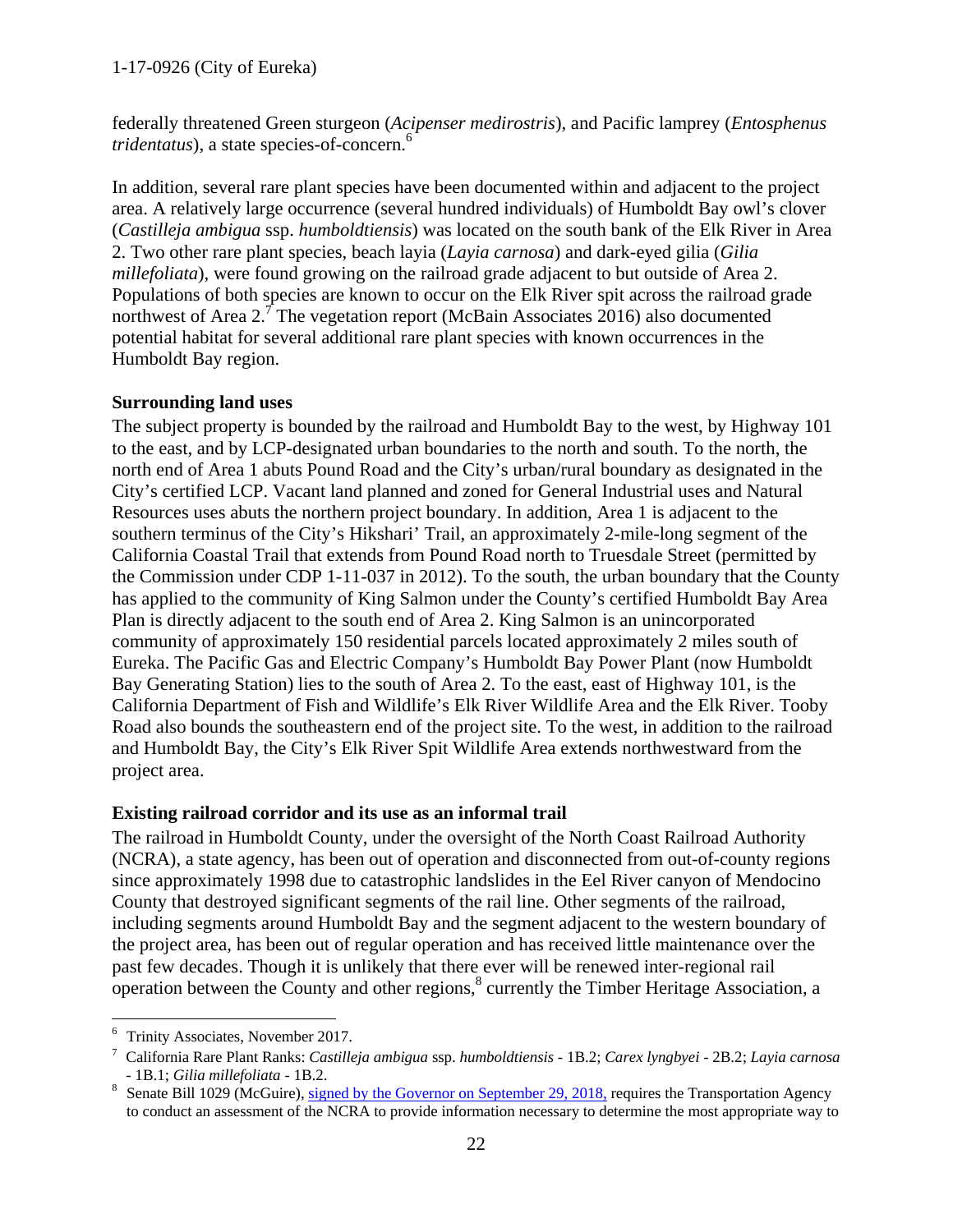volunteer-based nonprofit group, operates a speeder crew car on the rail line between Samoa and Manila on the northwestern side of Humboldt Bay, approximately 16 rail-miles from the subject site, which offers periodic rides to the public during the summer months.

The railroad segment adjacent to the project area, which is directly across from the entrance channel to Humboldt Bay and subject to strong wave action, has necessarily been repaired and maintained in the past couple of decades, including armored with riprap along the bayward side of the railroad berm. However, even with the riprap reinforcement, many places along the route are failing, and recent king tides and storm surges have washed away railroad ballast, forming delta-like deposits on the grazed pastureland in Area 2.

Along the west side of the project area, pedestrians informally use the existing non-operational railroad corridor that extends along most of the perimeter of Humboldt Bay for access between the south end of Eureka and the unincorporated urban community of King Salmon, which is approximately two miles south of Eureka.

# <span id="page-22-0"></span>**C. STANDARD OF REVIEW**

The proposed project is located within the Commission's retained jurisdiction. The City of Eureka has a certified local coastal program (LCP), but the site is within an area shown on State Lands Commission maps over which the state retains a public trust interest. Therefore, the standard of review that the Commission must apply to the development is the Chapter 3 policies of the Coastal Act.

# <span id="page-22-1"></span>**D. APPLICANT'S LEGAL INTEREST IN THE SUBJECT PROPERTIES**

The proposed project area includes all or portions of seven Assessor Parcel Numbers (APNs) under three ownerships: (1) the City owns the majority of the project area, including APNs 302- 181-031, 308-181-002, 302-181-040, and 305-181-005; (2) the Northwestern Pacific Railroad Authority (NWPRA), under the oversight authority of the North Coast Railroad Authority (NCRA), a state agency, owns and maintains the railroad that spans the western edge of the project area boundary on APN 302-181-030 and a portion of APN 305-141-002; and (3) Hoff USA Inc. et al. owns APN 302-181-039, an approximately 1.25-acre strip of land that borders the Elk River within what's referred to as "Area 2" of the project area [\(Exhibit 3\)](https://documents.coastal.ca.gov/reports/2018/12/th9a/th9a-12-2018-exhibits.pdf). Work proposed within the railroad right-of-way includes the proposed new coastal trail extension. Work proposed on the Hoff property includes removal of portions of existing dikes and existing culverts, excavation of new tidal channels, and placement of fill for salt marsh restoration.

Under section 30601.5 of the Coastal Act, an applicant for a CDP does not need to be the owner of a fee interest in the property on which the proposed development is located as long as the applicant can demonstrate a legal right, interest, or other entitlement to use the property for the proposed development, and as long as all holders or owners of any other interests of record in the affected property are notified in writing of the permit application and invited to join as coapplicants. In addition, section 30601.5 of the Coastal Act requires that the applicant demonstrate authority to comply with all conditions of approval prior to issuance of a CDP.

dissolve the authority and dispense with its assets and liabilities, and to report on the assessment to the Legislature before July 1, 2020.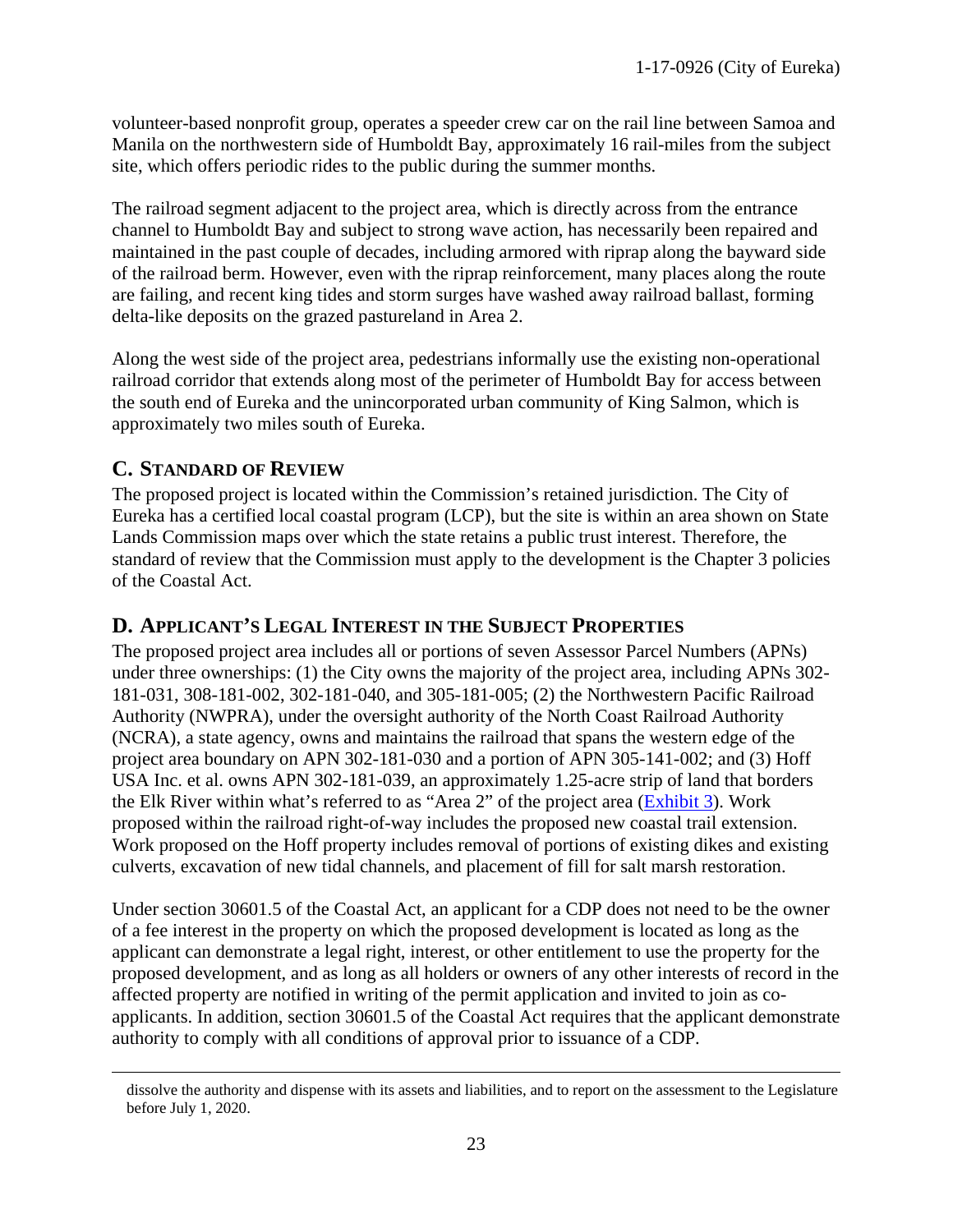The City has provided evidence that the other affected property owners have both been notified of the proposed CDP application and invited to join as coapplicants. In addition, the City has signed an agreement with NCRA, dated March 9, 2018, to add the proposed trail extension to the City's Rail-With-Trail Corridor Management Plan (CMP) that the NCRA has approved for the existing Waterfront Trail that has been constructed within the rail right-of-way throughout much of the City. The agreement amends the CMP to include the use of the rail corridor on the subject lands for the proposed new coastal trail segment extending from the existing Hikshari' Trail at the north end of the subject property for a distance of approximately one mile across the subject site (i.e., extending from the north end of Project Area 1 to the south end of Project Area 2). In addition, the City has an existing license agreement with the NCRA for the existing Waterfront Trail authorizing access and use of NCRA's property within the City "to construct, install, maintain, reconstruct, remove, repair and manage a multi-modal public path, for shared use by, including but not limited to, bicyclists, pedestrians, wheelchairs, joggers, and other nonmotorized uses..." However, the existing license does not yet include the subject property, including the portion of the trail that could involve shared use of the bridge over the Elk River Estuary.

The City expects to receive an updated license authorizing the proposed trail development within the NRCA right-of-way once final construction plans are complete and approved by the NCRA Board. To ensure that the City has the authority to comply with all conditions of approval of CDP 1-17-0926 on properties owned by the NCRA or the NWPRA (APNs 302-181-030 and 305-141-002), the Commission attaches Special Condition 1. Special Condition 1-A requires that the City, prior to permit issuance, provide: (a) written evidence that the railroad owner has agreed that the applicant may undertake development on its properties as authorized by CDP 1- 17-0926 as conditioned; as well as (b) an updated license agreement with the NCRA for use the rail corridor as authorized by CDP 1-17-0926 as conditioned, including shared use of the existing rail bridge over the Elk River for trail use.

In addition, Special Condition 16 requires that prior to any conveyance of any coastal trail properties owned by the City on this subject property, the City must provide the Executive Director with documentation demonstrating that the permittee as landowner has executed and recorded against the property to be conveyed a deed restriction, that authorizes the Coastal Trail in the scope and manner set forth in Special Condition 14.

With respect to the Hoff property, the City is in the process of coordinating with the seven ownership interests of the property to execute a purchase agreement. The City has provided evidence that all seven property owners are willing to sell their ownership interest in the property to the City. The Commission attaches Special Condition 1-B requiring that the City, prior to permit issuance, show evidence that all ownership interests have agreed in writing that the applicant may undertake development on its properties pursuant to CDP 1-17-0926 as conditioned.

Finally, Special Condition 1-C acknowledges that no changes to the approved development may be incorporated into the project until the applicant/permittee obtains a Commission amendment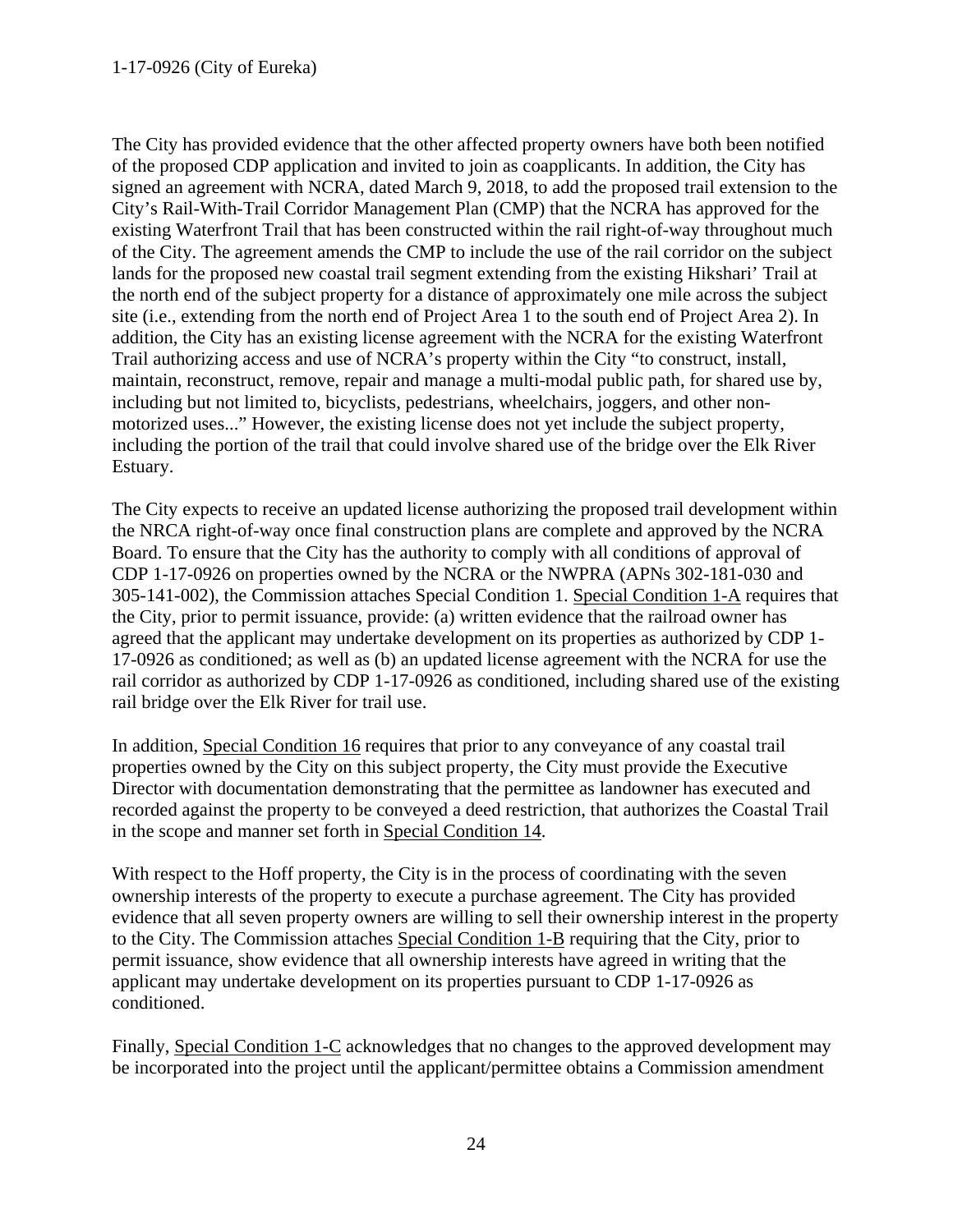to this coastal development permit, unless the Executive Director determines that no amendment is legally required.

The Commission finds that as conditioned, the development is consistent with the requirements of section 30601.5 of the Coastal Act.

# <span id="page-24-0"></span>**E. OTHER AGENCY APPROVALS**

# **City of Eureka**

The project requires a local discretionary approval, a conditional use permit, from the City. The City approved Use Permit #C-17-0009 for the proposed project on November 13, 2017.

# **Humboldt Bay Harbor, Recreation and Conservation District (HBHRCD)**

The project requires a permit from the HBHRCD, which maintains regulatory oversight over the Humboldt Bay tidelands pursuant to a legislative grant from the State Lands Commission. The District approved permit #2017-03 for the proposed project on January 25, 2018.

# **California Department of Fish and Wildlife (CDFW)**

The project requires permits from the Department under the state Fish and Game Code. The Department approved Lake and Streambed Alteration Agreement #1600-2018-0113-R1 for the proposed project on May 14, 2018. The Department also issued an Incidental Take Permit, dated June 28, 2018, pursuant to the California Endangered Special Act regarding "take" of coho salmon [Southern Oregon-Northern California Coast evolutionarily significant unit (SONCC Coho Salmon)], a state-listed "threatened" species. The ITP includes various provisions that the project must comply with in order to minimize the project's adverse effects on Coho.

## **North Coast Regional Water Quality Control Board (Regional Water Board)**

The Regional Water Board has jurisdiction over the project under section 401 of the federal Clean Water Act and under the state's Porter-Cologne water quality control act. The Board approved water quality certification #WDID No. 1B171818WNHU for the proposed project on July 3, 2018.

## **U.S. Army Corps of Engineers (Corps)**

The Corps has direct jurisdiction over the project pursuant to section 404 of the Clean Water Act and/or section 10 of the Rivers and Harbors Act. The Corps determined that the project qualifies for coverage under Nationwide Permit (NWP) 27 (Aquatic Habitat Restoration, Enhancement and Establishment Activities). The Corps issued its determination on July 18, 2018 (Corps file no. 2017-00462N), effective subject to approval by the Commission of a CDP or a federal consistency certification pursuant to the federal Coastal Zone Management Act.

# **U.S. Fish and Wildlife Service (FWS)**

The Corps consulted with the FWS on the project due to its possible effects on Tidewater goby, a federally listed species under the Endangered Species Act. The FWS issued an informal consultation on January 29, 2018 (FWS file no. 2017-00462N), concurring with the Corps' determination that the project may affect, but is unlikely to adversely affect, tidewater goby and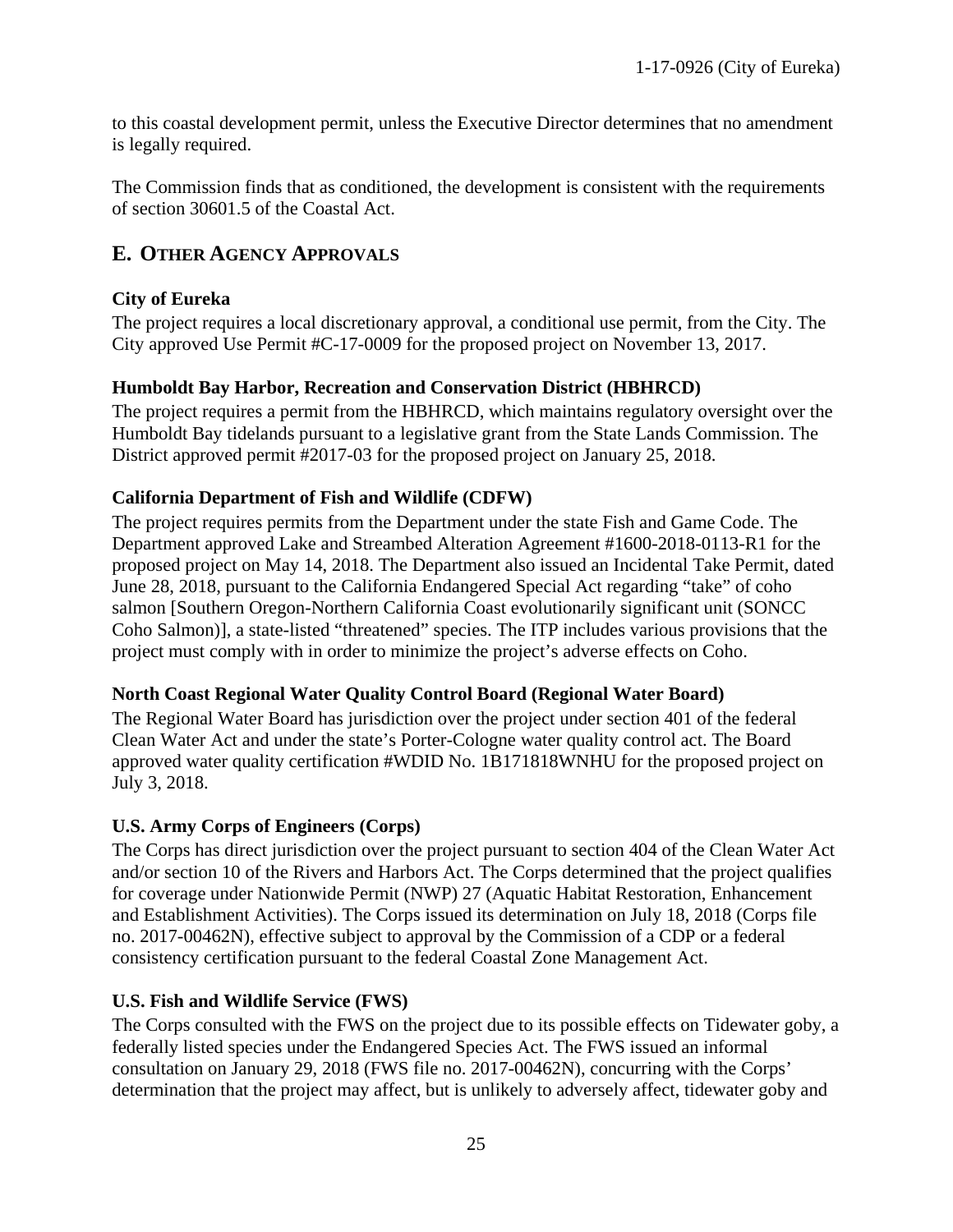its designated critical habitat. The FWS reached this conclusion in part due to conservation measures proposed by the Corps to minimize potential effects to goby and its designated critical habitat.

# **NOAA-Fisheries (NMFS)**

The Corps consulted with NMFS on the project due to its possible effects on Chinook salmon, Coho salmon, and Northern California steelhead, all of which are federally listed under the Endangered Species Act. NMFS issued its formal consultation (Biological Opinion) on March 29, 2018 (NMFS file no. WCR-2018-8757). The BO determined that as proposed, the project was not likely to jeopardize the continued existence of the three species or destroy or adversely modify designated critical habitats for the species.

# **State Lands Commission (SLC)**

The SLC has direct jurisdiction and authority over ungranted sovereign tidelands and submerged lands underlying the State's navigable waterways (ocean, bays, sloughs, lakes, and rivers) as well as over lands subject to the public trust. The project area includes lands that may be subject to the public trust. To ensure that the Applicant has the legal ability to undertake all aspects of the project on these public lands, the Commission attaches Special Condition 2. This condition requires that the project be reviewed and where necessary approved by the SLC.

# **California Public Utilities Commission (CPUC)**

The proposed project entails the use of the coastal trail on top of an existing bridge crossing of the North Coast Railroad Authority's rail corridor. Pursuant to its delegated federal and state statutory authority, the CPUC must approve and license the trail's crossing of an established railroad corridor. The Commission attaches Special Condition 20 requiring the Applicant to submit evidence to the Executive Director that the Applicant has obtained the necessary authorizations from the CPUC for the new railroad crossing prior to use of the crossing. The condition requires that any project changes resulting from the CPUC's approval not be incorporated into the project until the applicant obtains any necessary amendments to this CDP.

# <span id="page-25-0"></span>**F. ALLOWABLE USES IN WETLANDS AND WATERS**

Section 30230 of the Coastal Act states:

*Marine resources shall be maintained, enhanced, and where feasible, restored. Special protection shall be given to areas and species of special biological or economic significance. Uses of the marine environment shall be carried out in a manner that will sustain the biological productivity of coastal waters and that will maintain healthy populations of all species of marine organisms adequate for long-term commercial, recreational, scientific, and educational purposes.*

Section 30231 of the Coastal Act states:

*The biological productivity and the quality of coastal waters, streams, wetlands, estuaries, and lakes appropriate to maintain optimum populations of marine organisms and for the protection of human health shall be maintained and, where*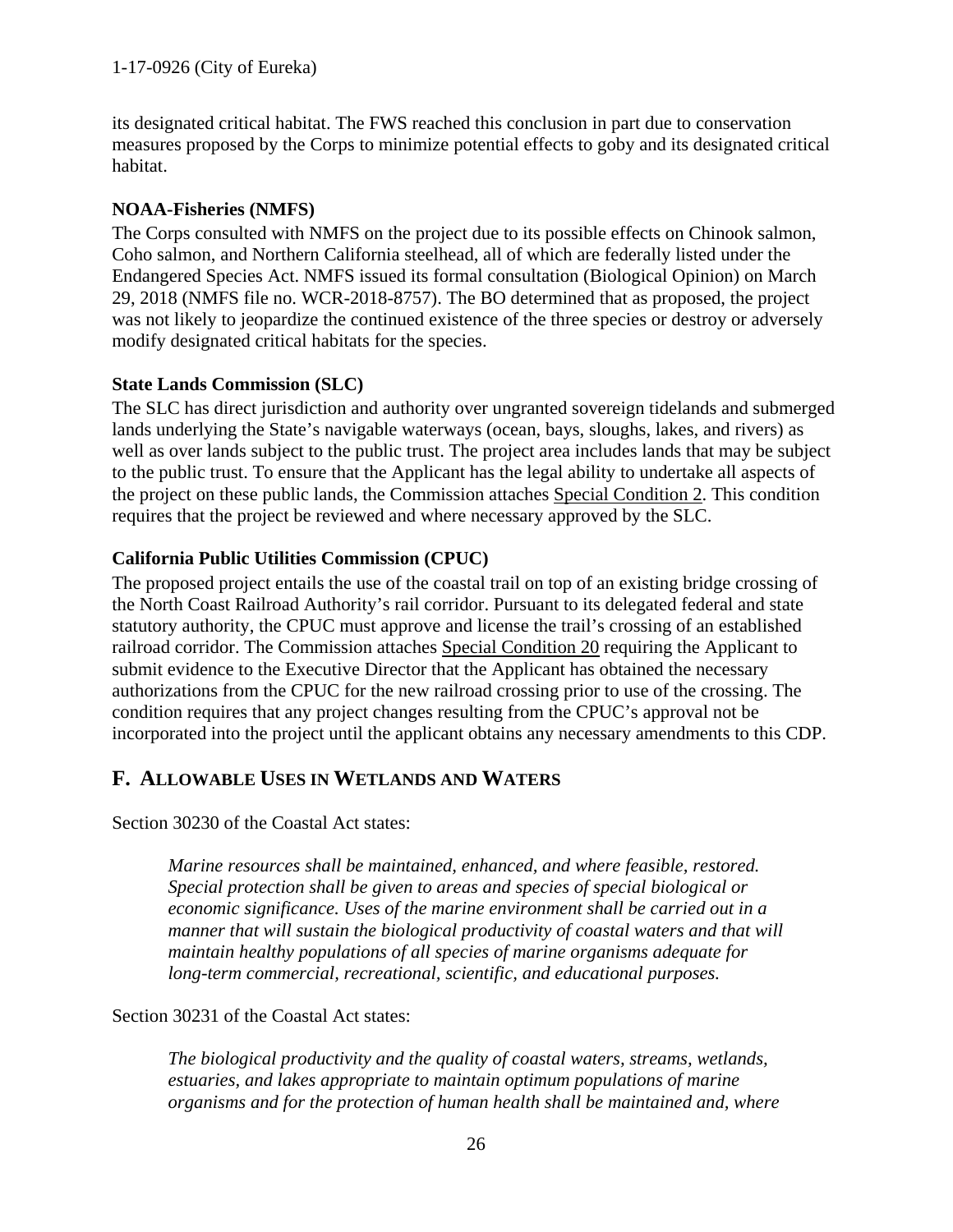*feasible, restored through, among other means, minimizing adverse effects of waste water discharges and entrainment, controlling runoff, preventing depletion of ground water supplies and substantial interference with surface water flow, encouraging waste water reclamation, maintaining natural vegetation buffer areas that protect riparian habitats, and minimizing alteration of natural streams.*

Section 30233 of the Coastal Act provides, in applicable part, as follows (emphasis added):

*(a) The diking, filling, or dredging of open coastal waters, wetlands, estuaries, and lakes shall be permitted in accordance with other applicable provisions of this division, where there is no feasible less environmentally damaging alternative, and where feasible mitigation measures have been provided to minimize adverse environmental effects, and shall be limited to the following:*

*(1) New or expanded port, energy, and coastal-dependent industrial facilities, including commercial fishing facilities.*

*(2) Maintaining existing, or restoring previously dredged, depths in existing navigational channels, turning basins, vessel berthing and mooring areas, and boat launching ramps.*

*(3) In open coastal waters, other than wetlands, including streams, estuaries, and lakes, new or expanded boating facilities and the placement of structural pilings for public recreational piers that provide public access and recreational opportunities.*

*(4) Incidental public service purposes, including, but not limited to, burying cables and pipes or inspection of piers and maintenance of existing intake and outfall lines.*

*(5) Mineral extraction, including sand for restoring beaches, except in environmentally sensitive areas.*

*(6) Restoration purposes.*

*…*

*(7) Nature study, aquaculture, or similar resource dependent activities. (b) Dredging and spoils disposal shall be planned and carried out to avoid significant disruption to marine and wildlife habitats and water circulation. Dredge spoils suitable for beach replenishment should be transported for these purposes to appropriate beaches or into suitable longshore current systems. (c) In addition to the other provisions of this section, diking, filling, or dredging in existing estuaries and wetlands shall maintain or enhance the functional capacity of the wetland or estuary…*

The project includes several components that involve diking, filling, and dredging of wetlands, as summarized below:

• Diking: Two project components involve diking of wetlands. The first is the construction of the 16-foot-wide, 3,361-foot-long tidal ridge (setback berm) in Area 2, which will result in approximately 2.6 acres of permanent wetland fill. The setback berm will contain the expanded tidal area from flooding adjoining areas. The second diking component of the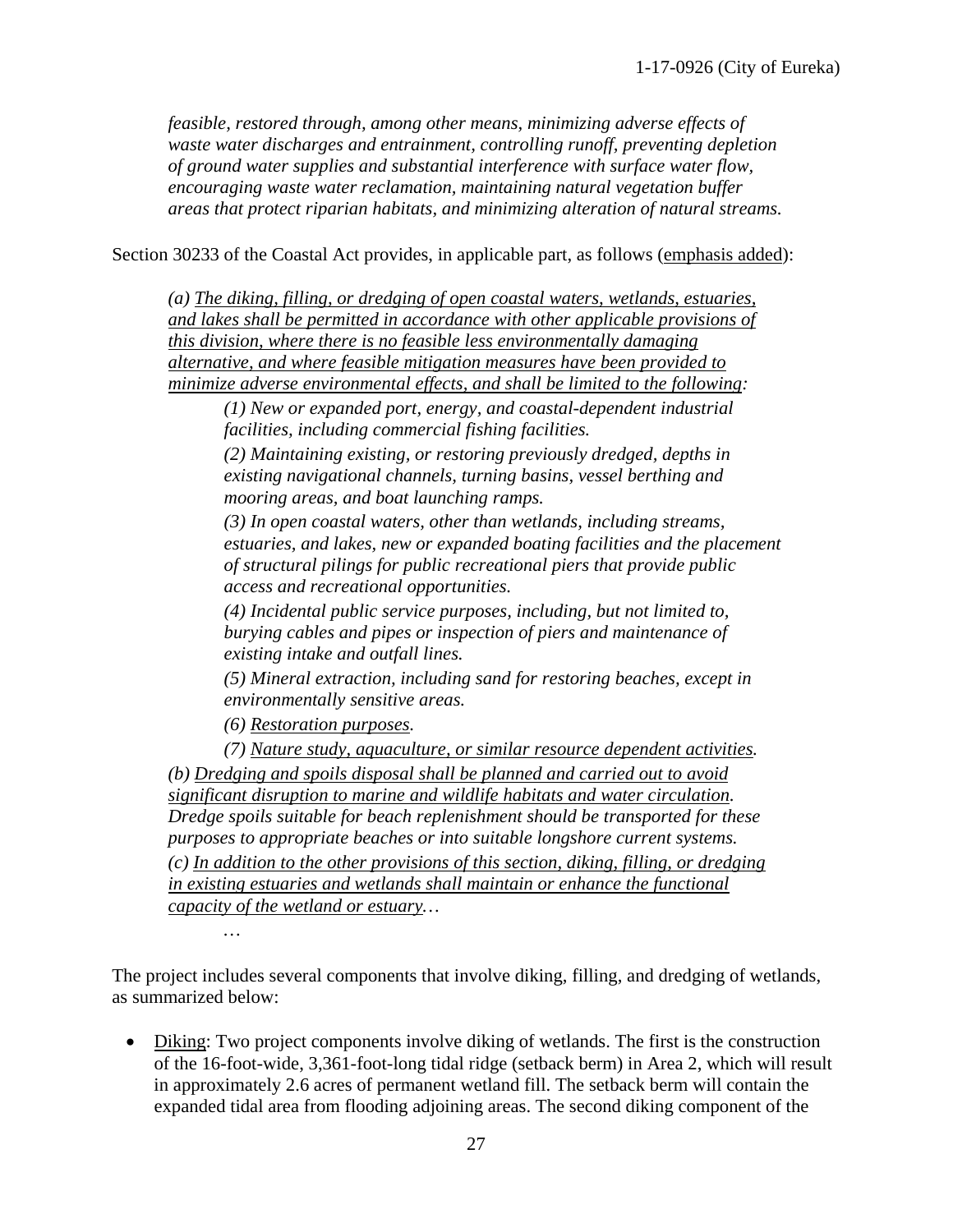project involves the installation of a temporary berm that will later be removed. The project proposes to test a new salt marsh restoration method involving the removal/eradication of invasive *Spartina* by constructing a temporary earthen berm around a 100-foot by 100-foot area and pumping salt water into the area from behind the existing closed tide gate on the river to inundate the invasive cordgrass plants that dominate the test area for at least three months. Following completion of the pilot project, the temporary berm will be removed, and the area graded to target elevations for salt marsh plain. The other methods of *Spartina* eradication proposed in the project area already are authorized under CDP 1-14-0249, which the Commission approved on  $6/12/15$ . These other methods include dredging (grinding, tilling, excavating, and disking), filling (covering), and chemical control (application of the herbicide imazapyr sprayed manually onto the leaves of target cordgrass plants). As the *Spartina* eradication at the subject site has been previously approved under CDP 1-14-0249, and as CDP 1-14-0249 analyzed the consistency of the proposed *Spartina* eradication with Section 30233, the analysis is not repeated here. The Commission attaches Special Condition 3 to the current CDP to ensure that the City carries out eradication activities in compliance with the special conditions of CDP 1-14-0249.

- Filling: Coastal Act Section 30108.2 defines "fill" as "*earth or any other substance or material, including pilings placed for the purposes of erecting structures thereon, placed in a submerged area*." Besides the diking of wetlands described above, other components of the project that involve fill in wetlands include: (a) construction of new coastal access nature study recreational amenities, including the approximately mile-long, 12- to 14-footwide coastal trail extension (approximately 5 acres of fill, though some of this fill will be atop existing uplands) and associated elevated trail/viewing platforms (a 250-foot-long, 3 foot-wide one in Area 1, and a 550-foot-long, 3-foot-wide one in Area 2, both with a 10-ft. x 10-ft. viewing platform, which will result in approximately 7 square feet of permanent wetland fill across the project area); (b) construction of a new 65-foot-long by 15-foot-wide non-motorized boating access ramp in Area 1, which will result in approximately 975 square feet of permanent wetland fill in Area 1; (c) placement of approximately 143,000 cubic yards fill (soil spoils from channel dredging in both areas) across approximately 90 acres of the total project area (both area 1 and area 2), within existing freshwater, salt marsh, and brackish wetlands, for salt marsh habitat restoration and enhancement; and (d) creation of a temporary construction staging area associated with the project, which will be sited in part in existing wetlands in Area 1 and involve temporary wetland fill impacts to approximately 0.25-acre.
- Dredging: The Commission has long considered grading, excavating, and other grounddisturbing activities in coastal wetlands and estuaries to be a form of dredging.<sup>9</sup> The project proposes to excavate 3,385 linear feet of existing and 2,304 linear feet of historic intertidal channels in Area 1 and 4,200 linear feet of historic intertidal channels in Area 2. The total dredging footprint (both areas) spans approximately 15 acres of existing coastal wetlands and waters.

Section 30233 of the Coastal Act limits the diking, dredging, and filling of coastal wetlands to seven specific, enumerated uses and also requires that any project which results in excavation,

 <sup>9</sup> E.g., CDPs [1-06-036,](http://documents.coastal.ca.gov/reports/2007/6/F12b-6-2007.pdf) [1-08-011,](http://documents.coastal.ca.gov/reports/2008/8/F6b-8-2008.pdf) [1-08-012,](http://documents.coastal.ca.gov/reports/2008/10/F7b-10-2008.pdf) [1-08-020,](http://documents.coastal.ca.gov/reports/2008/9/F7c-9-2008.pdf) [1-09-020,](http://documents.coastal.ca.gov/reports/2009/6/F5b-6-2009.pdf) [1-09-030,](http://documents.coastal.ca.gov/reports/2010/7/W10b-7-2010.pdf) and [1-10-032.](http://documents.coastal.ca.gov/reports/2011/10/W10b-10-2011.pdf)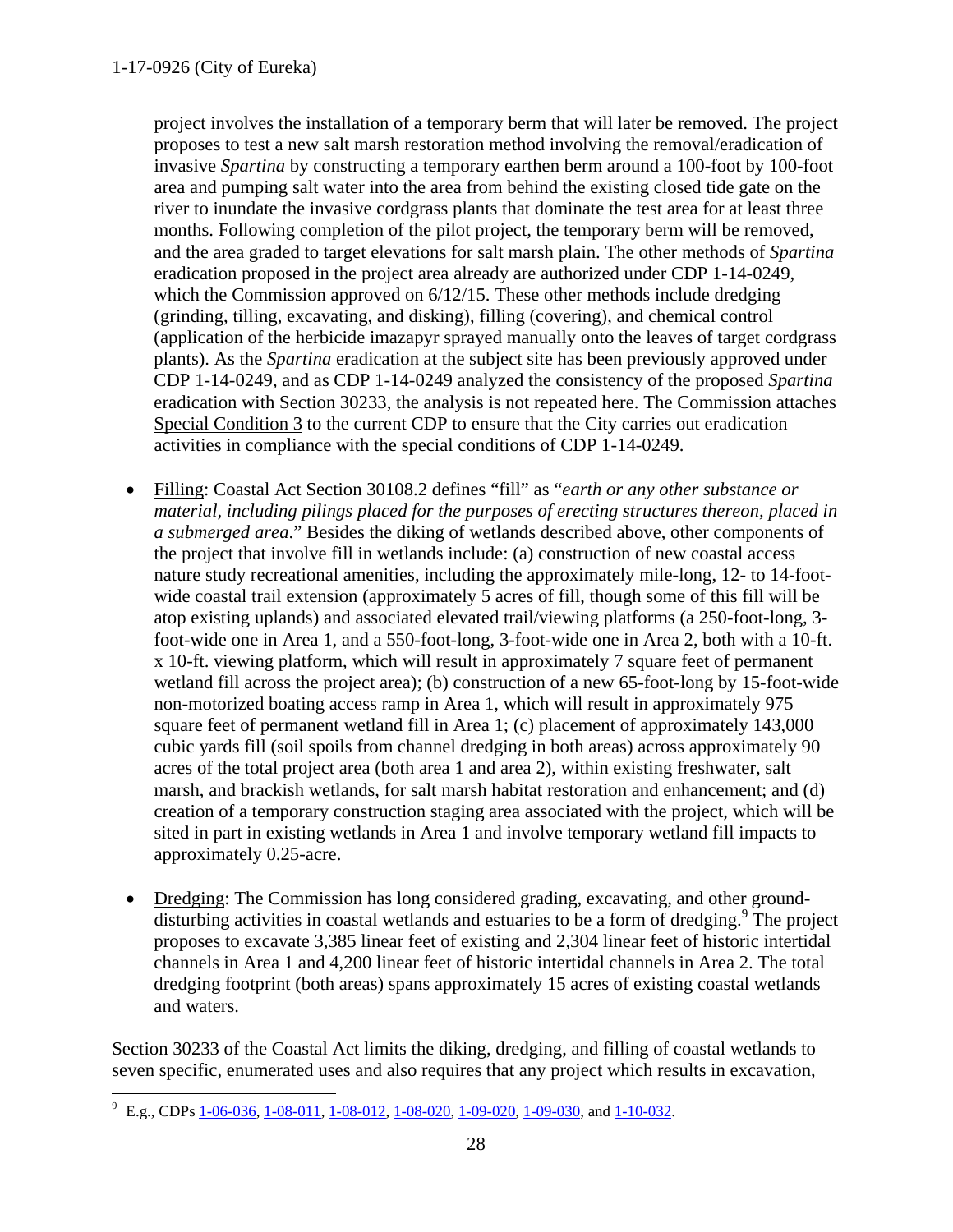dredge, or fill in coastal wetlands (a) be the least environmentally damaging feasible alternative, and (b) provide adequate mitigation to minimize adverse environmental effects. In addition, Coastal Act sections 30230, 3231, and 30233 together require that marine resources, the biological productivity and quality of coastal waters, and the functional capacity of estuaries be maintained and enhanced.

#### **Allowable use**

The first test set forth above is that any proposed filling, diking, or dredging in wetlands must be for an allowable purpose as specified under section 30233 of the Coastal Act. The relevant categories of use listed under section 30233(a) include (1) *nature study… or similar resource dependent activities* for the proposed trail project and the small stable boat launching access point for kayaks, canoes, and other small craft for periodic nature-study oriented boating outings; and (2) *restoration purposes* for the channel dredging, spoils placement on marsh plains, construction of the tidal ridge to contain the restoration area, *Spartina* eradication by flooding, and temporary staging areas. Each of the categories of use is discussed separately below.

1. Nature Study Uses

The Commission has considered the development of new recreational trail segments through wetlands and other environmentally sensitive resource areas to be a form of "nature study… or similar resource dependent activities" if designed to minimize such intrusions to the smallest feasible area or least impacting routes, and where the trail segment functions as a nature trail.<sup>10</sup> By providing venues for incidental exploration of the physical and biological world, trails in natural settings generally are recognized as one of the best ways to ensure continued public support for protecting environmentally significant natural areas. This perspective is at the core of the many public outreach and grant-funding efforts undertaken by natural resource conservationoriented public agencies and other organizations, from the Coastal Conservancy to many of the numerous land trusts involved in public access acquisition and development. Regardless of their age, people in general are more likely to develop a stewardship ethic toward the natural environment if they are educated about the importance of the overall ecosystem, especially if provided the opportunity to experience the physical, mental, and spiritual benefits of these areas first-hand. Providing for the development of trails into the outer fringes of marshes and wetlands can be an ideal setting for such activities, as they offer a safe, convenient and unique perspective of the rich and diverse biological resources associated with watercourses, estuaries, and the natural coastline.

The areas where the proposed trail has wetland fill impacts, including the areas where the boardwalks and viewing platforms are located and the surface stabilization material along the restored slough bank for non-motorized recreational boating, all have expansive views of Humboldt Bay and the restored Elk River estuary and further the nature study uses. The placement of surface stabilization material for boating access will create a stable boat launching

<sup>&</sup>lt;sup>10</sup> E.g., see findings for LCP Amendment Nos. STB-MAJ-3-02 (Toro Canyon Planning Area) and HUM-MAJ-1-03 (Riparian Corridor Trails); and CDP Nos. 3-11-074 (City of Santa Cruz, Arana Gulch Master Plan), 1-11-037 (City of Eureka, Elk River Access Area/Hikshari′ Trail Project), 1-15-2054 (City of Eureka, Coastal Trail Project), and 1-16-0122 (City of Arcata, Bay Trail North Project)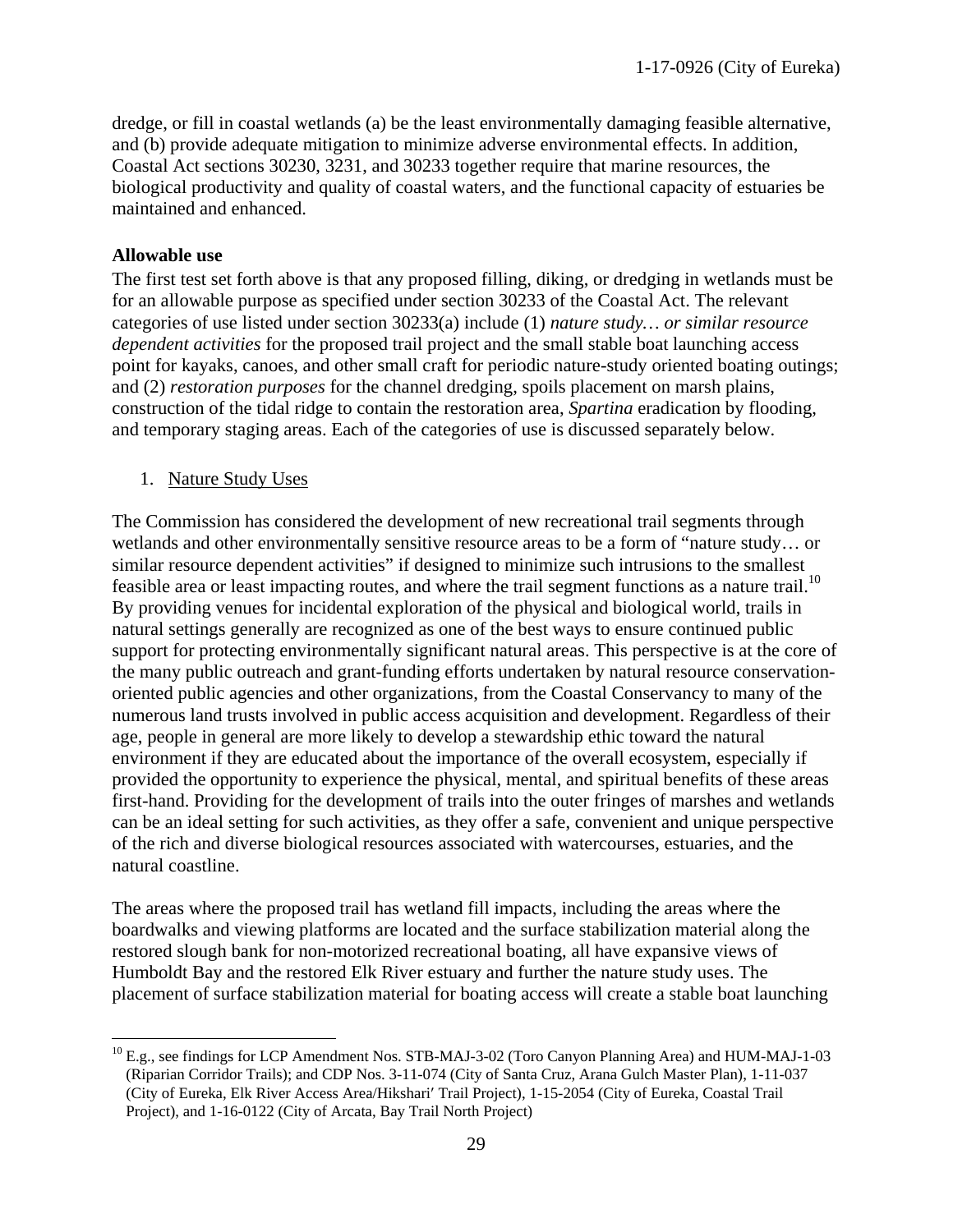# 1-17-0926 (City of Eureka)

access point for kayaks, canoes, and other small craft for nature-study oriented boating outings. The opportunities afforded by these public access amenities include up-close views of local vegetation/habitats, views of Humboldt Bay, and proposed interpretive signs with information regarding local habitats and resource issues.

To ensure that the proposed fill is for a permissible nature study use, the Commission attaches Special Conditions 5 and 6. Special Condition 5 requires, in part, the submittal of final plans prior to permit issuance that include preliminary signage plans consistent with Special Condition 6. Special Condition 6 requires submittal of final design plans for all signage and other trail amenities prior to construction of such amenities that demonstrate in part that nature study signage, including a minimum of two signs in each area, shall be erected along trail segments both in Area 1 and Area 2. The signage plan must include a description of sign content demonstrating that the signage will include information related to nature study, such as information on local habitats and resource issues.

Therefore, the proposed trail and boating components of the project within coastal wetlands as conditioned constitute a form of "*nature study… or similar resource-dependent activities*," as they are: (a) integral to the appreciation and comprehension of biophysical elements that comprise wetland areas; and (b) dependent upon the presence of the natural area resource through which the trail passes/boating access ramp connects to provide a nature study experience. As such, the Commission finds that the proposed wetland fill for the trail and boating components of the proposed project is inherently for the purpose of nature study, a use consistent with section 30233(a) of the Coastal Act.

## 2. Restoration Purposes

The Commission has in many past actions considered dredging and filling in diked former tidelands/existing freshwater and brackish wetlands to be allowable for "restoration purposes" under Coastal Act section  $30233(a)(6)$ .<sup>11</sup> Neither the Coastal Act nor the Commission's administrative regulations contain a precise definition of "restoration." The dictionary defines "restoration" in terms of actions that result in returning an article "back to a former position or condition," especially to "an unimpaired or improved condition."<sup>12</sup> The particular restorative methods and outcomes vary depending upon the subject being restored. For example, the Society for Ecological Restoration defines "ecological restoration" as "the process of intentionally altering a site to establish a defined indigenous, historical ecosystem. The goal of the process is to emulate the structure, function, diversity, and dynamics of the specified ecosystem."<sup>13</sup> However, the term also applies to actions taken that result in the reestablishment of ecological processes, functions, and biotic/abiotic linkages and lead to a persistent, resilient system integrated within its landscape.<sup>14</sup>

Implicit in all these varying definitions and distinctions is the understanding that the restoration entails returning something to a prior state. Estuaries are extremely dynamic systems in which

<sup>&</sup>lt;sup>11</sup> See e.g. CDPs [1-06-036,](http://documents.coastal.ca.gov/reports/2007/6/F12b-6-2007.pdf) [1-08-011,](http://documents.coastal.ca.gov/reports/2008/8/F6b-8-2008.pdf) [1-08-012,](http://documents.coastal.ca.gov/reports/2008/10/F7b-10-2008.pdf) [1-08-020,](http://documents.coastal.ca.gov/reports/2008/9/F7c-9-2008.pdf) [1-09-020,](http://documents.coastal.ca.gov/reports/2009/6/F5b-6-2009.pdf) [1-09-030,](http://documents.coastal.ca.gov/reports/2010/7/W10b-7-2010.pdf) and [1-10-032.](http://documents.coastal.ca.gov/reports/2011/10/W10b-10-2011.pdf)

<sup>&</sup>lt;sup>12</sup> Merriam-Webster's Online Dictionary, [http://www.merriam-webster.com/dictionary/restoration.](http://www.merriam-webster.com/dictionary/restoration)

<sup>&</sup>lt;sup>13</sup> "Definitions," Society of Ecological Restoration News, Society for Ecological Restoration; Fall, 1994.

<sup>&</sup>lt;sup>14</sup> Position Paper on the Definition of Wetland Restoration, Society of Wetland Scientists, August 6, 2000.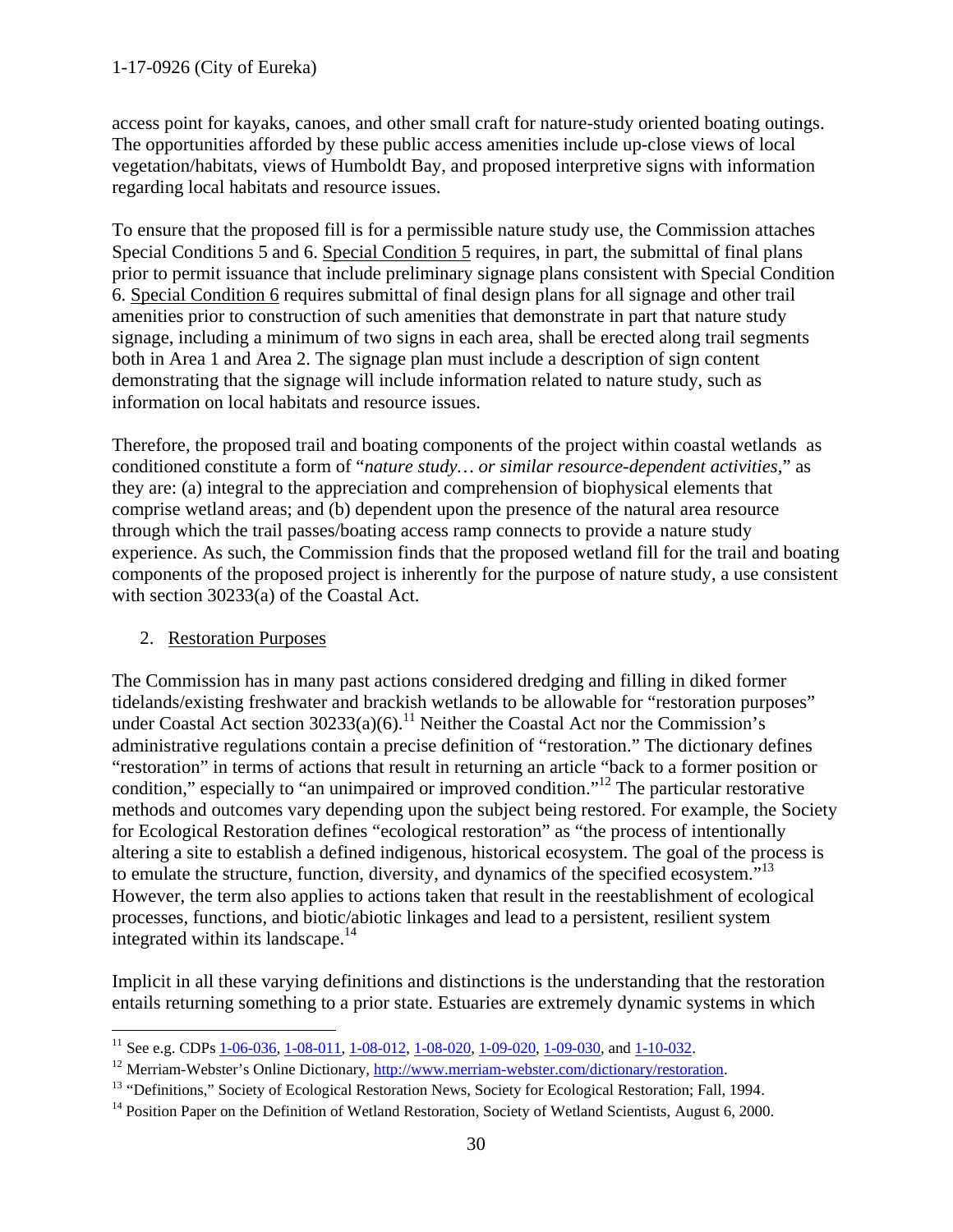specific physical functions such as nutrient cycles, succession, water levels and flow patterns directly affect biological composition and productivity. Consequently "restoration," as contrasted with "enhancement," encompasses not only reestablishing certain prior conditions but also reestablishing the processes that create those conditions. In addition, most of the varying definitions of restoration imply that the reestablished conditions will persist to some degree, reflecting the homeostatic natural forces that formed and sustained the original conditions before being artificially altered or degraded. Moreover, finding that proposed diking, dredging and filling constitutes "restoration purposes" must be based, in part, on evidence that the proposed project will be successful in improving habitat values. Should the project be unsuccessful at increasing and/or enhancing habitat values, or worse, if the proposed diking, dredging and filling impacts of the project actually result in long term degradation of the habitat, the proposed project would not be for "restoration purposes." In sum, to ensure that a proposed restoration project achieves its stated habitat enhancement objectives, and therefore can be recognized as being for "restoration purposes," the project must demonstrate that: (1) it either entails a return to or reestablishment of former habitat conditions, or it entails actions taken that will result in the reestablishment of landscape-integrated ecological processes and/or abiotic/biotic linkages associated with estuarine habitats; and (2) there is a reasonable likelihood that the identified improvements in habitat value and diversity will result; and (3) once re-established, it has been designed to provide the desired habitat characteristics in a self-sustaining, persistent fashion independent of the need for repeated maintenance or manipulation to uphold the habitat function.

As noted above, the combination of several components of the proposed project involving the diking, dredging, and filling of coastal wetlands and waters will reestablish approximately the same configuration of tidal habitat that historically existed in the area (based on historic tide maps) prior to modification of the estuary by various historic land use practices, including constructing levees, ditching and straightening channels, and draining the land, to support agriculture. The restored tidal marsh, riparian, tidal channels, and eelgrass habitats will ultimately be of much greater ecological value than the existing habitats and the overall restoration project will provide a beneficial solution to the existing turbidity problems in the lower Elk River that currently result in part from an excess of sediment being confined to an artificially narrowed channel. The proposed project will dredge ~15 acres of existing wetlands and waters, at appropriate depths for eelgrass colonization, to restore estuarine hydrologic connectivity and marine resources and increase the tidal prism in the estuary to reduce sediment deposition in the lower Elk River, a critical watershed for several species of threatened salmonids. Furthermore, the proposed project will place fill in ~90 acres of wetlands in areas 1 and 2 to achieve target elevations optimal for restoration of salt marsh and tidal hummocks and the for construction of the new tidal ridge (setback levee) in Area 2. The proposed levee size and location is designed to restore over 70 acres of tidal estuarine habitat in Area 2 while providing for the protection (from tidal inundation) of existing utility infrastructure and Highway 101. The proposed fill on the marsh plain will be designed with optimal elevations to support high marsh vegetation (resulting in ~78 acres of restored and enhanced salt marsh in both areas) and topographic diversity (including tidal hummocks and depressions) to maximize habitat for a diversity of birds and fish species, including juvenile salmonids and tidewater goby. The project also includes the placement of imported large woody debris scattered throughout the restored estuary to restore aquatic habitat diversity and provide cover for fish and wildlife.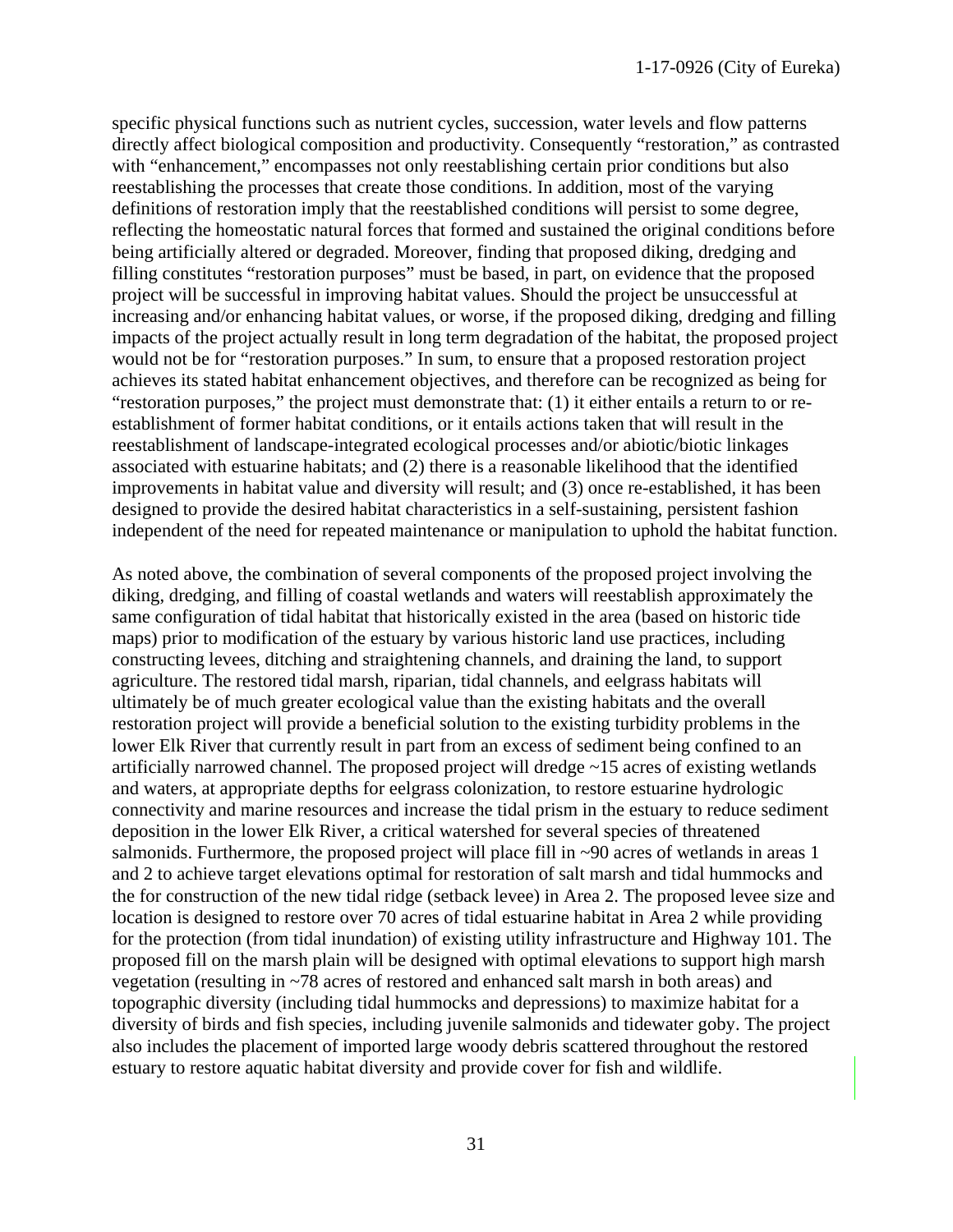### 1-17-0926 (City of Eureka)

Finally, the proposed experimental removal of invasive *Spartina* by constructing a temporary earthen berm around a 100-foot by 100-foot area in Area 1 and inundating the invasive cordgrass plants that dominate the test area with salt water for at least three months, is intended to restore native tidal marsh habitat. As previously discussed, following completion of the experimental invasive *Spartina* removal project, the temporary berm will be removed, and the area will be graded to target elevations for salt marsh restoration. The invasive cordgrass is native to South America, and while it has long been established in the Humboldt Bay region (it was first introduced to the region in late 1800s via ship ballast), there is evidence that the species is continuing to spread, both by becoming denser in marshes where it already exists and by invading new habitats where it hasn't been previously found, such as higher-elevation salt marsh and lower-elevation mudflat habitats. In high elevation salt marshes, cordgrass invasions displace a great diversity of native plants and animals, including state-listed Humboldt Bay owl's clover (*Castilleja ambigua* ssp. *humboldtiensis*), Point Reyes bird's-beak (*Chloropyron maritimum* ssp. *palustre*), and other species. Its invasion into mudflats could lead to the displacement of eelgrass (*Zostera marina*) beds, which provide essential fish habitat for numerous aquatic species and valuable foraging habitat for resident and migratory populations of shorebirds and waterfowl. The U.S. Fish and Wildlife Service (FWS), in its cordgrass eradication efforts on federal lands in Humboldt Bay, has found that native plant recovery in restored marshes is successful within two years, often without the need for replanting. In addition, the rare Humboldt Bay owl's clover responded dramatically and positively to restoration on federal Refuge lands in the bay, with the population in the restored marshlands increasing from approximately 3,000 individuals pre-restoration to over 99,000 individuals five years postrestoration.

According to information from the FWS, the Humboldt Bay region supported an estimated 10,000 acres of tidal marsh (including salt marsh and brackish marsh habitats) prior to human development. Since the mid-1800s, most of what was likely to have been historic tidal marsh has been diked (largely for agriculture) or filled and has been reduced to a total area of around 900 acres, a reduction of at least 90 percent. The FWS has indicated that restoration of tidal marsh habitats around the Bay is a high priority, as tidal marsh restoration is important for the protection, enhancement, and restoration of native fish, wildlife, and plant communities, some of which are dependent on tidal marsh for their existence. In past permit actions on wetland restoration projects around Humboldt Bay, the Commission has acknowledged that, in general, restoring areas that have historically supported tidal marsh is preferable when the physical conditions of a site present such an opportunity. Thus, the proposed restoration of historic tidelands, historic juvenile salmonid rearing habitat, historic riparian habitat, and historic connectivity between fringe tidal channels at the transition between tidal and non-tidal lands entail actions taken in converted or degraded natural wetlands (agricultural wetlands/diked former tidelands) that will result in the reestablishment of landscape-integrated ecological processes associated with the wetland habitat that historically existed in the area. Therefore, the Commission finds that the proposed restoration is consistent with the definition of restoration and constitutes filling and dredging for restoration purposes consistent with section 30233(a)(6).

The Commission notes that historically, additional areas beyond/east of where the new tidal ridge (setback berm) is proposed to be constructed consisted of tideland habitats. However, restoring tidal influence to the entire historic tideland area beyond the proposed tidal ridge would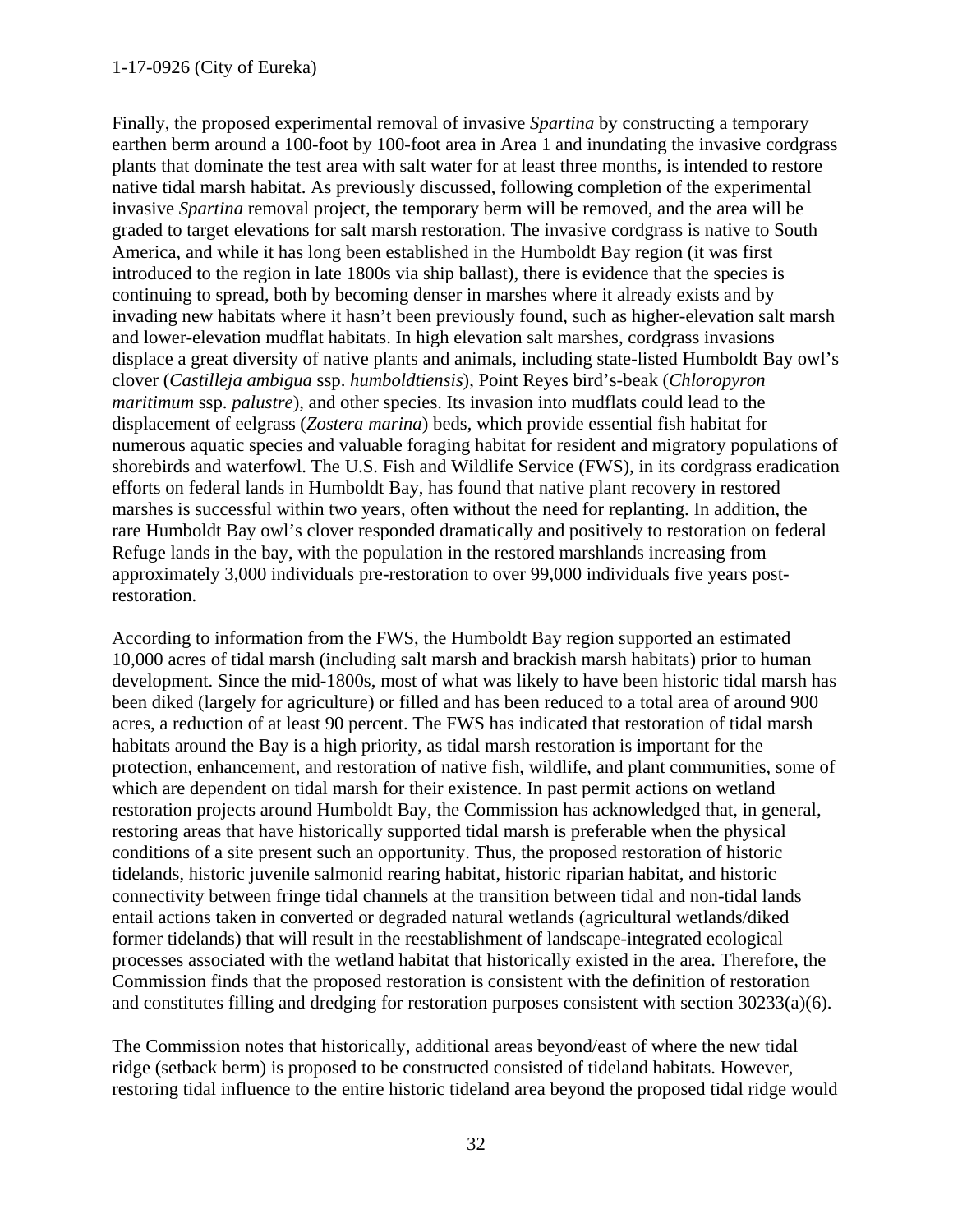require the flooding of existing infrastructure owned by the Pacific Gas & Electric Company<sup>15</sup> and Highway 101. Therefore, while it is possible to restore 70+ acres of diked former tidelands to their historic estuarine function and tidal channel configuration as proposed, it is infeasible to restore any more than that (e.g., the area beyond (east of) the proposed setback berm) to its historic tidal influence.

As discussed above, this finding that the proposed project constitutes "restoration purposes" is based, in part, on the assumption that the proposed project will be successful in restoring the various historic habitats and processes as proposed and increasing habitat values. Specifically, the increased habitat values expected to result from the proposed restoration include increased habitat for (a) native salt marsh vegetation, (b) intertidal channel habitat suitable for eelgrass colonization, and (c) riparian habitat. The combination of restored habitats is expected to enhance and increase habitat for juvenile salmonids. Should the project be unsuccessful, or worse, if the proposed diking, filling, and dredging impacts of the project actually results in longterm degradation of the habitats, the proposed diking, filling, and dredging would not be for "restoration purposes."

As discussed above in the Project Description Finding (IV-A), the Applicant has prepared a Monitoring and Reporting Plan (MRP) for the project (Greenway June 2018) that identifies project goals, objectives, success standards, and monitoring and reporting methods an implementation schedule. The primary identified goal of the project is to enhance the Elk River estuary by enhancing the tidal channel network, intertidal wetlands and riparian habitat to a healthy, self-sustaining state. The identified objectives for accomplishing the primary goal include (1) expanding intertidal wetlands and tidal channel areas, riparian habitat and freshwater wetlands; (2) increasing the resiliency of the restored and enhanced salt marsh habitat and tidal channels in the area to sea-level rise by increasing hydrologic connectivity (through the removal of tide gates and dikes) and enabling sediment accretion through increased tidal inundation; (3) eradicating and preventing the colonization of invasive *Spartina*; (4) enhancing and increasing salmonid estuary habitat; and (5) creating suitable habitat for eelgrass. The MRP identifies specific success criteria and proposed monitoring methods and metrics for each objective. The success of the proposed habitat restoration objectives will be achieved when (in part): (a) there are 12 acres of restored riparian habitat dominated by native riparian plants; (b) there are 79 acres of salt marsh habitat dominated by native tidal marsh plants (within 5 years of project implementation); (c) there is 0.7-acre of freshwater wetlands dominated by native wetland plant species; and (d) there are 9 acres of suitable eelgrass habitat between  $-4$  ft. minimum to  $+2$  ft. maximum (NAVD88). Proposed monitoring methods include as-built topographic surveys to verify that target habitat elevations have been built as designed and target acreages have been achieved, drone surveys to estimate habitat acreages and dominant vegetation, rapid assessment surveys for wetlands (CRAM), and photo-point monitoring to measure plant growth and topography changes. Monitoring is proposed for a total of five years.

To ensure that the proposed dredging and diking project will achieve the objectives for which it is intended, the Commission attaches Special Condition 4. This special condition requires the applicant to implement the proposed MRP as proposed and achieve the identified objectives of

<sup>&</sup>lt;sup>15</sup> PG&E infrastructure includes a 12kV electrical pole line near the eastern boundary of Area 2 that was first erected in 1961.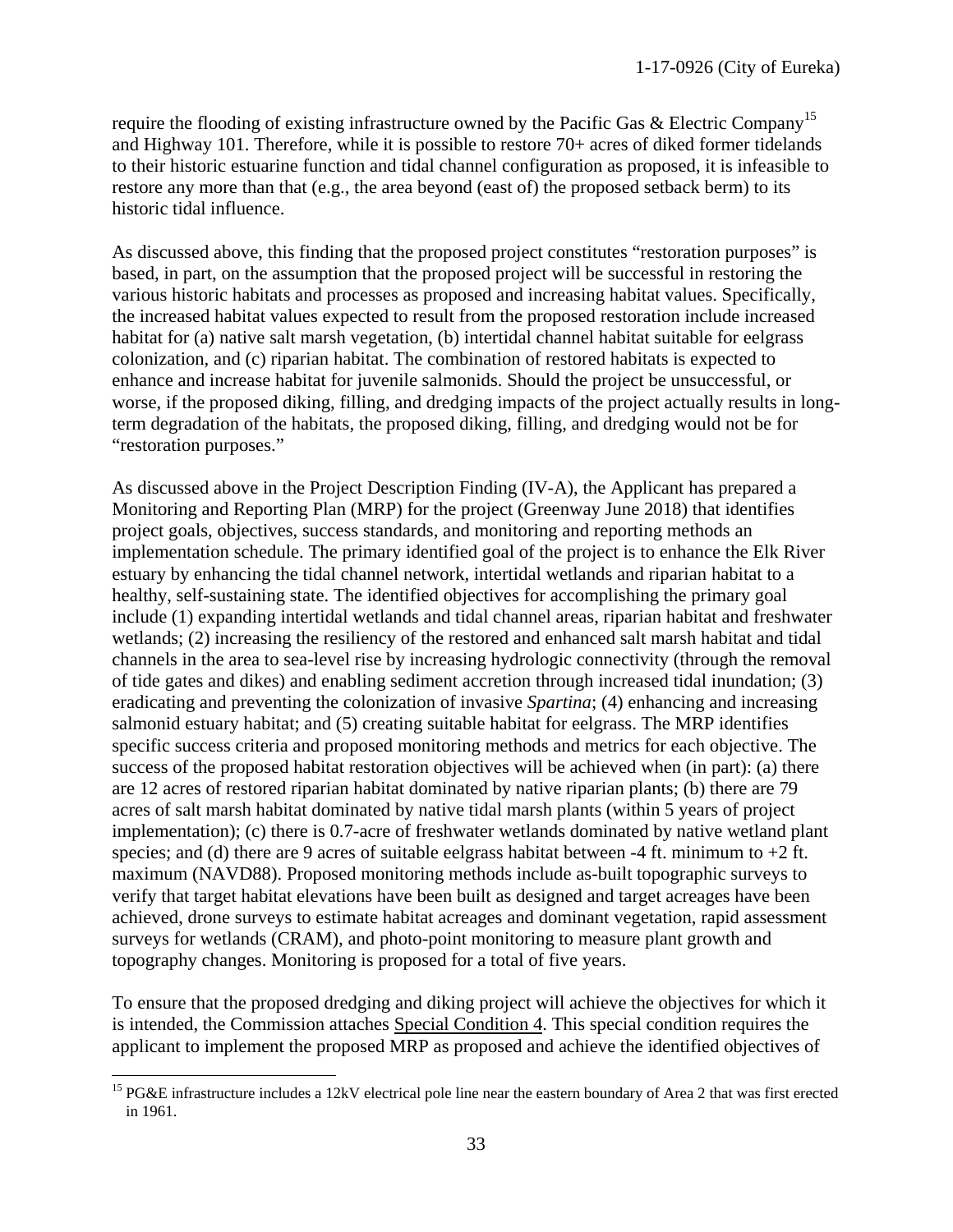the Plan by the end of the fifth year of monitoring. The condition requires submittal of annual monitoring reports to the Executive Director by January 31<sup>st</sup> following each monitoring year. Furthermore, Special Condition 4 requires that the final revised MRP include provisions for remediation if the monitoring indicates the identified objectives have not been achieved to ensure that the goals and objectives of the restoration project are met.

Therefore, the Commission finds that the proposed fill, dredging and diking activities described above, as conditioned, are permissible under Section 30233(a)(6) for "restoration purposes" and implement the requirements of Section 30230 and 30231 that marine resources shall be maintained and enhanced.

# **Alternatives**

For projects involving diking, dredging, and filling, the Commission must ensure that the proposed project has no less environmentally damaging feasible alternative consistent with Section 30233 of the Coastal Act. Coastal Act Section 30108 defines "feasible" as …c*apable of being accomplished in a successful manner within a reasonable period of time, taking into account economic, environmental, social and technological factors*. All the various alternatives for all project elements are discussed in the below section.

1. No project alternative for the trail

The proposed trail project involves the construction of an approximately mile-long segment of the California Coastal Trail and associated elevated trail/viewing platforms, which will result in approximately 5 acres of permanent wetland fill across the project area for trail impacts. The no project alternative means that no coastal trail extension would be constructed along the Humboldt Bay shoreline. Under this alternative, the objective of the proposed project – to provide a grade-separate Class I, ADA-accessible, multi-use trail for nonmotorized transportation and nature study as part of the California Coastal Trail would not be met. Further, the opportunity to avoid informal use of the railroad right of way and channel people to a safer, formalized trail would be lost. Accordingly, the no project alternative is not a feasible less environmentally damaging alternative to the proposed development as conditioned.

2. Alternative trail routes and alternative trail alignments within the selected route

Several potential routes and alignments that have been evaluated as alternatives to the proposed trail alignment, which extends from Pound Road inland of and parallel to the railroad to the south end of Tooby Road.<sup>16</sup> As discussed in the Environmental Setting [Finding](#page-19-0) IV-B, currently pedestrians are informally using as a de facto trail the existing non-operational railroad corridor that extends along the majority of the perimeter of Humboldt Bay, including the rail segment through the subject property. Pedestrians use the railroad corridor for access between the south end of Eureka and the unincorporated urban community of King Salmon, which includes over

<sup>&</sup>lt;sup>16</sup> [A number of feasibility studies](https://humboldtgov.org/Archive/ViewFile/Item/687) have been conducted over the past two decades exploring potential alternative routes and alignments for a bicycle/pedestrian/Coastal Trail along Humboldt Bay, including, but not limited to: [Humboldt Bay Trails Feasibility Study,](http://www.nrsrcaa.org/baytrails/pdfs/Chapter03.pdf) 2001 (and see als[o Page IV-21](http://www.nrsrcaa.org/baytrails/pdfs/Chapter04.pdf) for trail alternatives on the subject lands); [Humboldt County Coastal Trail Implementation Strategy,](http://www.naturalresourcesservices.org/projects/humboldt-county-california-coastal-trail-implementation-strategy) 2011 (see alternative C7.01 on page 99); Humboldt [County Regional Trails Master Plan,](http://www.hcaog.net/humboldt-county-regional-trails-master-plan-2010) 2010; and [Humboldt Regional Bicycle Plan,](http://hcaog.net/sites/default/files/bike_plan_2012_full_final_0.pdf) Update 2012.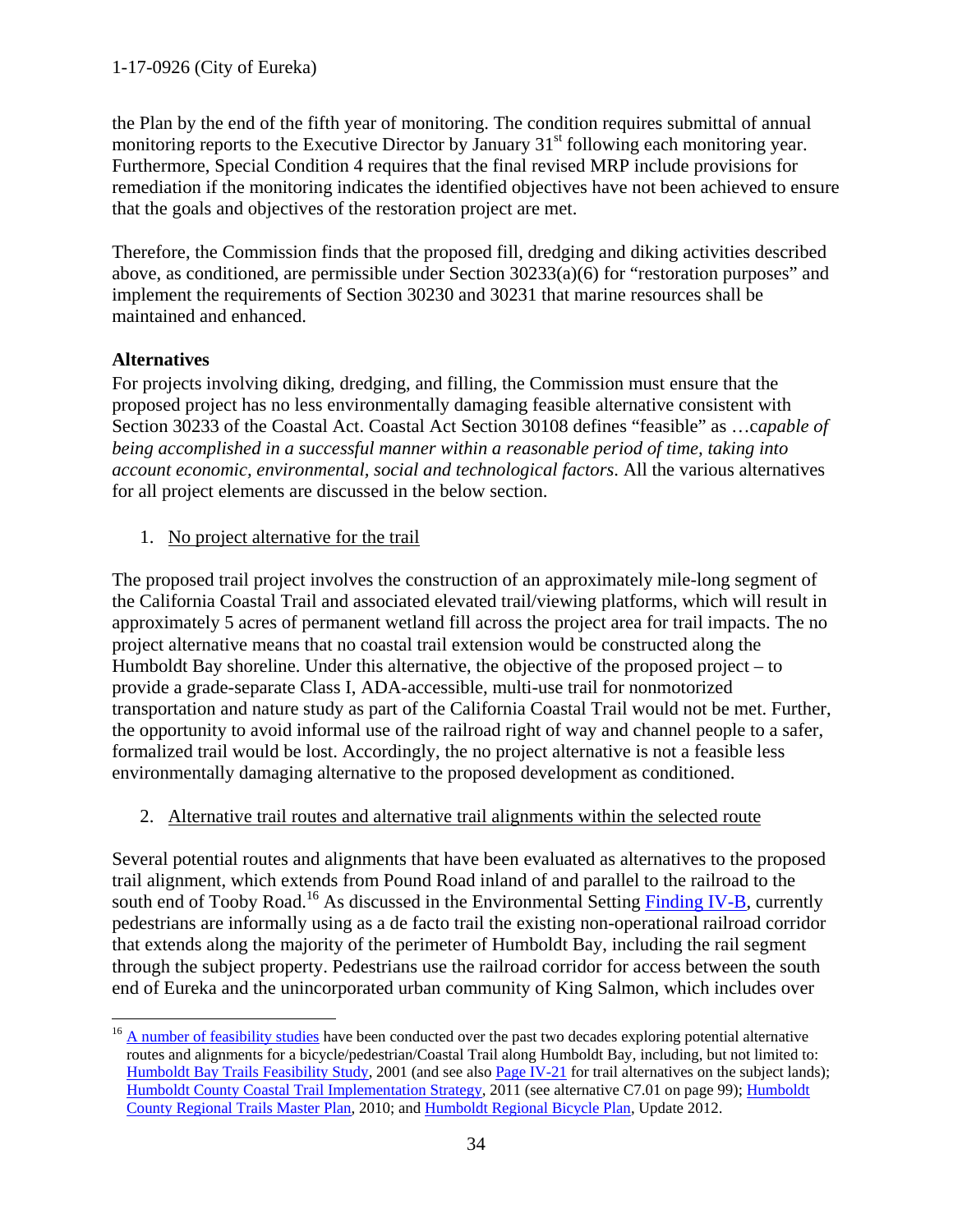150 developed parcels, and which is approximately two miles south of Eureka. Although the Timber Heritage Association, a volunteer-based nonprofit group, operates a speeder crew car on other parts of the rail line, no such use now occurs along this portion of the railroad corridor, so there currently are no potential conflicts between pedestrian use of the railroad and the active speeder crew car's use of the railroad.

An alternative to the proposed route alignment would be to construct the trail on top of the existing railroad rather than parallel to the railroad as proposed. This alternative would involve less wetland fill than the proposed alternative and would be slightly closer to the bay. However, the NCRA will not allow the City to construct the trail on the railroad tracks, except in limited locations, such as over the Elk River railroad bridge on the subject property. In 2009, after hearing broad community support for trails within the railroad right-of-way, the NCRA determined that it could support a "rails with trails" (RWT) design concept allowing joint use of the railroad corridor and a trail generally by constructing the trail *alongside* the railroad tracks and confining shared use of the track alignment to limited situations such as on the railroad bridge crossing of the Elk River. NCRA would not support the trail being constructed *on top of* the track alignment until such time as the railroad ever becomes operational. As specified in the City's existing Corridor Management Plan agreement with the NCRA, which includes the subject property, it is the NCRA's preference, where feasible, to use a trail design for RWT as opposed to placing the trail directly on top of the former rail line.

Another alternative route would be to realign the railroad eastward from its present location and construct the trail in the current railroad alignment. This alternative would be consistent with the State's goals for designing the remaining segments of the Coastal Trail, in that the trail would be "as close to the ocean as possible."<sup>17</sup> This alternative also was considered in the Humboldt" County Coastal Trail Implementation Strategy (2011) due to the vulnerability of the railroad corridor in its present location to storm surf erosion and sand burial, with the rationale that maintenance issues more critical to the function of a railroad would be less of an issue for a trail. However, this alternative is cost-prohibitive, not approved by the NCRA, and would provide inferior public safety and trail reliability due to proximity of the bay and hazardous and erosive storm surf along this segment of the railroad.

A third alternative route would be to construct the trail on the seaward side of the existing railroad corridor. However, this alternative would result in a substantial impact to dune ESHA in Area 1 and significantly more fill in coastal waters in Area 2. In addition, as discussed above, this alternative also would provide inferior public safety and trail reliability due to proximity of the bay and hazardous and erosive storm surf.

Other trail alignments considered involved construction of a trail along Pound Road and then Highway 101 to King Salmon Avenue, or along the alignment where the proposed tidal berm will be located. These alternatives would not be consistent with design goals for the Coastal Trail, as they would put trail users further away from the ocean and closer to the Highway where the existing vehicle speed limit is 65 miles per hour. The alternative alignment adjacent to the highway also would involve significantly more wetland fill along the eastern sides of Area 1 and

<sup>&</sup>lt;sup>17</sup> "Completing the California Coastal Trail" State Coastal Conservancy 2003, accessible at [http://www.californiacoastaltrail.info/pdffiles/coastaltrail\\_1to21.pdf](http://www.californiacoastaltrail.info/pdffiles/coastaltrail_1to21.pdf)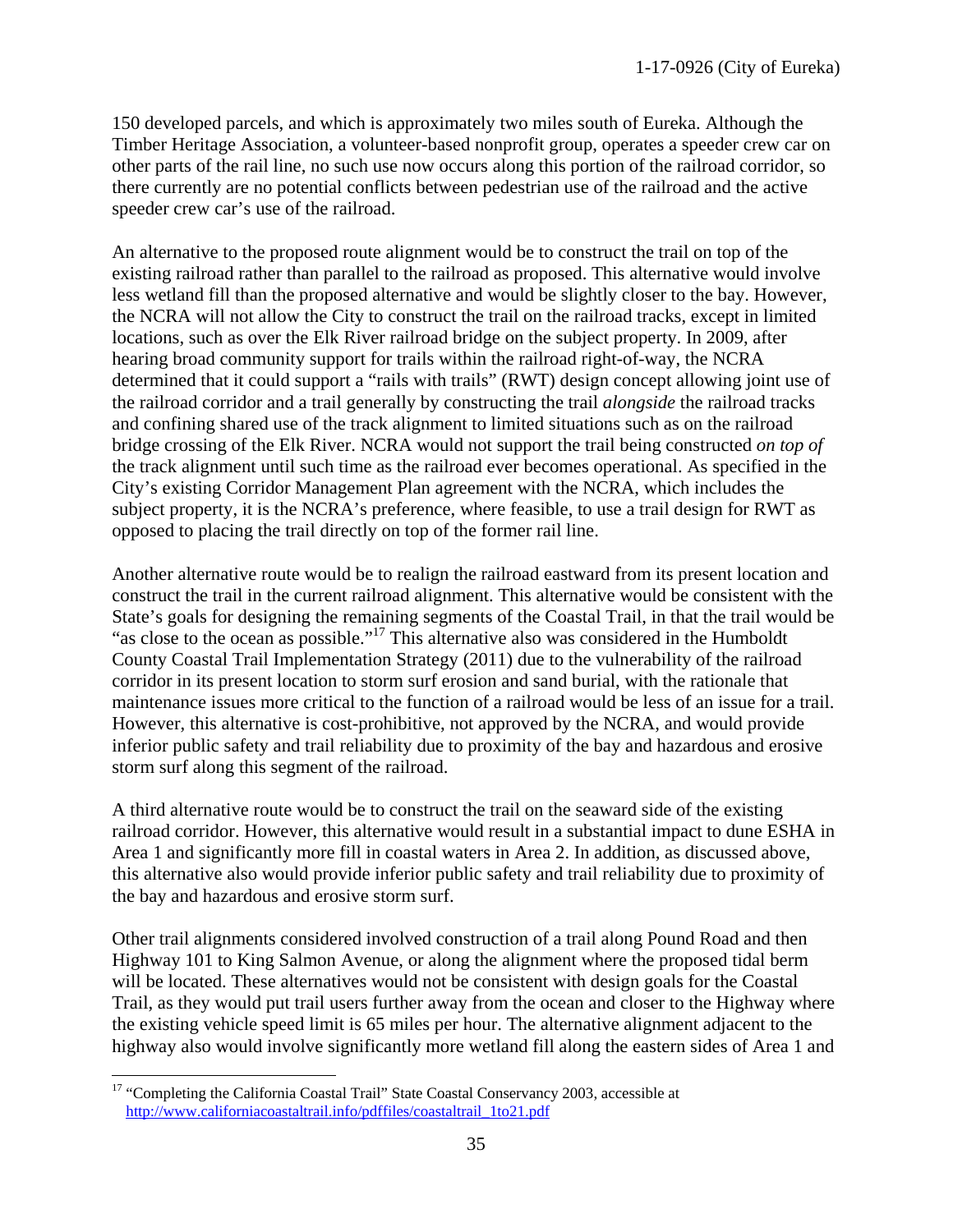Area 2, since Caltrans motor vehicle safety standards would mandate the construction of an additional 10- to 15-foot-wide "Clear Recovery Zone" unpaved shoulder of compacted engineered fill between the highway and tidal ridge (setback berm). While no Clear Recovery Zone fill would be required for the alternative involving a coastal trail alignment atop the tidal ridge (setback berm) alignment, this alternative would require construction of a new bridge over the restored estuary channel in Area 2 at its confluence with the mainstem of the lower Elk River. According to the City, the expense of building a new bridge is cost-prohibitive and would involve instream fill impacts associate with bridge supports.

The proposed route was identified by the County as a high-priority trail segment for implementation based on favorable rankings for scenic experience and quality of coastal views, connectivity with existing trail networks, minimal impacts to private property, minimal potential impacts to archaeological resources and environmental sensitive habitat areas, public safety, and alignment with California Coastal Trail goals.<sup>18</sup> The trail has been aligned to avoid wetland fill to the maximum extent feasible given a number of alignment constraints, including minimum required distances from adjacent railroad tracks and the need to avoid the existing sewer line that parallels the inland side of the railroad from King Salmon to Eureka across the subject site.

Therefore, the Commission finds use of an alternative trail route is not a feasible less environmentally damaging alternative to the proposed development as conditioned.

3. Narrower trail width

The proposed trail alternative is a 12- to 14-foot-wide Class 1 non-motorized ADA-compliant trail. The paved trail is proposed to be 10 feet wide with 2-foot-wide non-paved shoulders, except where the trail crosses wetlands, in which case the City has proposed to limit the paved width to 8 feet with 2-foot-wide non-paved shoulders. In total, the proposed new trail will result in permanent wetland fill impacts to 5 acres of coastal wetlands.

The proposed trail width is consistent with the widths of connecting coastal trail segments permitted by the Commission where the Coastal Trail intersects with wetlands and environmentally sensitive habitat areas, including the City's Hikshari' Trail (permitted under [CDP 1-11-037](https://documents.coastal.ca.gov/reports/2012/3/F8b-3-2012.pdf) in 2012) and Waterfront Trail (permitted under [CDP 1-15-2054](https://documents.coastal.ca.gov/reports/2016/5/w25a-5-2016.pdf) in 2016). A minimum paved width to 8 feet, with 2-foot shoulders (for a total width of 12 feet) is the established minimum width standard for a Class 1 path/bikeway facility as set forth by Caltrans [Chapter 1000, Section 1003.1(1) "Widths and Cross Slopes," *Highway Design Manual*, California Department of Transportation, December 30, 2015]. Although the Highway Design Manual sets a minimum paved width of 8 feet (with 2-foot shoulders) for a Class 1 trail, it sites a preferred width of 10 feet and makes clear that context is important in determining trail width. For instance, the manual states, "*Where heavy bicycle volumes are anticipated and/or significant pedestrian traffic is expected, the paved width of a two-way bike path should be greater than 10 feet, preferably 12 feet or more. Another important factor to consider in determining the appropriate width is that bicyclists will tend to ride side by side on bike paths, and bicyclists may need adequate passing clearance next to pedestrians and slower moving bicyclists*." The Caltrans' standards are based in part on the American Association of State Highway and

<sup>&</sup>lt;sup>18</sup> See [page K-19 of Appendix K](http://www.naturalresourcesservices.org/sites/default/files/CCT_FinalAppendices_20Jan2011.pdf) of the Humboldt County Coastal Trail Implementation Strategy, 2011.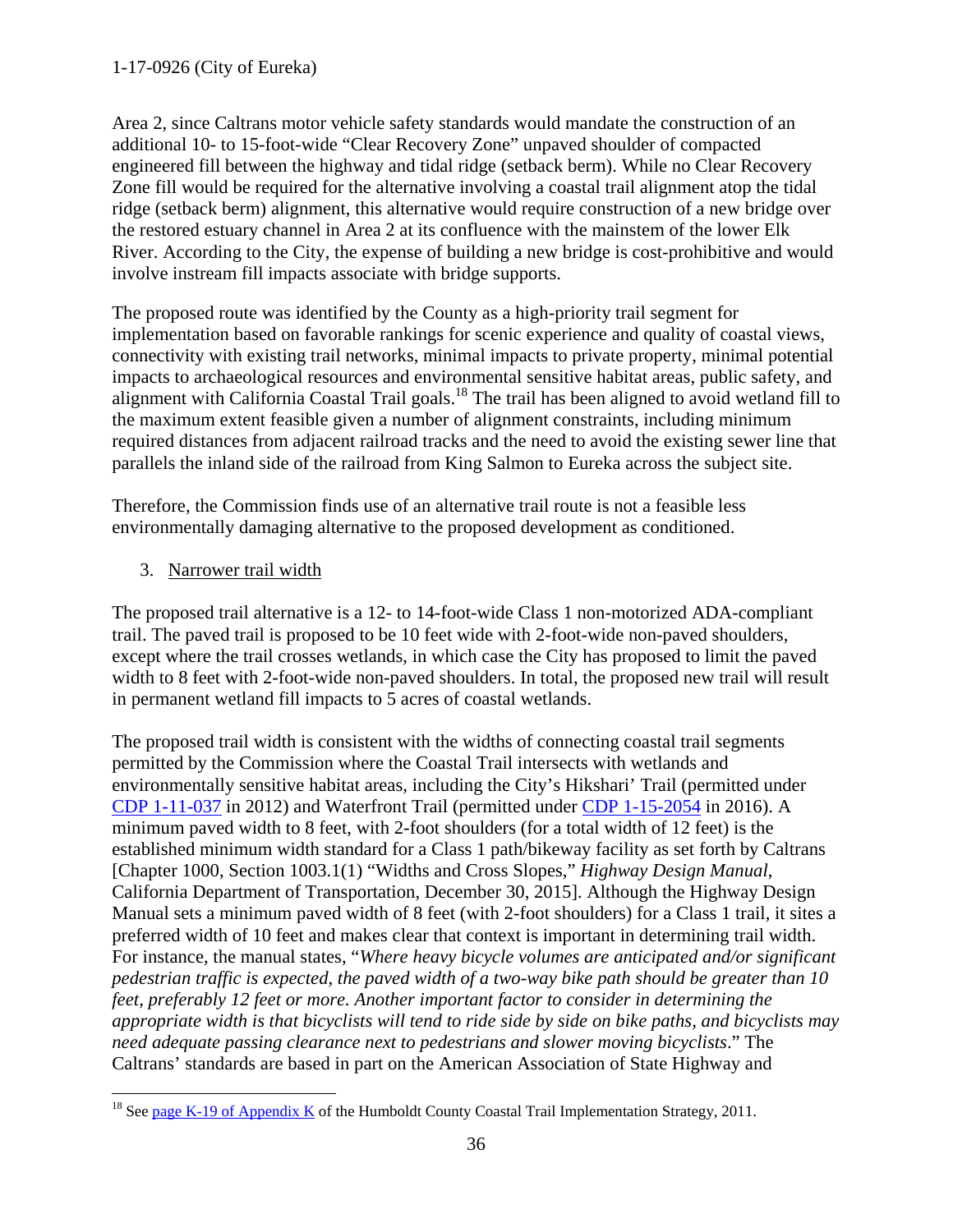Transportation Officials (AASHTO) Guide to Bicycle Facilities (2012) which sets a 10-foot minimum paved width for a two-directional shared use path, but allows for a reduced paved width of 8 feet for a short distance due to a physical constraint such as an environmental feature, or where low bicycle traffic, limited pedestrian use, frequent passing/resting opportunities, and infrequent use by maintenance vehicles is expected. These Caltrans and AASHTO standards are applied by transportation professionals based on the specific context and user profile of a proposed trail to ensure a minimum level of safety and operational effectiveness.

Because of its location at the south end of the City, heavy bicycle use is not expected on this segment of the Coastal Trail. Thus an 8-foot-wide paved trail with 2-foot shoulders along the portions of the alignment involving wetland fill, and a 10 foot trail with two-foot shoulders along the portion of alignment that avoid wetland fill, will both meet a minimum level of safety and operational effectiveness based on Caltrans and ASSHTO standards as well as avoid the need for additional fill along the portions of the alignment impacting wetlands.

Therefore, the Commission finds that a10-foot asphalt trail with two-foot shoulders along the entire alignment is not a feasible less environmentally damaging alternative to the proposed development as conditioned.. The Commission attaches Special Condition 5 requiring the City to submit final construction plans for the trail that demonstrate that trail width will not exceed 12 feet (8 feet paved plus 2-foot shoulders) in wetland areas.

## 4. Alternatives to the elevated trails and viewing platforms

The proposed project includes the construction of elevated nature study trails in each area with 4.5-foot-high ADA-compliant railings and interpretive signage to extend over the marsh plain for nature study public access use. The elevated trail in Area 1 will be 250-feet-long and 3-feetwide. The elevated trail in Area 2 will be 550-feet-long and 3-feet-wide. Both elevated trails will provide a 10-foot by 10-foot viewing platform. The elevated trails and viewing platforms will be constructed of aluminum, plastic, or treated lumber, but final materials have not yet been determined. The City has proposed a helical pile foundation for the elevated trails and viewing platforms, which will avoid the need to drive pile posts with resulting acoustic impacts on wildlife. The proposed elevated trails will afford unique nature-viewing opportunities within the restored Elk River estuarine marsh.

The City has submitted only preliminary design plans for the proposed elevated trails, and final alignments and materials have not yet been determined. The proposed trails and viewing platforms are proposed to be elevated above the restored marsh habitat by 1 to 7 feet (1 foot near the trail connection with the main trail and up to 7 feet at the end of the furthest trail extension out in the marsh), which will minimize direct impacts to restored marsh areas, since fill will be limited to only the support footings for the elevated trail segments. The elevated trail above the marsh will also allow some light to penetrate habitat beneath the trail, and shading impacts can further be minimized by using permeable material, such as decking with at least an inch of spacing between decking boards. Other types of materials and designs that could be used for this purpose, such as solid material placed closer to or directly on the marsh, would involve more wetland fill and would be more environmentally damaging. The Commission therefore attaches Special Condition 5 to require submittal of final plans prior to permit issuance demonstrating that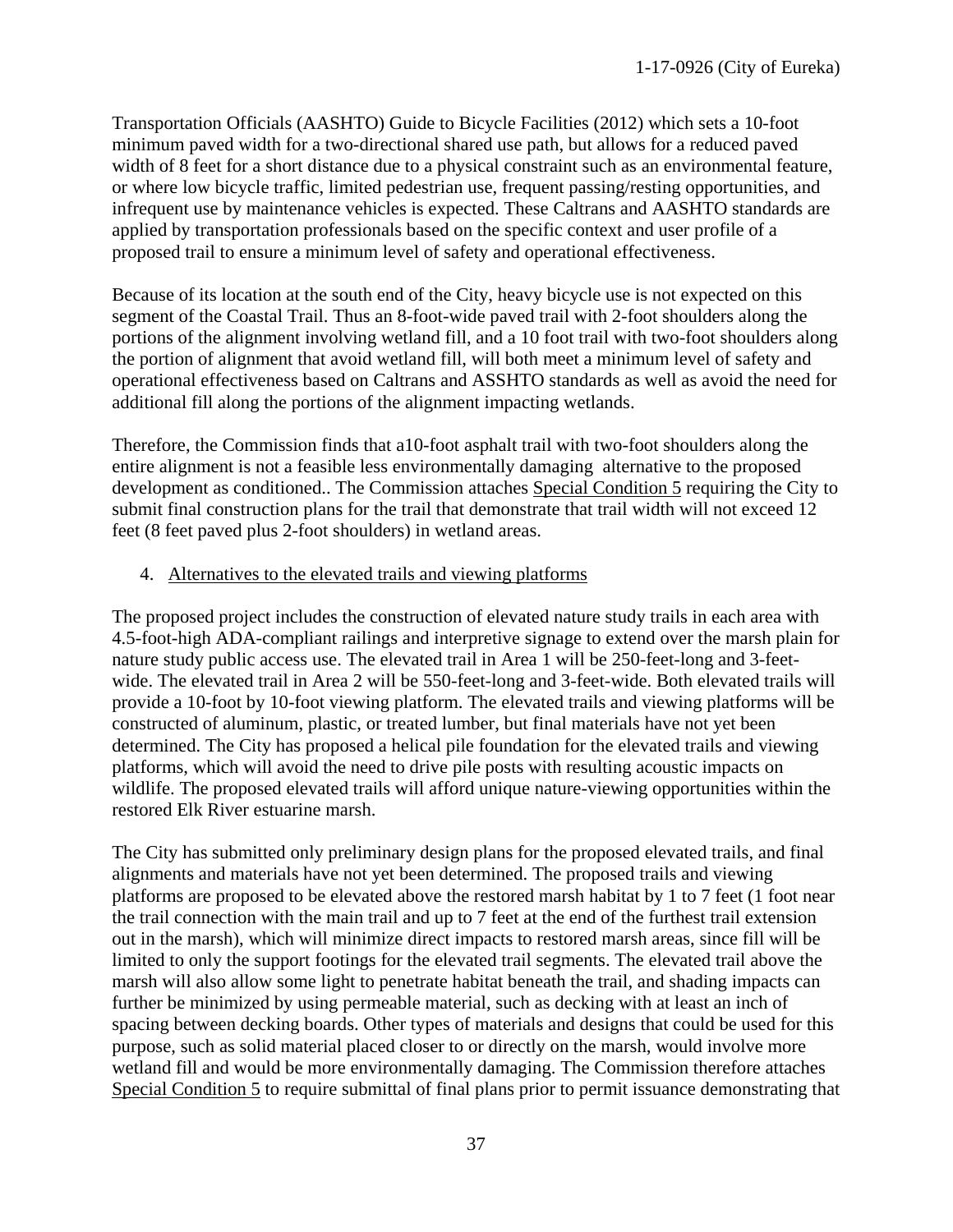# 1-17-0926 (City of Eureka)

elevated trail and viewing platforms shall be installed as proposed to allow light access beneath the elevated trail and constructed of light-permeable materials to minimize impacts to marsh vegetation.

Another alternative to the proposed project is not installing elevated trails and viewing platforms for nature study. Under this alternative, the City would not fully meet its objective of educating the public about the property's natural resources as a means of ensuring continued public support for protecting environmentally significant natural areas. Without the proposed elevated trail development through the relatively small area of wetlands, the ability to conduct and pursue nature study, especially of the tidal channels and slough habitats, would continue to be limited. Therefore, an alternative without elevated trails is not a feasible less environmentally damaging alternative than the proposed project as conditioned.

Another alternative would be to construct shorter elevated trail segments than the proposed 250 foot-long segment in Area 1 and the proposed 550-foot-long segment in Area 2. Shorter segments would require fewer piers and posts, and therefore less wetland fill. However, the proposed elevated trails and viewing platforms are intended to allow visitors to experience the rich and diverse biological resources associated with the Elk River estuarine environment, including both tidal marsh and tidal channels, which are closer to the center of the property areas. In addition, extension of the elevated trails into the restored marsh areas will allow visitors to stand out of the path of travel along the main trail to more fully enjoy the nature study experience. In this case, the Commission finds that the proposed lengths of the elevated trails and viewing platforms both allow adequate utility for nature study while avoiding excessive additional wetland filling that could lead to more pronounced and significant levels of disruption and fragmentation of the habitat values of the area. Therefore, the use of shorter elevated trail segments is not a feasible less environmentally damaging alternative to the proposed development as conditioned.

## 5. Alternatives to the non-motorized boat ramp

The project includes the construction of a new 65-foot-long by 15-foot-wide non-motorized boating access ramp in Area 1, at the north end of the widened and deepened channel near the terminus of Pound Road. The boat ramp will be constructed on a foundation of 20 cubic yards of 4-inch crushed foundation rock, 10 cubic yards of Class 2 aggregate base, and 15 cubic yards of poured concrete below and within its footprint. The boat ramp will extend from above mean annual maximum tides to minus 1 foot below mean lower low tides. The ramp will include a 12 inch wall on one edge with a galvanized or aluminum pipe railing to hold onto. Construction of the non-motorized boat ramp will result in approximately 975 square feet of permanent wetland fill in Area 1.

An alternative to the proposed boat ramp is not constructing a boating access ramp. Under this alternative, there would be no improved boat launching access point to the Elk River estuary at an appropriate location as proposed. In addition, not providing the boat access ramp could exacerbate bank erosion and degradation of the restored habitat. Completion of the proposed intertidal channel restoration in Area 1 will reestablish a navigable channel connected to the lower Elk River that is very accessible to the public, and it is expected that the site will attract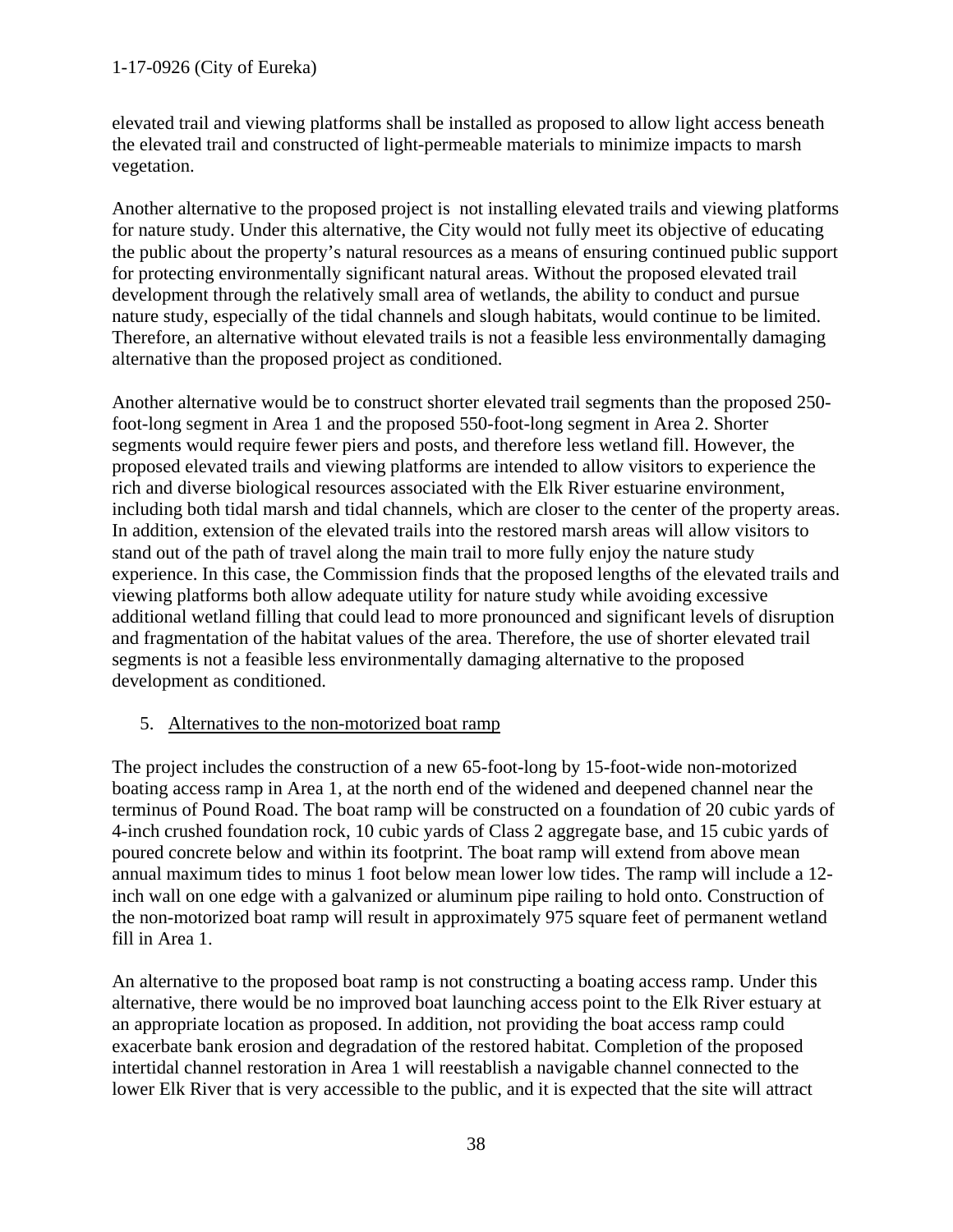some public use for launching small watercraft, even if no boat ramp is constructed. Without the proposed improvements, access to the newly restored slough channel for launching small boats would require difficult maneuvering down slippery slopes that would contribute to bank erosion and degradation of the restored habitat. Installing a small stabilized launch surface as proposed will protect the channel banks and associated wetland vegetation. Furthermore, this alternative would not meet the objective of providing nature study uses in the new navigable channel to be restored. Small, non-motorized boat access in this part of Eureka that lacks such facilities is important for facilitating nature study at this site, even though trails and viewing platforms will also be built. Therefore, the no project option is not a less environmentally damaging feasible alternative than the proposed project as conditioned.

Another alternative to the non-motorized boat ramp would be to install a motorized boat launch at the subject site. However, this alternative would require a larger ramp with more wetland fill. Given the design widths and depths proposed for channel restoration in this area, installation of a motorized boat ramp at this location is not a less environmentally damaging feasible alternative. Therefore, the use of alternative boating access configurations is not a feasible less environmentally damaging alternative to the proposed development as conditioned.

#### 6. Alternatives to the proposed scale of restoration

As previously discussed, the restoration elements of the proposed project involve the placement of approximately 143,000 cubic yards fill (soil spoils from channel dredging in both areas) across approximately 90 acres of the total project area (both area 1 and area 2) for salt marsh habitat restoration and the excavation of ~15 acres of coastal wetlands and waters for estuarine channel and eelgrass habitat restoration (3,385 linear feet of existing and 2,304 linear feet of historic intertidal channels in Area 1 and 4,200 linear feet of historic intertidal channels in Area 2).

The "no project" alternative, that is not dredging and diking for the restoration elements of the proposed project, would maintain the status quo of the site and would not increase the quantity and quality of available salmonid habitat in the Elk River estuary, restore ~90 acres of tidal marsh habitat, and restore ~9 acres of eelgrass habitat through. Without the proposed project, the existing lower Elk River estuary system would continue to function as an impaired, hydrologically limited and dysfunctional system. Sediment accretion in the existing salt marsh areas on the site would continue to be limited, and marshes would continue to lack the potential to naturally build up to keep up with sea level rise. In addition, excessive sediment would continue to be confined to the artificially narrowed and leveed river channel, aggravating turbidity problems in the Elk River and degrading critical fish habitat. Without the proposed project, there would be no restoration of juvenile salmonid overwintering rearing habitat in the Elk River, which is critical for the recovery of Coho salmon in the region. Furthermore, there would be no restored salt marsh habitat for native salt marsh plants, and invasive *Spartina* would continue to dominate the existing limited marsh habitat in the area.

Several other design concepts were evaluated as alternatives to the proposed scale of the restoration project ranging from (a) the "minimal design concept" with a much smaller restoration footprint, (b) retention of existing agricultural land on a portion of the site, to (c)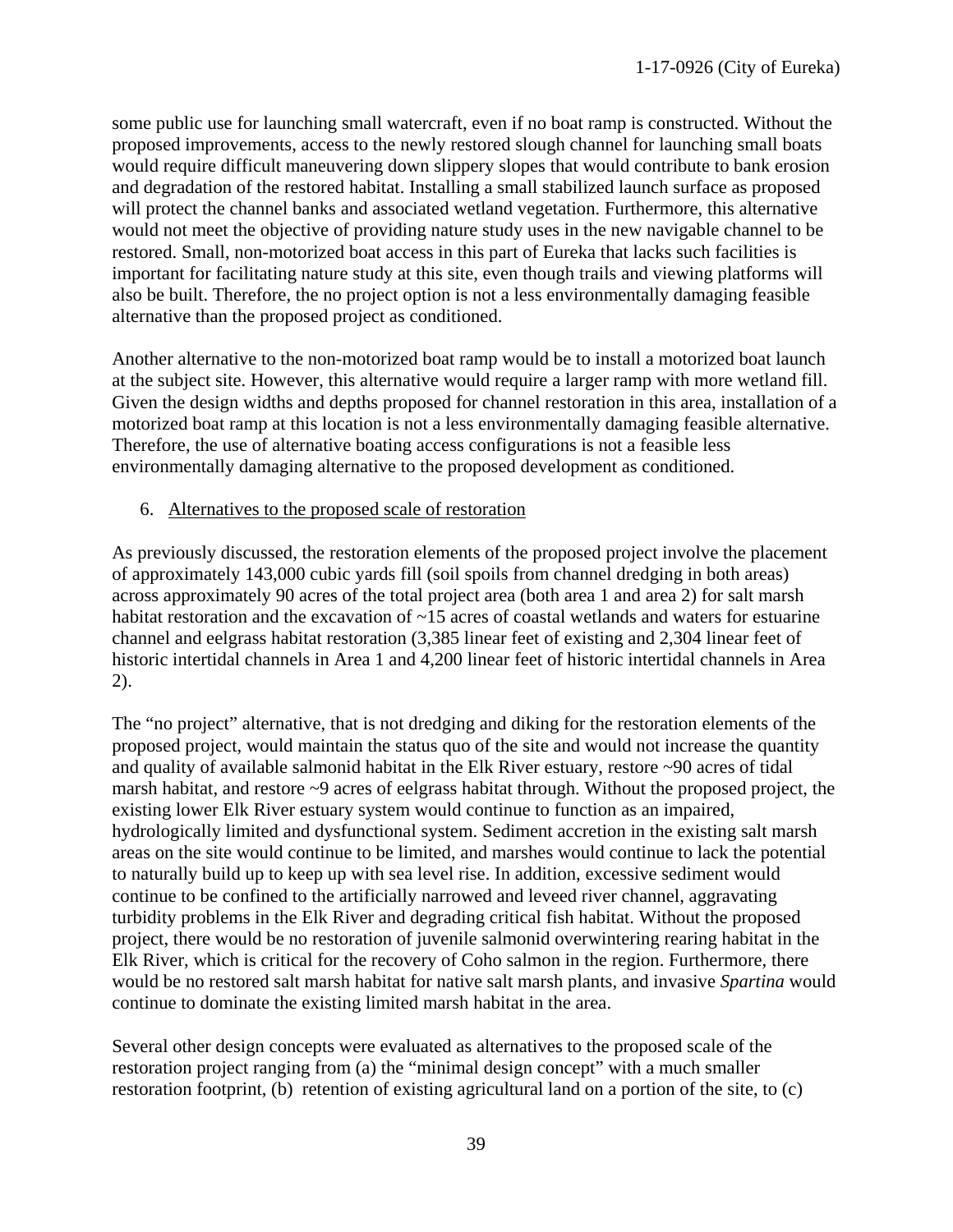more expansive designs involving the excavation of a second new tidal entrance in Area 2 that would further maximize tidal connectivity. Based on input from stakeholders, including resource agencies, the proposed scale and design of the restoration project was chosen to achieve the goals of restoring tidal connectivity and estuarine habitat benefits for native fish and salt marsh plants while balancing cut and fill volumes to avoid off-site trucking costs and greenhouse gas emissions. Moreover, the chosen design will not preclude the option of additional habitat restoration on the site in the future.

Therefore, expanding or reducing the scale of the proposed restoration project is not a feasible less environmentally damaging alternative to the proposed development as conditioned.

## 7. Alternative widths and configurations for the tidal ridge (setback berm)

To contain the restored tidal habitat in Area 2 and prevent the tidal flooding of Highway 101, the project will construct a 16-foot-wide, 3,360-foot-long tidal ridge (setback berm) west of and parallel to the utility poles and highway, which will result in approximately 2.6 acres of permanent wetland fill. The proposed width of the tidal berm is greater that the width of setback berms approved in other projects because of the need to provide safe access for PG&E utility maintenance trucks that will need to access the line of utility poles that are located immediately adjacent to the proposed setback berm. PG&E has confirmed that a 16-foot width is the minimum width of the trucks and required clearance space for workers to walk around the trucks. Further, due to freeway speeds, the need for lane closure, and Caltrans safety standards, PG&E cannot rely on accessing the poles from the highway for maintenance purposes, and therefore is reliant on pole access from the top of the setback berm.

An alternative to the proposed tidal ridge alignment is to build the ridge east of the utility poles and closer to the highway, which, if built at the same 16-foot width, would increase the size of the tidal restoration area in Area 2 by several acres. However, this alternative would result in significantly more wetland fill than the proposed project alternative, because Caltrans safety standards would require the creation of a minimum 20-foot-wide "Clear Recovery Zone," including the placement of engineered fill at the same level of the highway adjacent to the highway shoulder in existing wetlands between the tidal ridge and the highway. The width of the tidal ridge (setback berm) could also be reduced by building the ridge further west of the utility poles so as not to affect the existing PG&E access to the utility poles. Although this alternative would reduce the width of the tidal ridge and the total amount of fill needed for the tidal ridge, positioning the tidal ridge further west would greatly reduce the overall size of the restoration area. The proposed tidal ridge width and alignment has been designed to maximize the size of the tidal restoration area while complying with utility easement and safety standards of PG&E and Caltrans.

Therefore, use of alternative tidal ridge widths or configurations is not a feasible less environmentally damaging alternative than the proposed project as conditioned.

8. Alternative staging areas and staging area size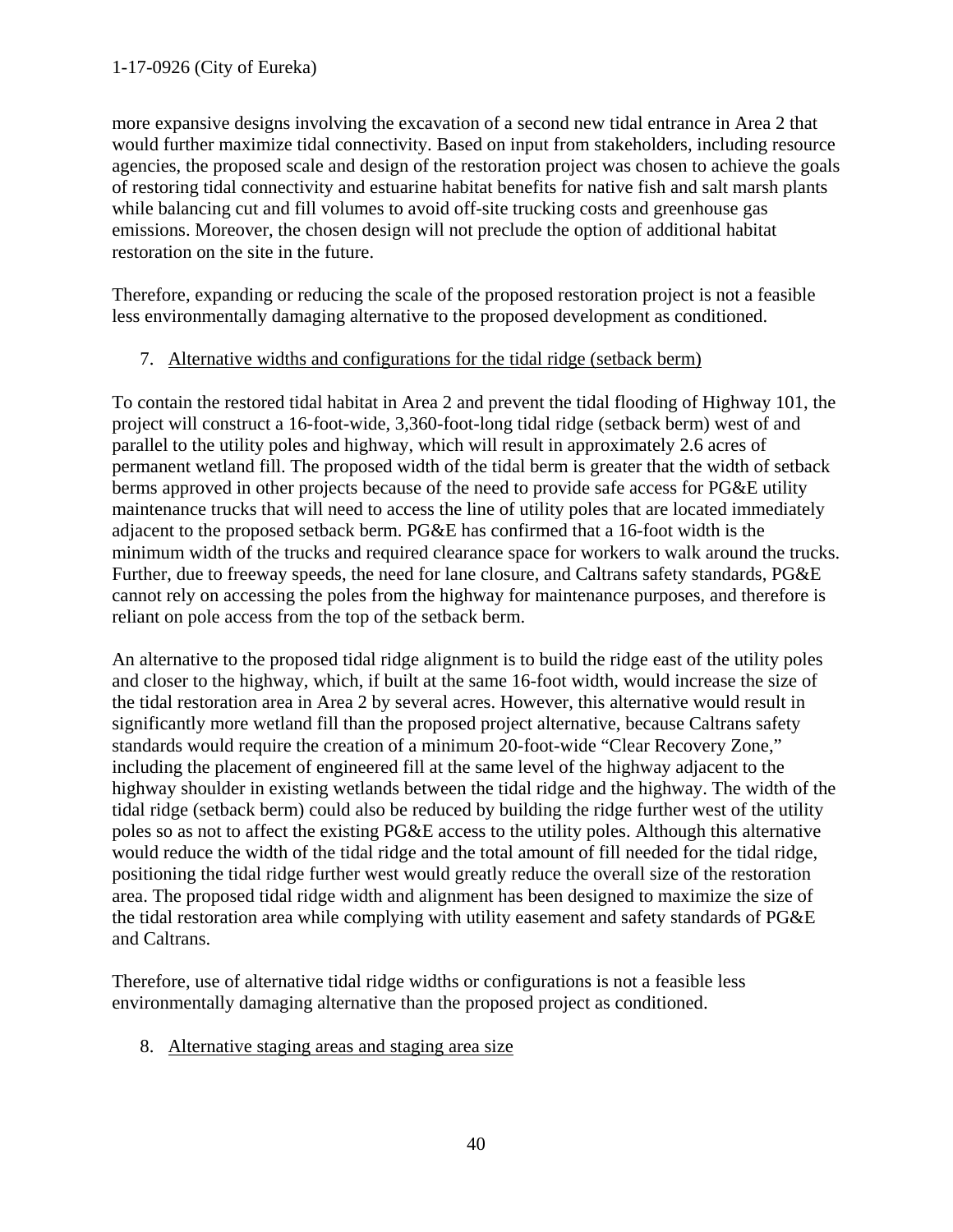The project proposes two temporary staging areas, one of which, in Area 1, will be located partially within existing coastal wetlands. The Area 1 temporary staging area would be approximately 100 feet by 100 feet in size and would include a refueling and lubrication area, a job site trailer, a generator, and portable toilet. The Area 1 temporary staging area will impact approximately 0.25-acre of wetlands. Upon completion of construction activities, the temporary staging area is proposed to be restored to riparian and wetland habitats.

This Area 1 staging area site was selected because it is the only possible staging site on the north side of the river in Area 1 that both is directly adjacent to an existing paved road (Pound Road) and primarily located in uplands rather than wetlands. The "no project alternative" is not feasible, as it is necessary to provide area for staging and access of construction material and equipment on the north side of the river for Area 1 rather than relying on just the staging area for Area 2, which is on uplands. While some temporary wetland impacts are unavoidable, the Area 1 staging area minimizes impacts to the greatest extent feasible. The Commission attaches Special Condition 4 to ensure that the temporary staging area is fully restored to riparian and wetland habitats as proposed and monitored for successful restoration.

As (1) the location of the Area 1 staging area in part within wetlands is necessary to provide area for the staging and access of construction materials and equipment for the trail and restoration project, and (2) the location of the staging area minimizes encroachment into wetlands, and (3) it is not feasible to provide a smaller than 100-foot by 100-foot staging area, the Commission finds that use of an alternative staging location or size is not a feasible less environmentally damaging alternative to the proposed development as conditioned.

#### 9. Alternatives to diking for the experimental *Spartina* eradication pilot project

The project proposes to test the efficacy of eradicating *Spartina* using a flooding method involving the construction of a temporary earthen berm (diking) within a 100-foot by 100-foot salt marsh area and pumping salt water into the area to subject the *Spartina* to prolonged inundation for at least three months. Following completion of the pilot project, the temporary berm will be removed, and the area will be reconnected to surrounding salt marsh and restored and monitored as proposed under the MRP.

There are various alternative methods for *Spartina* removal, many of which also involve diking, dredging or filling wetlands (e.g., grinding, tilling, excavating, disking, covering), and several of which have already been permitted for *Spartina* removal under the Humboldt Bay Regional *Spartina* Eradication Plan (CDP 1-14-0249 approved by the Commission on 6/12/15). The proposed flood treatment method was not included as one of the approved methods for *Spartina* eradication under CDP 1-14-0249. The proposed fill to test this new method will be temporary and short-term, and it will advance understanding of preferred techniques for salt marsh restoration in the region. Also, by flooding a large area rather than grinding, tilling, excavating, disking, or covering the area, there may be less direct impact to the marsh substrate overall. The Commission attaches Special Condition 3-A to ensure that the City carries out eradication activities in compliance with the special conditions of CDP 1-14-0249. In addition, Special Condition 3-B requires the temporary fill material to be removed following completion of the pilot project and the area restored and monitored for restoration success as required under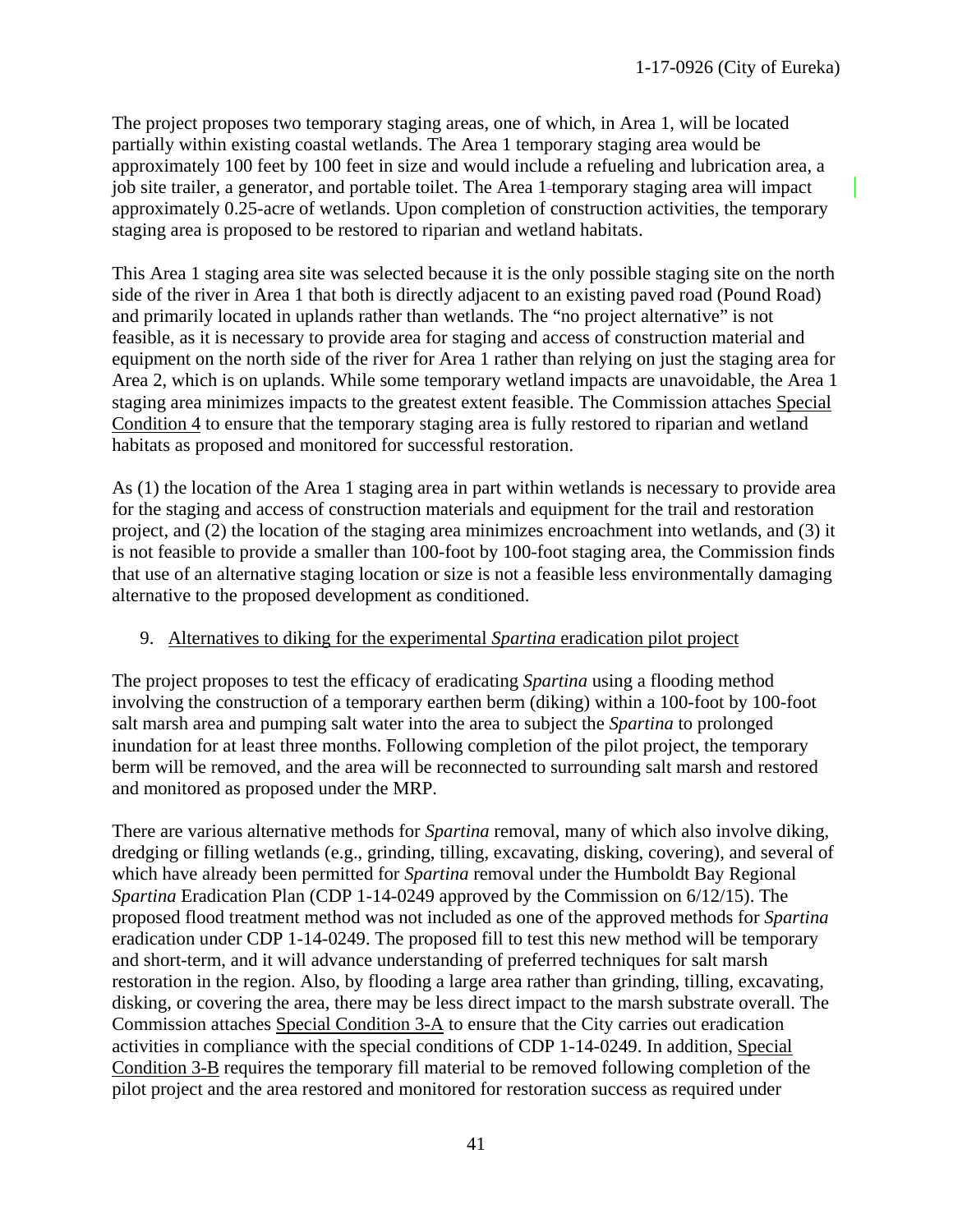Special Condition 4. Special Condition 3-C requires the City to submit a report to the Executive Director within six months following completion of the pilot project documenting the timing, methods and results of the pilot project and confirming removal of the temporary dikes.

# Conclusion to Alternatives Analysis

For all the reasons discussed above, the Commission finds that proposed development, as conditioned to include the feasible mitigation measures discussed below, is the least environmentally damaging feasible alternative as required by section 30233(a).

# **Feasible Mitigation Measures**

In addition to requiring that diking, dredging, and filling in coastal wetlands and waters only be permitted if found to be an allowable use and the least environmentally damaging feasible alternative, section 30233 further requires that feasible mitigation measures be provided to minimize adverse environmental effects. In addition, the project must maintain and enhance the functional capacity of coastal wetlands and waters consistent with section 30233 and protect marine resources and the biological productivity and the quality of wetlands and waters consistent with the requirements of sections 30230 and 30231. The potential project impacts and mitigation measures are discussed below.

1. Feasible mitigation for wetland dredge and fill impacts

Excavation and grading as proposed to raise and lower surface elevations and to enhance and restore tidal channels will impact the existing wetland habitats, including brackish marsh, salt marsh, and existing channels that currently are subject to muted tidal conditions. In addition, the diking and other wetland fill to be placed for the Coastal Trail, other nature study trails and viewing platforms, boat access ramp, tidal ridge (setback berm), the temporary staging area in Area 1, and the temporary berm to test the efficacy of salt water inundation as a *Spartina* eradication technique will result in the direct filling of wetlands (approximately 7 acres in total). However, as shown above in Table 2, there will be no net change in total area of coastal wetlands and open waters on the property after the project is complete, even though the project proposes to fill wetlands for the project features mentioned above, because, as summarized in Table 2 above, there are existing uplands on the property that would be converted to wetlands as part of the project through (a) the proposed removal of the tidegates and associated concrete headwall around the Elk River; and (b) the conversion of existing uplands to restored tidal wetlands via lowering/breaching of existing upland dikes, (c) dredging a restored tidal channel through existing uplands in Area 2 and (d) eliminating an existing upland ranch road in Area 2. Temporal loss of wetland habitat values will occur during the time it takes for completion of the restoration project and the subsequent maturation of salt marsh, riparian, and eelgrass habitat. However, the restored tidal marsh, riparian, tidal channels, and eelgrass habitats will ultimately be of much greater ecological value than the existing habitats, more than off-setting the temporary loss associated with the diking, filling, and dredging included in the project. In addition, the overall restoration project will provide a beneficial solution to the existing turbidity problems in the lower Elk River that currently result in part from an excess of sediment being confined to an artificially narrowed channel. The hydrological dysfunction of the estuary to flush sediments through the system, has in turn reduced the accretion of sediment on the existing marshes in the area, thereby increasing the vulnerability of the remnant marshes to sea-level rise.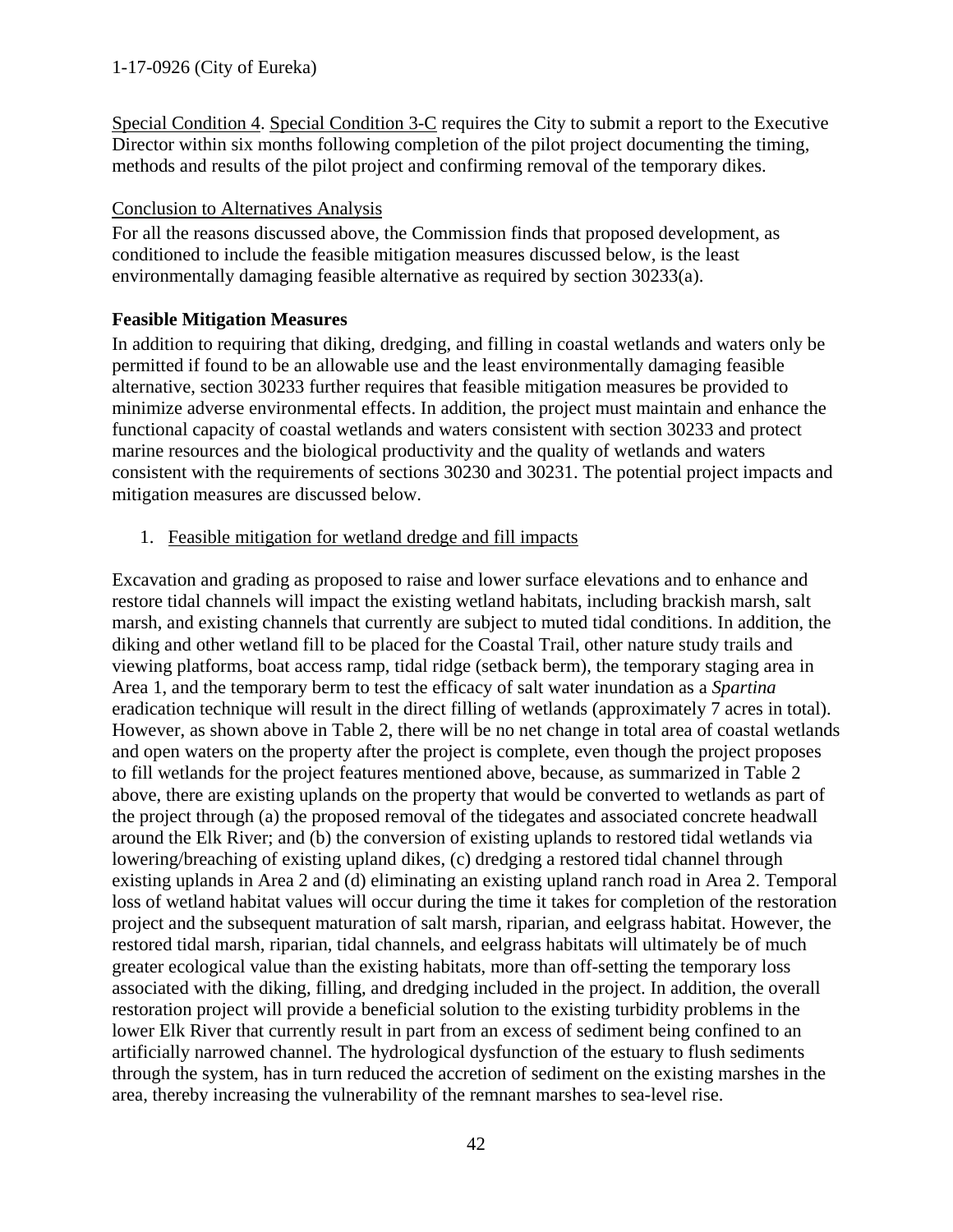Furthermore, the City proposes to perform wetland enhancement on the site's existing marshes (~22 acres) through eradication of invasive *Spartina densiflora* (dense-flowered cordgrass). As discussed above, *Spartina* is an invasive wetland plant from South America that has infested an estimated 90% of salt marshes in Humboldt Bay and which out-competes native plants to form dense monocultures, thereby displacing a diverse native plant community that includes rare plants such as Humboldt Bay owl's-clover and Point Reyes Bird's beak. The City's proposed *Spartina* eradication in the project area has been previously approved under CDP 1-14-0249, a permit approved in 2015 authorizing the Humboldt Bay, Harbor, Recreation and Conservation District to implement, in cooperation with cooperating landowners, the Humboldt Bay Regional Spartina Eradication Plan within approximately 1,400 acres of tidal marsh habitats in Humboldt Bay, the Eel River estuary, and the Mad River estuary, including the subject property owned by the City.

Over the last ten years, *Spartina* has been removed from approximately 200 acres of Humboldt Bay's 1,030 acres of tidal marsh under previous *Spartina* eradication projects in the Humboldt Bay National Wildlife Refuge (ND-049-06, ND-017-10, ND-025-10, and ND-041-10) and on marshes owned by the City of Arcata (McDaniel Slough Wetland Enhancement Project, CDPs 1- 06-036 and 1-06-036-A1). The City's current *Spartina* eradication proposal has a high-likelihood of success, given the City's proposal to utilize the same methods as used in previously successful eradication efforts in the Humboldt Bay area, except within the 100-foot by 100-foot portion of the marsh where the experimental salt water inundation eradication technique will be tested. In addition, the City is proposing eradication in a large, discrete, isolated area of salt marsh habitat, limiting the risk of immediate reinvasion from adjacent *Spartina* infestations.

The Commission attaches Special Condition 3 to the current CDP to ensure that the City carries out eradication activities outside of the 100-foot by 100-foot experimental *Spartina* eradication area in compliance with the special conditions of CDP 1-14-0249. As previously discussed, the Commission also attaches Special Condition 4, which requires the City to implement the restoration project as proposed and to monitor for successful achievement of the goals and objectives identified of the Monitoring and Reporting Plan, including the successful restoration of at least 79 acres of salt marsh habitat dominated by native tidal marsh plants within 5 years of project implementation. The special condition also requires remediation if the goals and objectives are not initially achieved.

Therefore, the Commission finds that the project as conditioned provides feasible mitigation measures to minimize the project's wetland fill impacts consistent with section 30233 of the Coastal Act.

#### 2. Feasible mitigation measures to protect water quality and the marine environment

Project construction could result in impacts to water quality and aquatic species related to dewatering and water pollution from sediment mobilization, construction debris, or hazardous materials entering coastal waters. Vegetation clearing and grubbing and cut and fill slopes and stockpiles have the potential to increase suspended sediments and turbidity levels in adjacent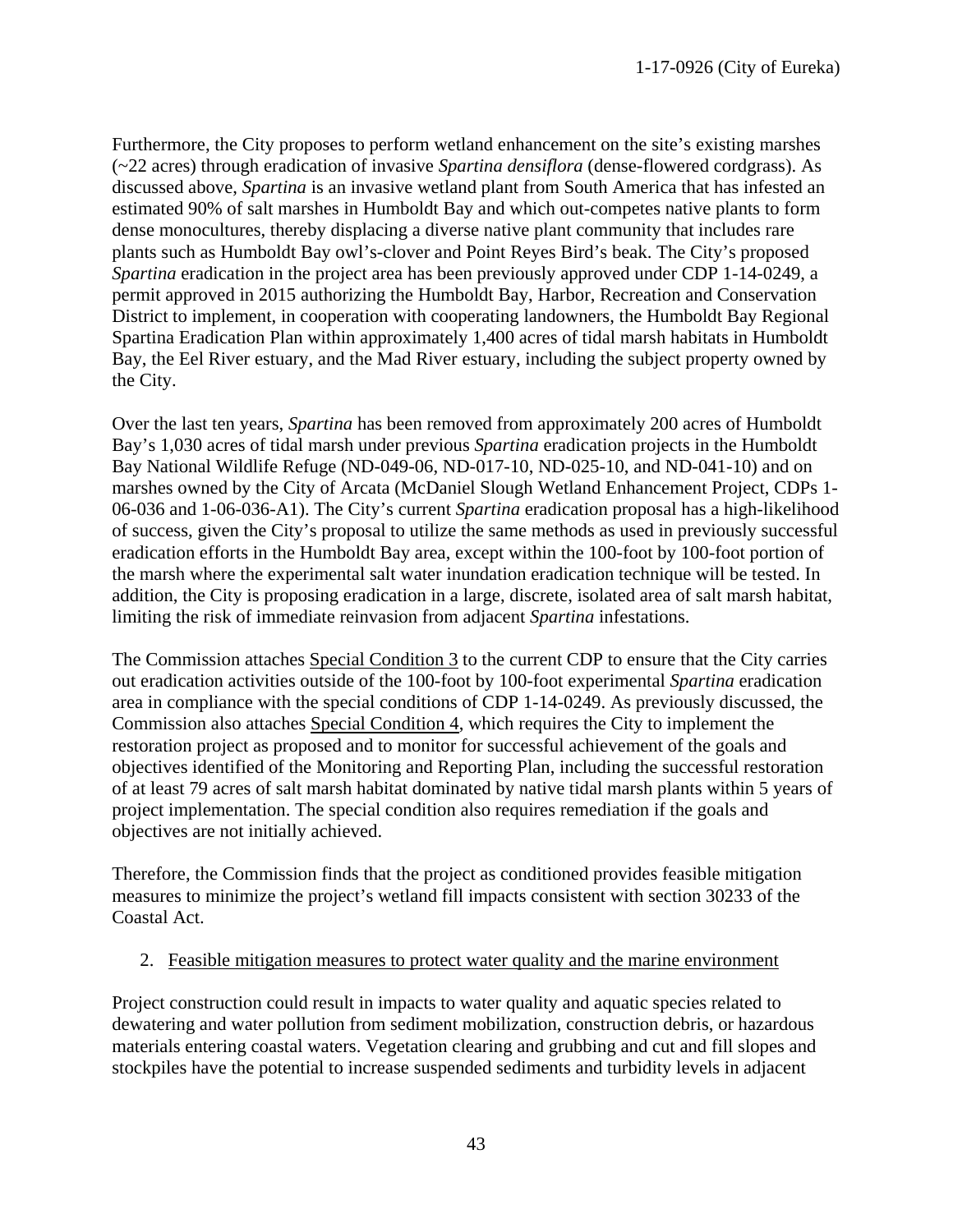coastal waters. Operation of heavy equipment and concrete pouring and curing near coastal waters could result in the leaking or spilling of oil, grease, and chemicals to receiving waters.

The City has proposed a number of Best Management Practices (BMPs) to be implemented during construction to protect water quality, control sediment and erosion, and prevent leaks and accidental spills, including, but not limited to: (1) restricting construction activities only to the dry season when the ground surface is dry and to reduce the chance of stormwater runoff occurring during construction and when Elk River freshwater inputs are at summer base-flow thresholds; (2) maintaining heavy equipment in good condition free of leakage of coolant and petroleum products; (3) developing a spill control and response plan and maintaining emergency spill clean-up kits on site and drip pans under stationary heavy equipment to minimize the potential for pollutants to degraded coastal waters and wetlands; (4) limiting refueling of construction equipment to designated staging areas at least 150 feet from coastal waters; (5) using sediment control measures around stockpiled materials; (6) applying erosion control measures to disturbed areas following completion of construction and prior to the onset of precipitation; and (7) implementing various specific BMPs from the California Storm Water Quality Association Storm Water BMP Handbook for runoff, sediment and erosion control. To ensure these and additional BMPs are implemented during project construction to protect water quality, the Commission attaches Special Condition 6 requiring adherence to various construction-related responsibilities so that no construction materials, debris, or waste shall be allowed to enter coastal waters or be placed where it may be washed by rainfall or runoff into coastal waters.

Some project components, including elevated trail and viewing platform decking, may be composed of pressure-treated wood. The use of pressure-treated wood near coastal waters and wetlands could lead to the leaching of contaminants into the marine environment. The Commission attaches Special Condition 8-G(v) to require the implementation of additional BMPs during construction if treated wood is utilized. These BMPs include those that meet industry standards for the selection, storage, and construction practices for use of preservativetreated wood in aquatic environments; at a minimum, those standards identified by the Western Wood Preservers Institute, et al. in *Treated Wood in Aquatic Environments: A Specification and Environmental Guide to Selecting, Installing and Managing Wood Preservation Systems in Aquatic and Wetland Environments.* 19

The new trail will be a paved, impervious surface, which will slightly increase runoff and associated chemicals over the life of the project. Stormwater runoff from the trail will drain to the inboard ditch between the railroad berm and the trail or to the tidal ridge east of the trail that slopes down towards the restored marsh areas. The paved trail and gravel shoulder will slope slightly toward the drainage ditches, but the slope face will be protected with erosion control BMPs and reseeded with non-invasive species. Once the seeds sprout and the slope is vegetated, the compacted gravel of the trail's shoulder will stay in place. Since the trail will not be used by motor vehicles, asphalt wear will be tempered, and contaminants such as fuels and oils associated with motor vehicles will not be generated.

 <sup>19</sup> https://preservedwood.org/portals/0/documents/TW\_Aquatic\_Guide.pdf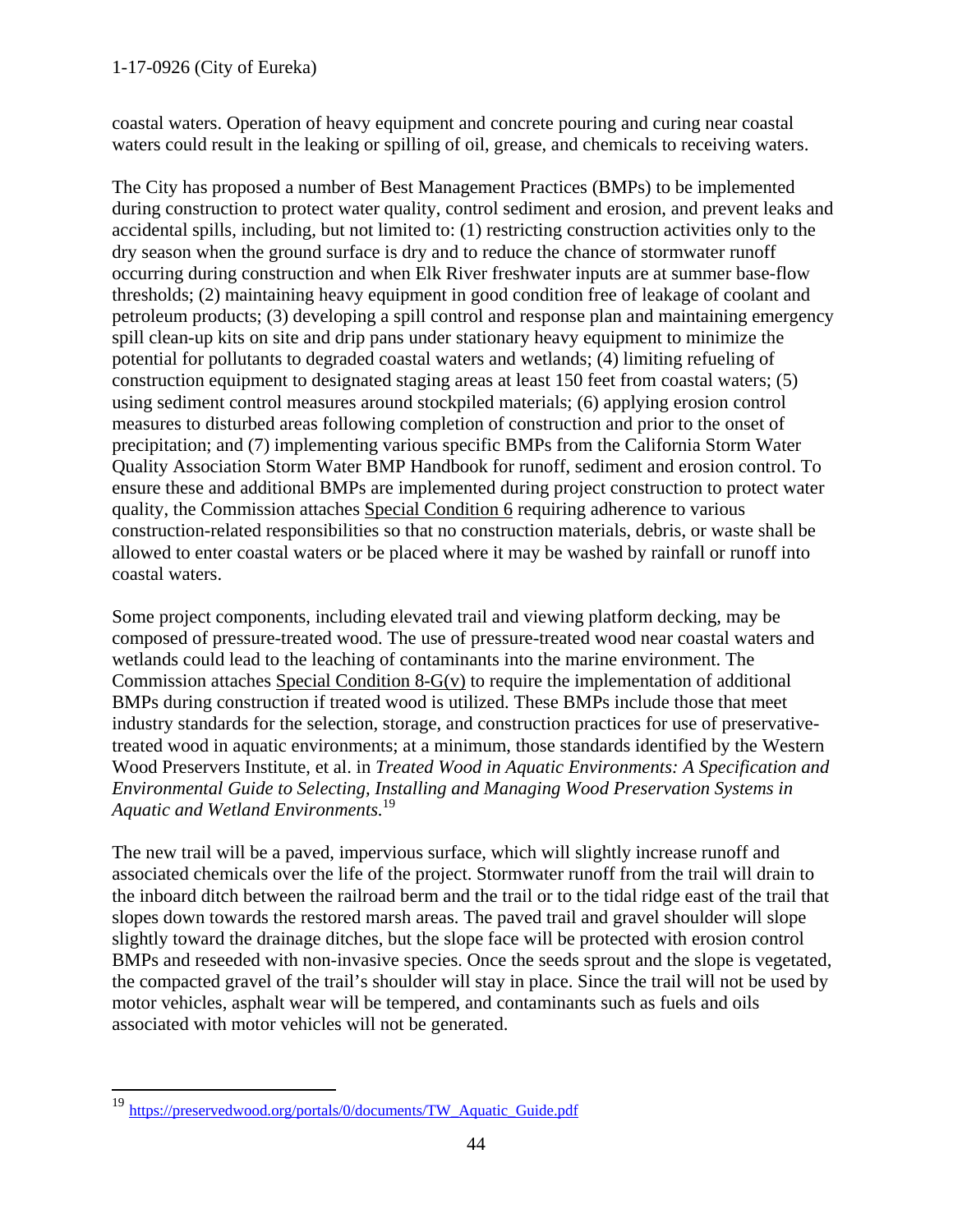## 3. Feasible mitigation measures to protect fish and other aquatic species

A significant portion of the proposed project will be constructed within and adjacent to coastal wetlands and waters associated with the Elk River and Humboldt Bay. As previously discussed, the project area waters provide potential habitat for Coho salmon, Chinook salmon, Steelhead, and Coastal cutthroat trout. Although the built project is expected to provide significant habitat benefits for salmonids and other sensitive fish species, construction activities will cause shortterm impacts to the aquatic environment with the potential to harm or "take" listed federally and state listed fish.

The National Marine Fisheries Service (NMFS) issued a formal consultation (Biological Opinion) for the project on March 29, 2018. NMFS determined that as proposed, the project was not likely to jeopardize the continued existence of federally threatened Coho salmon, Chinook salmon, or Steelhead or destroy or adversely modify designated critical habitats for the species. In addition, CDFW issued an Incidental Take Permit, dated June 28, 2018, pursuant to the California Endangered Special Act regarding "take" of coho salmon, and the ITP states that the Department concurs with the determination of NMFS. Furthermore, the U.S. Fish and Wildlife Service (FWS) evaluated the project due to its possible effects on Tidewater goby and determined that the project may affect, but is unlikely to adversely affect, tidewater goby and its designated critical habitat. The NMFS, CDFW and FWS reached their conclusions in part due to mitigation measures proposed by the Applicant to minimize potential effects to sensitive fish species and their designated critical habitat. These include the various water quality protection BMPs discussed above as well as (1) implementing a fish avoidance plan prior to commencement of dewatering activities and prior to commencement of instream work that seine fish outside of the work area; (2) restricting dewatering activities to the July 1 to October 15 period only; and (3) utilizing appropriately sized mesh screens on dewatering pumps to prevent fish entrainment. These fish protection measures are included as project requirements under Special Condition 9.

Therefore, the Commission finds that the project as conditioned provides feasible mitigation measures to minimize the project's potential impacts to the biological productivity and quality of coastal waters and wetlands consistent with sections 30230, 30231, and 30233 of the Coastal Act.

## 4. Feasible mitigation measures to protect nesting birds

According to the CEQA document prepared for the project, the project area provides habitat for numerous bird species including raptors, waterfowl, shorebirds, and songbirds. Several avian species potentially nest in the project area, and construction disturbance during the breeding season could result in loss of fertile eggs or nestlings or otherwise lead to nest abandonment.

The City proposes to avoid, if feasible, vegetation clearing activities during the nesting season, which generally is considered to extend from mid-March to mid-August. If it is not feasible to remove vegetation that may provide potential nesting habitat outside the avian nesting season, a qualified biologist would conduct preconstruction surveys of all ground disturbance areas to verify absence of nesting migratory birds in the project area within two weeks prior to vegetation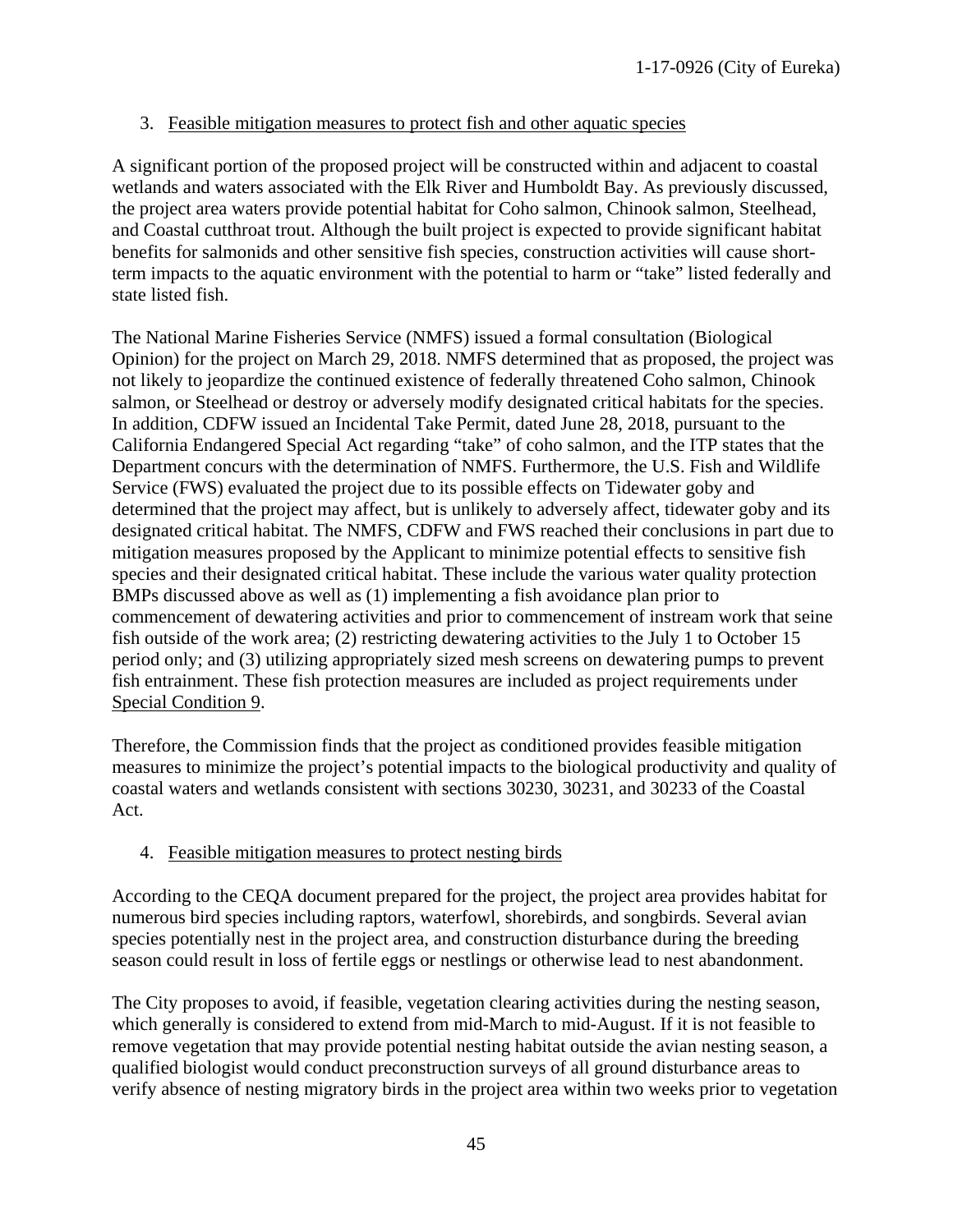removal and the start of construction. If nesting migratory birds are found in the project construction area during the preconstruction surveys, the City proposes to avoid nest disturbance by applying an appropriate buffer area around the nest until the young birds have fledged. Proposed buffers are 250 feet for raptors and 50 to100 feet for rare bird species, to be determined after consultation with, and agreement by, CDFW.

To ensure protection of bird species in the project area, including special status raptors and migratory birds, the Commission attaches Special Condition 10, which requires that clearing of vegetation that may provide nesting habitat for rare avian species shall be avoided during the nesting season (mid-March to mid-August) to the maximum extent feasible. If it is not feasible to remove vegetation that may provide potential nesting habitat outside the avian nesting season, a qualified biologist must conduct pre-construction surveys for nesting birds no more than seven days prior to the commencement of any such clearing activity. If any active nest is identified, the condition requires that the biologist, in consultation with CDFW, determine the extent of a construction-free buffer zone to be established around the nest, and construction must be delayed until after the young have fledged, as determined by additional surveys conducted by a qualified biologist.

# 5. Feasible mitigation measures to protect Northern red-legged frog

Northern red-legged frog (*Rana aurora*) is a state-listed species of special concern that breeds in freshwater wetlands, which are present but limited in the project area. The species is not salt tolerant, and the project will not expand or create additional breeding habitat for the frog. Outside of the breeding seasons, frogs migrate to riparian and upland habitats, relatively little of which currently exist in the project area.

Although construction is planned to occur during the latter part of the dry season, adult northern red-legged frogs could be present in the project area, such as in freshwater ditches, which are proposed to be filled for salt marsh restoration. To avoid impacts to adult northern red-legged frogs during project construction, the Commission attaches Special Condition 11 requiring a qualified biologist to perform a pre-construction survey for the northern red-legged frog no more than one week prior to commencement of ground disturbance within 50 feet of all suitable northern red-legged frog habitat. The condition also requires that construction in the vicinity cease if a northern red-legged frog is encountered, until a biologist, in consultation with CDFW, has moved the frog to a safe location outside of the construction zone.

## 6. Feasible mitigation measures to protect Western pond turtle

Western pond turtle (*Actinemys marmorata marmorata*) is another state-listed species of special concern that may be found in the project area. The species breeds in April or May and builds nests along streams and pond margins and in upland areas. Eggs are laid from approximately April through August, with hatchlings emerging 12 weeks later (July through November). Western pond turtles occupy a wide variety of habitats and can tolerate brackish and even tidewater.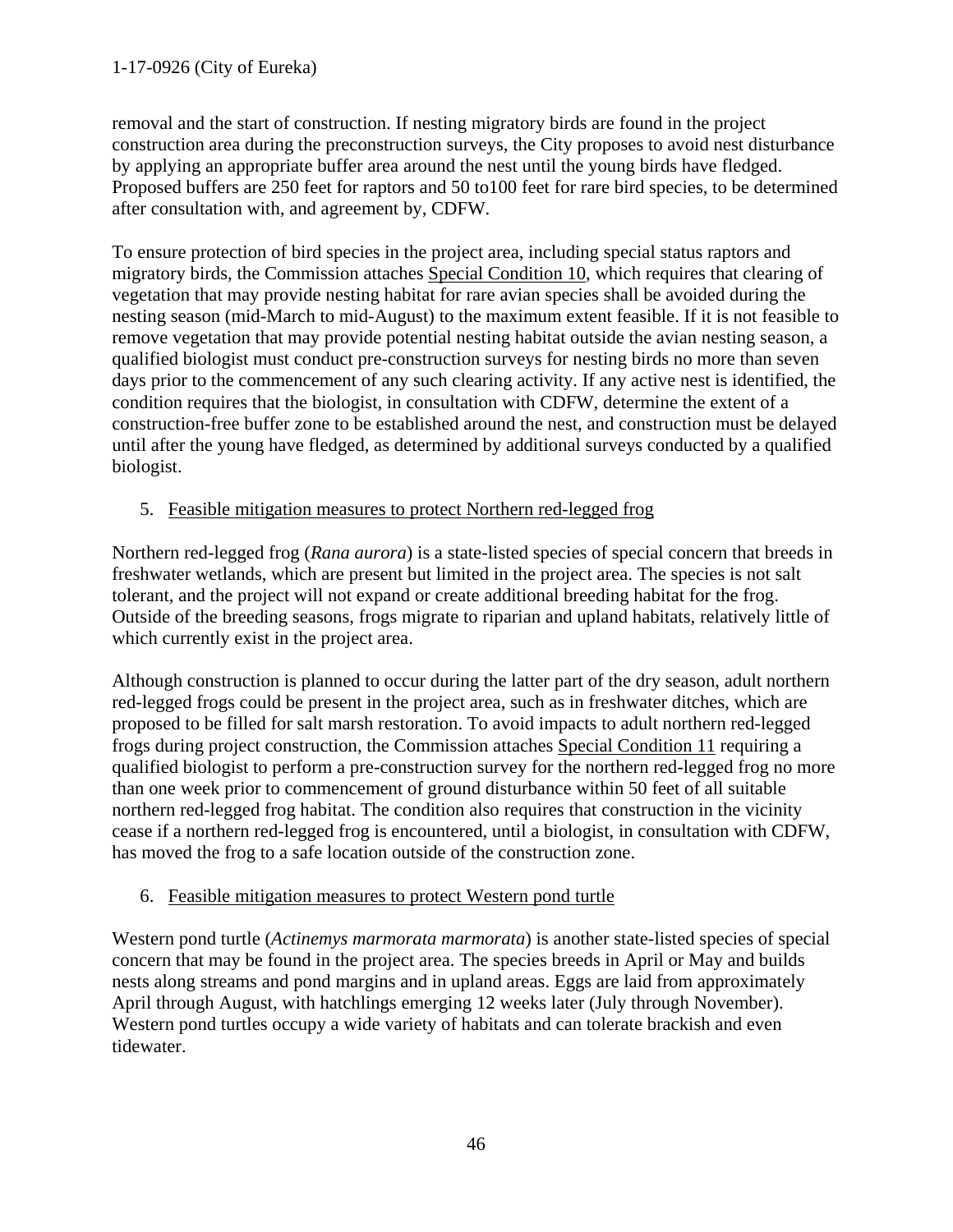Vegetation clearing, dewatering, and construction activities could impact pond turtles that may be present in the project area. The applicant proposes to have a qualified biologist conduct a turtle survey along tidal margins two weeks prior to commencement of ground disturbing activities (July and August). Any turtle nests found should be left undisturbed until hatchlings have emerged or have been relocated to suitable areas outside of the work area. Any adults found in the construction area would be similarly relocated. These turtle protection measures are included in Special Condition 12.

#### 7. Feasible mitigation measures to protect special-status plants

As discussed above in Finding IV-B, a relatively large occurrence (several hundred individuals) of Humboldt Bay owl's clover (*Castilleja ambigua* ssp. *humboldtiensis*) was found growing on the south bank of the Elk River in Area 2. This species is a hemi-parasitic annual plant that, in addition to photosynthesizing, supplements its nutrient intake by parasitizing the live roots of adjacent salt marsh species. The vegetation and rare plant survey report (McBain Associates 2016) further documented potential habitat for several additional rare plant species with known occurrences in the Humboldt Bay region.

Excavation, fill placement, and the use of heavy equipment in areas where rare plants are located could impact rare plants. However, the project is expected to greatly expand suitable habitat for Humboldt Bay owl's-clover and various other rare plant species, including Lyngbye's sedge (*Carex lyngbyei*). The project area currently supports around 20 acres of salt marsh habitat (though mostly dominated by invasive *Spartina*, which degrades marsh habitat for native plants), and the project will restore an additional ~57 acres of salt marsh. Habitat restoration goals, as proposed in the MRP, include successful achievement of 79 acres of salt marsh habitat dominated by native tidal marsh plants. Because Special Condition 4 requires the Applicant to achieve salt marsh restoration and monitor the restored salt marsh habitat areas consistent with the goals and objectives of the MRP, the project as conditioned provides feasible mitigation measures to ensure that any rare plant habitat impacted by construction is adequately compensated for through successful achievement of the goals and objectives of the salt marsh habitat restoration project. In addition, the Commission attaches Special Condition 13-A to require that construction avoid impacts to the mapped Humboldt Bay owl's-clover population at the north end of Area 2 adjacent to the earthen levee along the Elk River, thereby preserving the population and its seedbank to promote recolonization of the restored tidal marsh area by the rare plant species. Furthermore, Special Condition 13-B requires construction in the vicinity of special-status plant populations known to occur within the project area limits to be scheduled for times of the year occurring after the owl's-clover plants have dropped their seed (i.e., after June) to the maximum extent feasible to avoid impacts to plant blooming and seed dispersal. Finally, Special Condition 13-C requires the Applicant to achieve salt marsh restoration and monitor the restored salt marsh habitat areas consistent with Special Condition 4 to ensure that any rare plant habitat impacted by construction is adequately compensated for through successful achievement of the goals and objectives of the salt marsh habitat restoration.

As conditioned in the manner discussed above, the Commission finds that the project as conditioned provides feasible mitigation measures to minimize the project's impacts to special status salt marsh plants consistent with section 30233 of the Coastal Act.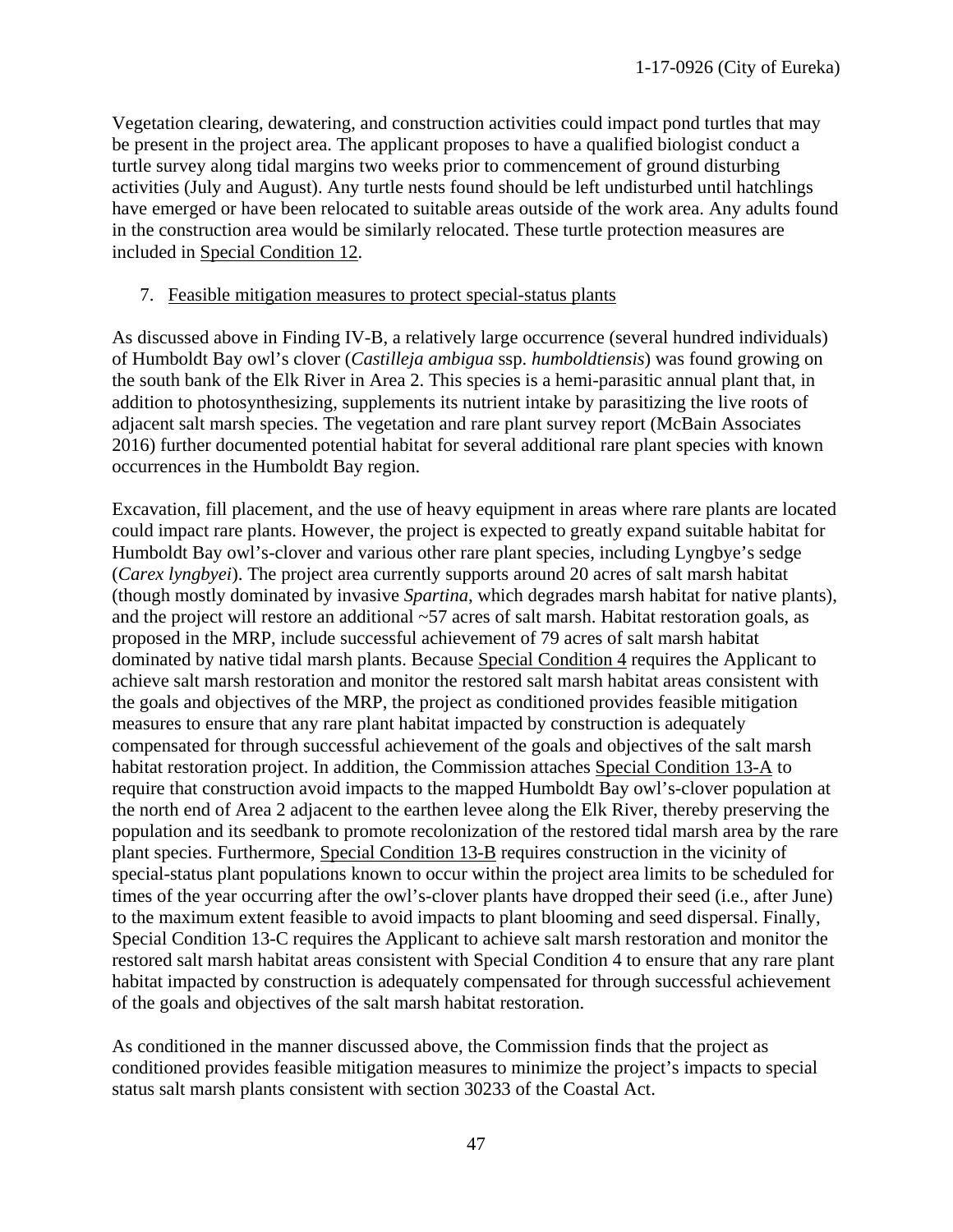## **Maintenance and Enhancement of Biological Productivity and Functional Capacity**

The fourth general limitation set by section 30233 and 30231 is that any proposed dredging or filling in coastal wetlands must maintain, enhance and where feasible restore the biological productivity and functional capacity of the habitat. Section 30233(c) states that the diking, filling, or dredging of wetlands shall maintain or enhance the functional capacity of the wetland. Sections 30230 and 30231 state that marine resources shall be maintained, enhanced, and where feasible, restored. Sections 30230 and 30231 also state that the biological productivity of coastal waters appropriate to maintain optimum populations of all species of marine organisms and protect human health shall be maintained and, where feasible, restored.

As discussed above, the conditions of the permit will ensure that the project will not have significant adverse impacts on the water quality of any of the coastal waters in the project area and will ensure that the project construction will not adversely affect the biological productivity and functional capacity coastal waters or wetlands. Furthermore, the restoration project's stated purpose is to maintain and enhance the biological productivity of coastal wetlands and waters, and conditions of the permit will ensure that the site is monitored for achievement of these goals, and any failure to achieve the goals is remediated. The proposed project will restore approximately 90 acres of tidal estuarine habitat. According to the FWS, over 90% of the historic salt marsh habitat in the Humboldt Bay region has been lost (converted by filling, diking, and reclamation activities), and tidal marsh restoration has been identified as a regional high priority due to its extraordinary benefit for native fish, wildlife, and plant communities. In addition, the project will restore and enhance nearly 10,000 linear feet (both areas combined) of tidal channels to restore the hydrologic function of the lower Elk River, expand and restore habitat for juvenile salmonids and other sensitive fish, and provided suitable habitat for eelgrass colonization. Scientific research has shown that salmonids utilize the estuary ecotone while adapting from freshwater to saltwater conditions, as the estuary provides a rich foraging environment that can provide a last opportunity for growth prior to ocean migration. The proposed newly created estuary in the lower reaches of the Elk River will provide additional rearing habitat Coho and other salmonids as well as many other marine resources.

Therefore, the Commission finds that the project, as conditioned, will maintain and enhance the functional capacity of the habitat, maintain and restore optimum populations of marine organisms and protect human health consistent with the requirements of sections 30233, 30230, and 30231 of the Coastal Act.

# <span id="page-47-0"></span>**G. CONVERSION OF AGRICULTURAL LANDS**

Coastal Act sections 30241 and 30242 require the protection of prime agricultural lands<sup>20</sup> and sets limits on the conversion of all agricultural lands to non-agricultural uses. Coastal Act section 30241 states:

 $20$  The Coastal Act defines "prime agricultural land" through incorporation-by-reference of paragraphs (1) through (4) of Section 51201(c) of the California Government Code. Prime agricultural land entails land with any of the follow characteristics: (1) a rating as class I or class II in the Natural Resource Conservation Service land use capability classifications; or (2) a rating 80 through 100 in the Storie Index Rating; or (3) the ability to support livestock used for the production of food and fiber with an annual carrying capacity equivalent to at least one animal unit per acre as defined by the United States Department of Agriculture; or (4) the ability to normally yield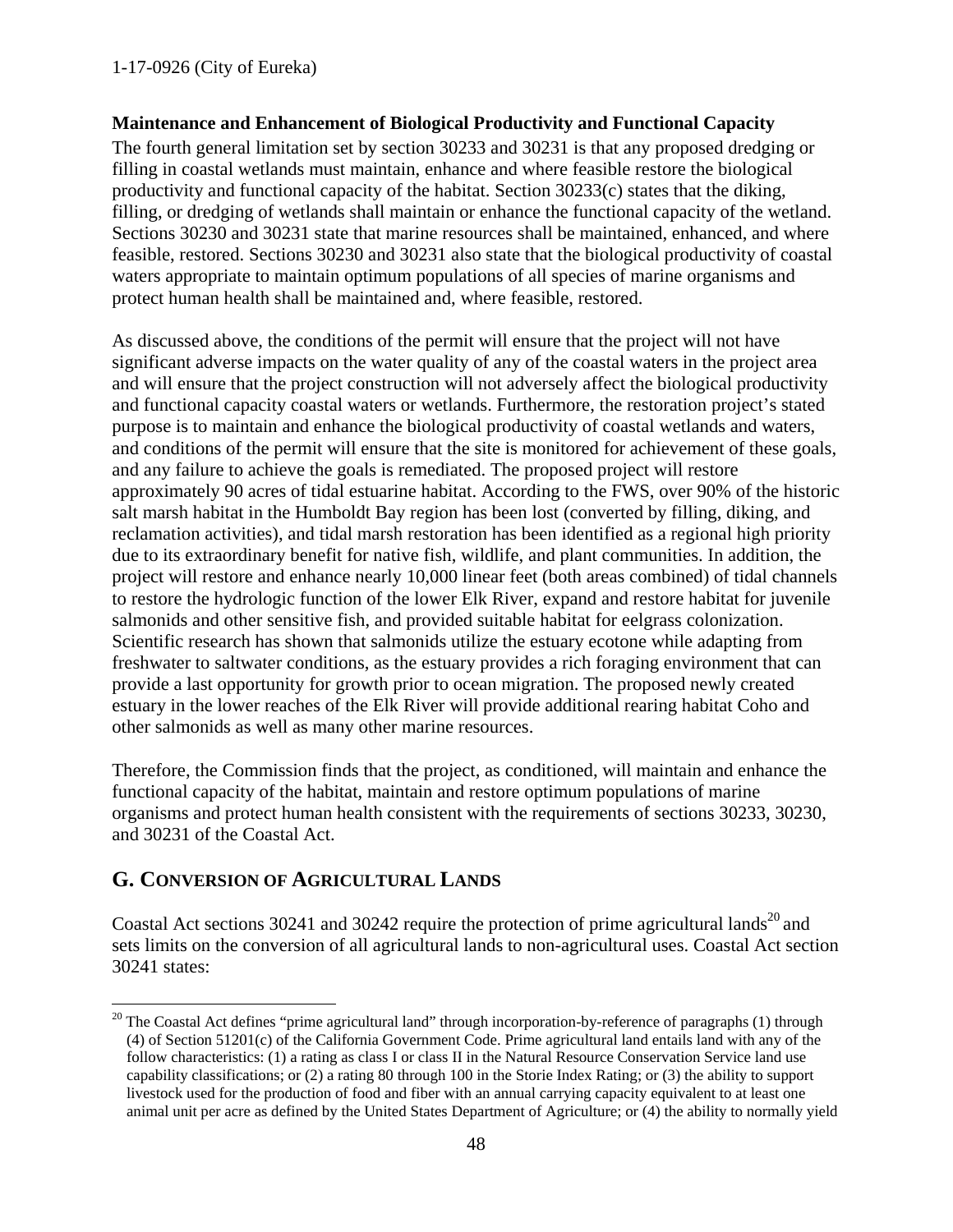*The maximum amount of prime agricultural land shall be maintained in agricultural production to assure the protection of the areas agricultural economy, and conflicts shall be minimized between agricultural and urban land uses through all of the following:*

- *(a) By establishing stable boundaries separating urban and rural areas, including, where necessary, clearly defined buffer areas to minimize conflicts between agricultural and urban land uses.*
- *(b) By limiting conversions of agricultural lands around the periphery of urban areas to the lands where the viability of existing agricultural use is already severely limited by conflicts with urban uses or where the conversion of the lands would complete a logical and viable neighborhood and contribute to the establishment of a stable limit to urban development.*
- *(c) By permitting the conversion of agricultural land surrounded by urban uses where the conversion of the land would be consistent with Section 30250.<sup>21</sup>*
- *(d) By developing available lands not suited for agriculture prior to the conversion of agricultural lands.*
- *(e) By assuring that public service and facility expansions and nonagricultural development do not impair agricultural viability, either through increased assessment costs or degraded air and water quality.*
- *(f) By assuring that all divisions of prime agricultural lands, except those conversions approved pursuant to subdivision (b), and all development adjacent to prime agricultural lands shall not diminish the productivity of such prime agricultural lands.*

#### Coastal Act Section 30242 states:

*All other lands suitable for agricultural use shall not be converted to nonagricultural uses unless (l) continued or renewed agricultural use is not feasible, or (2) such conversion would preserve prime agricultural land or concentrate development consistent with Section 30250. Any such permitted conversion shall be compatible with continued agricultural use on surrounding lands.*

Section 30241 applies to prime agricultural land and all agricultural lands on the periphery of an urban area. The project site is on the periphery of an urban area, as it is adjacent to the LCP certified urban limit lines both north and south of the property. Therefore, the Commission must review the proposed conversion of the agricultural land to open space and wetland habitat for consistency with the requirements of section 30241.

in a commercial bearing period on an annual basis not less than two hundred dollars (\$200) per acre of unprocessed agricultural plant production of fruit- or nut-bearing trees, vines, bushes or crops which have a nonbearing period of less than five years.

 $21$  The portion of referenced section 30250 applicable to this project type and location [sub-section (a)] requires that, "*New residential, commercial, or industrial development, except as otherwise provided in this division, shall be located within, contiguous with, or in close proximity to, existing developed areas able to accommodate it or, where such areas are not able to accommodate it, in other areas with adequate public services and where it will not have significant adverse effects, either individually or cumulatively, on coastal resources.*"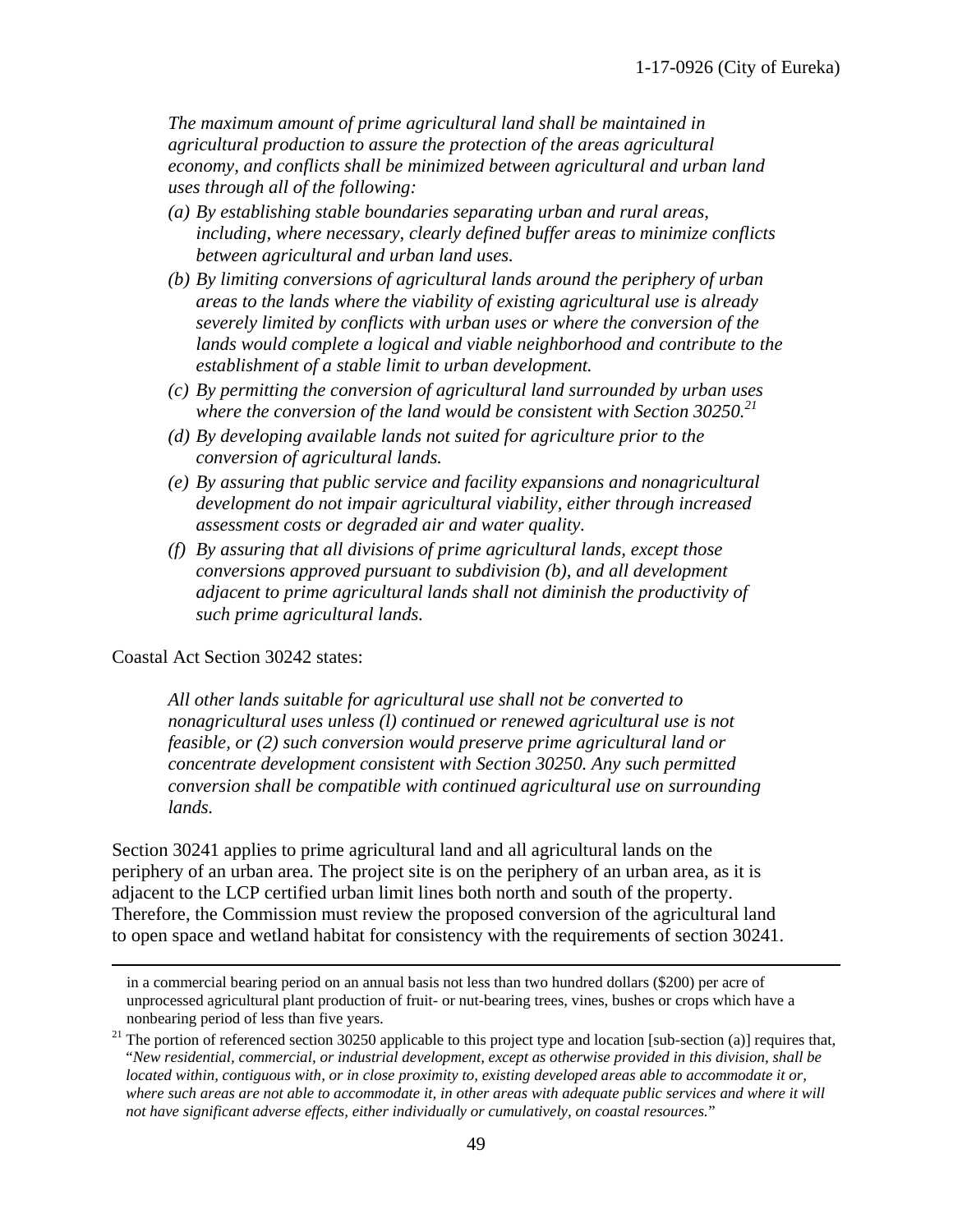Currently, Area 2 is used for year-round cattle grazing, with approximately 50 cows and calves utilizing the site. In addition, as discussed in finding IV-B (Environmental Setting) above, migratory Aleutian cackling geese also occasionally use the grazed (short-grass) agricultural lands on the site. Although the project will eliminate grazed public pastureland in Area 2 that provides habitat for migratory geese, and such habitat loss could potentially push geese onto surrounding privately owned pasturelands thereby impacting the agricultural productivity of those surrounding private agricultural lands, significant areas of public lands with suitable goose habitat are located immediately to the east in the Elk River Valley and to the south in the Humboldt Bay National Wildlife Refuge. The availability of these public lands with suitable goose habitat will reduce potential use of adjacent agricultural lands by migratory geese and ensure continued agricultural use on those lands.

The Coastal Act sets forth policies that relate to the protection of prime agricultural lands and sets limits on the conversion of all agricultural lands to non-agricultural uses. Section 30241 also enumerates a series of measures to be undertaken to minimize conflicts between agricultural lands, both prime and non-prime, and urban uses.

# **Maintaining Maximized Production of Prime Agricultural Land**

Based on information in the CEQA document prepared for the project as well as soil maps produced by the Natural Resources Conservation Service (NRCA), there is no prime agricultural land in the project area. The agricultural land on the property is mapped as Swainslough, 0-2 percent slope, a soil type typical of backswamps, depressions, low-floodplain steps, reclaimed salt marshes, and tidal marshes on alluvial plains near the Pacific Ocean in Humboldt and Del Norte Counties.<sup>22</sup> These soils formed in alluvium derived from mixed sources. The NRCS classifies this soil unit as a hydric soil with a water table within 4 inches of the surface and frequently ponded for long periods December through March. As a result, neither the land use capability classification nor Storie Index rating for this soil type meet the first or second criteria for the definition of prime agricultural soils.

Similarly, the land doesn't meet the third potential qualifying definition of prime agricultural land - the ability to support livestock used to produce food and fiber with an annual carrying capacity equivalent to at least one animal-unit per acre as defined by the United States Department of Agriculture. Based on information included in the CEQA document describing the 89-acres of farmland on the site supporting approximately 50 cows and calves, the site requires nearly 2 acres per animal-unit.

Finally, the agricultural land on the property does not qualify as prime based upon its potential for commercial fruit or nut crop production at specified minimal yields. Due to the maritimeinfluenced climate of the western Humboldt County, commercial nut production is precluded along the immediate coastal areas by the significant precipitation and limited number of warm, overcast-free days to allow for full seed maturation. In addition, due to the high bulk density of the soils underlying the project site and the relatively shallow water table, fruit and berry crops suitable for the North Coast's temperate setting are similarly restricted to areas further inland,

<sup>&</sup>lt;sup>22</sup> [https://soilseries.sc.egov.usda.gov/OSD\\_Docs/S/SWAINSLOUGH.html](https://soilseries.sc.egov.usda.gov/OSD_Docs/S/SWAINSLOUGH.html)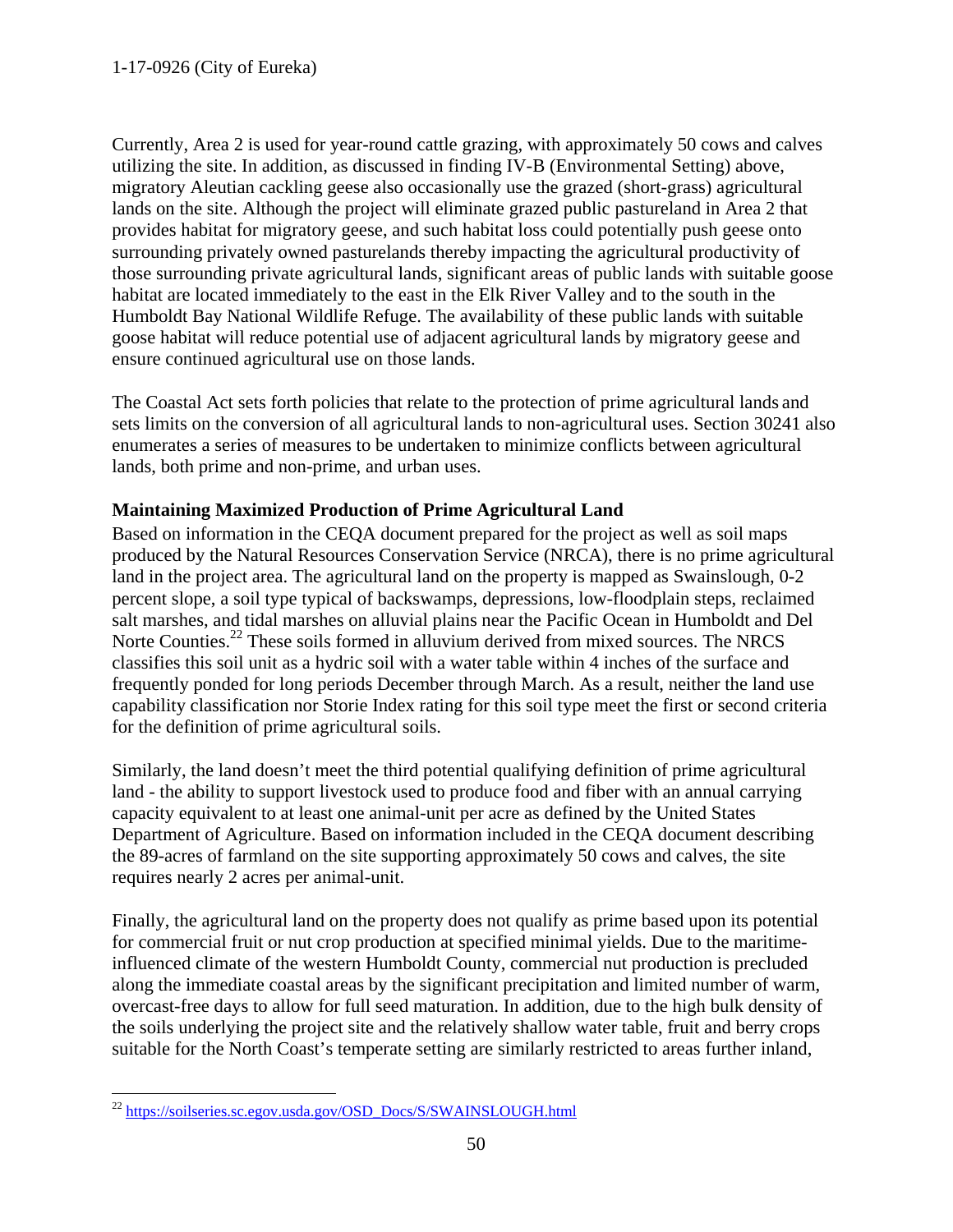primarily on uplifted marine terraces and areas with improved drainage and more friable soil characteristics. As a result, fruit and nut production on an economically successful commercial basis is not currently nor has ever been historically pursued in open coastal environs, such as the project area.

Therefore, the Commission finds that the subject site does not contain prime agricultural soils or livestock and/or crop productivity potential, and the first directive of section 30241 regarding maintaining the maximum amount of prime agricultural land in agricultural production is not applicable to the project site.

### **Minimizing Conflicts Between Agricultural and Urban Land Uses**

The project proposes to convert approximately 89 acres of non-prime farmland to nonagricultural uses. The subject land is locally designed/zoned by the City for "Coastal Agricultural" uses, which include livestock raising, apiaries, field and truck crops, orchards and other similar uses. Section 30241 requires that conflicts between urban and agricultural land uses be minimized through various means, as summarized above. The Commission finds that for the reasons discussed below, the conversion of grazing lands to the proposed habitat restoration and nature study/recreational trail uses that will occur around the periphery of an urban area is a permissible conversion consistent with the above criteria of section 30241.

a) Establishing stable boundaries between urban and rural uses

The subject property is bounded by the railroad and Humboldt Bay to the west, by Highway 101 to the east, and by LCP-designated urban boundaries to the north and south. To the north, the north end of Area 1 abuts Pound Road and the City's urban/rural boundary as designated in the City's certified LCP. To the south, the urban boundary that the County has applied to the community of King Salmon under the County's certified Humboldt Bay Area Plan is directly adjacent to the south end of Area 2. King Salmon is an unincorporated community of approximately 150 residential parcels located approximately 2 miles south of Eureka. The Pacific Gas and Electric Company's Humboldt Bay Power Plant (now Humboldt Bay Generating Station) lies to the south of Area 2. To the west, in addition to the railroad and Humboldt Bay, the City's Elk River Spit Wildlife Area extends northwestward from the project area. To the east, east of Highway 101, is rural farmland, the Elk River, and the California Department of Fish and Wildlife's Elk River Wildlife Area.

Given the site's location between urban areas to the north and south and bound by Humboldt Bay to the west and Highway 101 to the east, the agricultural lands to be converted will be bound by land uses that separate it from other agricultural lands. Furthermore, the proposed conversion of agricultural lands would contribute to the creation of a two-mile wide virtually continuous eastwest band of fish and wildlife refuge area spanning from the eastern side of the CDFW Elk River Wildlife Area across Highway 101 from the subject site to the City's Elk River Wildlife Area on the Elk River Spit that extends northwest of the subject site. Therefore, conversion of the site's existing agricultural lands through the development of the proposed restoration and enhancement project would serve to minimize conflicts between agricultural and urban land uses by establishing a stable boundary separating the urban and the remaining agricultural land uses on nearby lands, thereby providing a clearly defined buffer between potentially incompatible uses.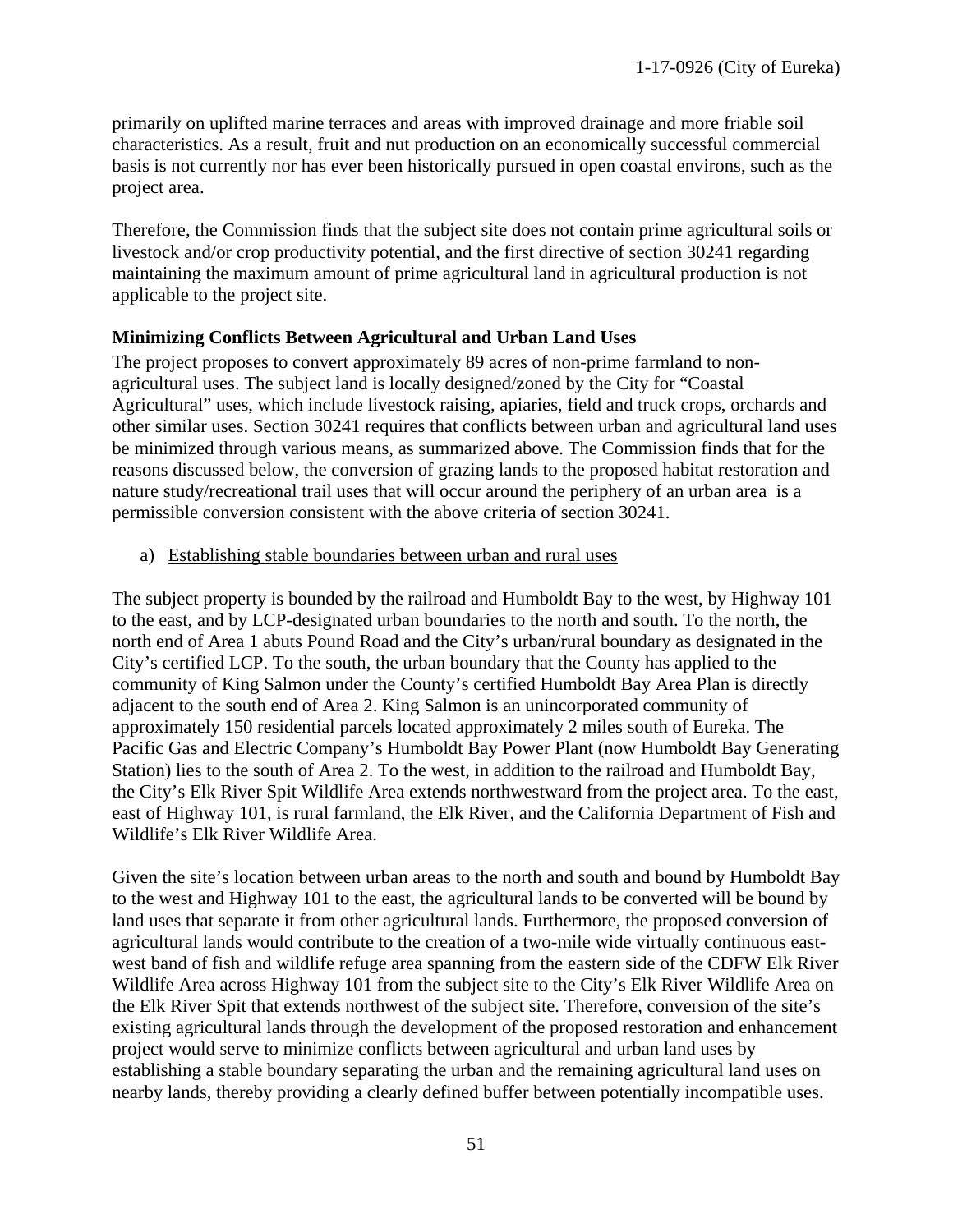# b) Limiting Conversions Around Urban Periphery to Complete Stable Boundaries

The proposed conversion of agricultural lands constitutes a conversion of agricultural land around the periphery of urban areas (to the north and south, as discussed above) where the viability of existing agricultural use is already severely limited by conflicts with urban uses, namely light, noise, and human activity, and stormwater runoff associated with the industrial and commercial areas to the east and south. In addition, the conversion of these grazing lands would complete a logical and viable neighborhood by joining the urban areas to the north and south and essentially linking the Elk River Wildlife Areas to the northwest (the City's) and east (CDFW's), expanding the current open space conservation lands along the southern City boundary. As discussed above, the proposed conversion of agricultural lands for the restoration project will contribute to the establishment of a stable limit on the encroachment of urban development into the unincorporated rural areas south of the City.

c) Limiting Conversions Around Urban Periphery to conversions that would be consistent with Section 30250

Coastal Act Section 30250 requires that new residential, commercial or industrial development be located within, contiguous to, or in close proximity to existing development. The purpose of the proposed project is restoration and does not include any development that would be subject to Coastal Act section 30250. Thus, the project is consistent with this provision.

d) Develop Lands Not Suitable for Agriculture First Before Converting Agricultural Lands

The proposed conversion of the 89 acres of grazing land around the periphery of an urban area will occur on land not particularly suited for agricultural use and whose development will avoid conversion of productive agricultural lands. A combination of (a) ongoing subsidence of the area; (b) the site's proximity to the bay and estuary and its high-water table and poor drainage that lead to saturated soils for several months each year; and (c) an unmaintained earthen dike separating the farmland from the Elk River estuary has led to saltwater intrusion into significant portions of the grazing lands. As discussed above, most of the pasturelands on the site were classified as "brackish marsh" in the vegetation report completed for the project. Thus, the site's relatively saline soil levels further limit the agricultural productivity of these lands. Accordingly, given the projected increase of saltwater intrusion expected for the site, ongoing regional subsidence, and predicted incremental rise in sea level, the suitability of the grazing lands for continued agricultural use is expected to continue to degrade in the coming years and possibly be completely extinguished by these forces.

# e) Avoid Public Service Facility Expansion That Would Impair Viability of Agricultural Lands

The development does not involve an extension of utility lines or other public services on the site or to adjacent agricultural lands. Therefore, the proposed conversion of grazing lands will not result in the development of infrastructure that would be financed through assessments against the adjoining agricultural properties. Furthermore, the proposed conversion of grazing lands to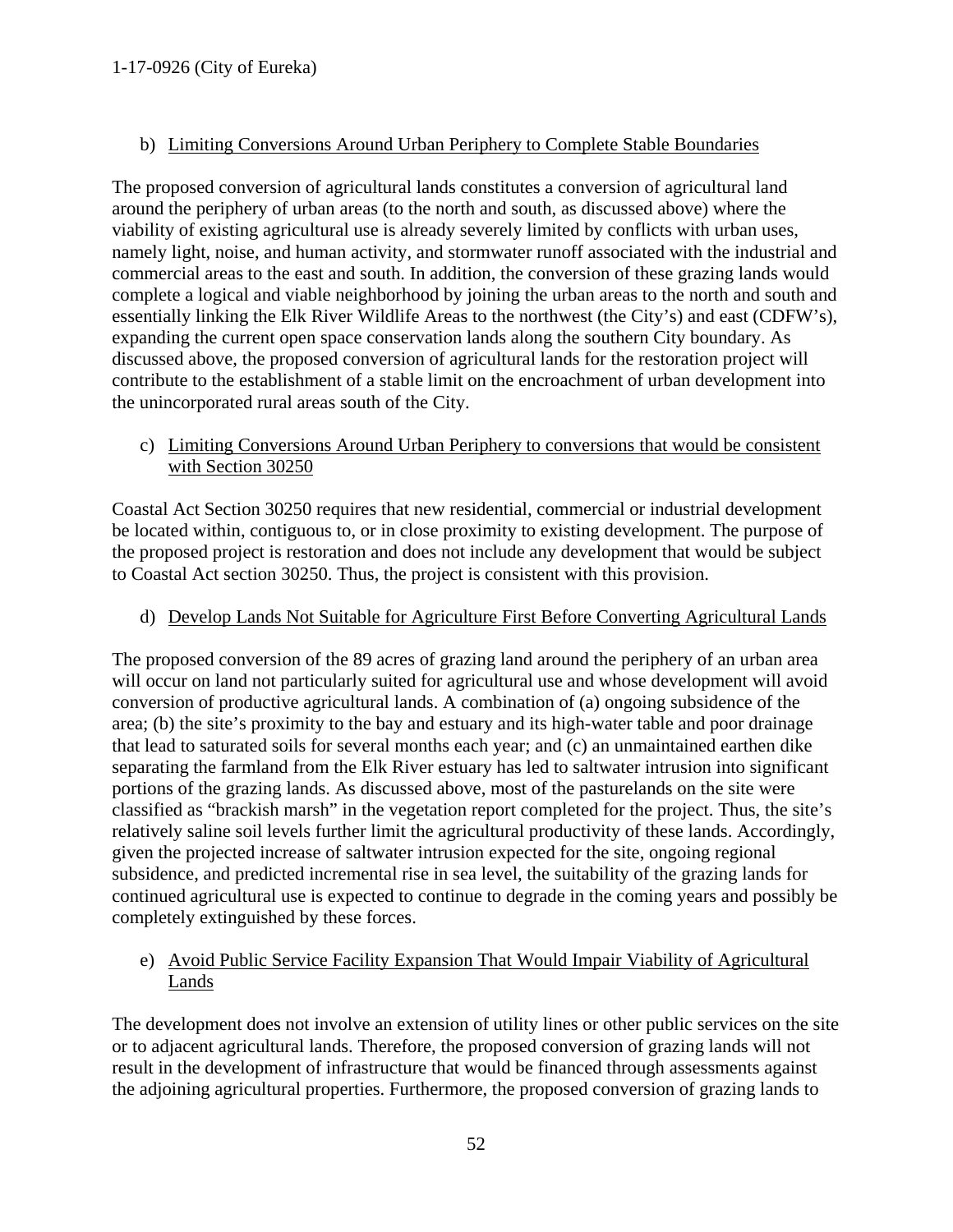restored habitat and recreational trail use, as conditioned, will not result in emissions or discharges that would degrade air and water quality and thereby impact agricultural viability of the surrounding agricultural lands.

f) Avoid Diminishment in Productivity Associated with Divisions of Prime Agricultural Land

This land use conflict minimization measure is not applicable, as the proposed conversion of grazing lands would not involve prime agricultural lands.

## Conclusion

For all of the reasons discussed above, the Commission finds that the proposed conversion of grazing lands is a permissible conversion of agricultural land consistent with section 30241 of the Coastal Act, as the proposed discontinuation of agricultural uses will not occur on prime agricultural land as defined by the Coastal Act, and will occur on agricultural lands that: (1) are located around the periphery of an urban area; (2) are declining in quality due to continuing subsidence and saltwater intrusion; (3) would establish a stable boundary separating urban and rural areas; and (4) would serve to minimize urban-rural land use conflicts.

# <span id="page-52-0"></span>**H. PUBLIC ACCESS & RECREATION**

Section 30210 of the Coastal Act requires that maximum public access shall be provided consistent with public safety needs and the need to protect natural resource areas from overuse. Section 30212 of the Coastal Act requires that access from the nearest public roadway to the shoreline be provided in new development projects, except where it is inconsistent with public safety, military security, or protection of fragile coastal resources, or where adequate access exists nearby. Section 30211 of the Coastal Act requires that development not interfere with the public's right to access gained by use or legislative authorization. Section 30214 of the Coastal Act provides that the public access policies of the Coastal Act shall be implemented in a manner that takes into account the capacity of the site and the fragility of natural resources in the area. Section 30221 of the Coastal Act require that oceanfront land suitable for recreational use shall be protected for recreational use and development unless already adequately provided for in the area. In applying Sections 30210, 30211, 30212, 30214, and 30221, the Commission is also limited by the need to show that any denial of a permit application based on these sections or any decision to grant a permit subject to special conditions requiring public access is necessary to avoid or offset a project's adverse impact on existing or potential access.

The City of Eureka proposes to construct, operate, and maintain an approximately one-mile-long Class I, ADA-accessible, non-motorized multiuse trail along Humboldt Bay that will serve as part of the California Coastal Trail. As designed to meet Caltrans Class I multi-use trail design standards (Caltrans Highway Design Manual, Chapter 1000) and Americans with Disabilities Act (ADA) design standards, the proposed trail will expand shoreline access for a variety of users including bicyclists, walkers, hikers, runners, skaters, wildlife viewers, nature educators, persons in wheelchairs, and other non-motorized outdoor users. The trail will expand the California Coastal Trail, promoting coastal access regionally and state-wide. The trail will also promote access to the Bay, the Elk River estuary, and surrounding marshlands for wildlife viewing and a variety of recreational and educational activities.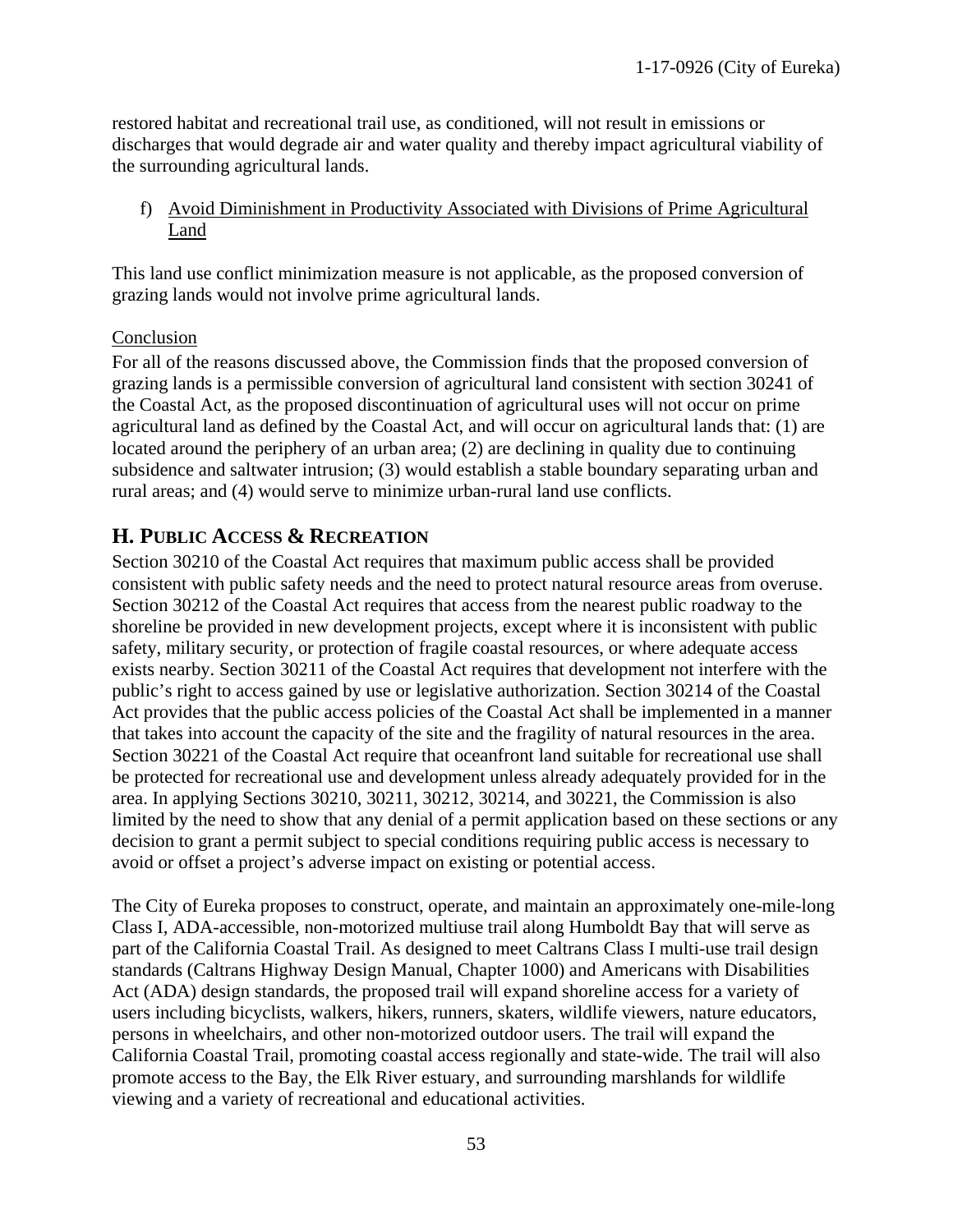The proposed 1-mile-long trail extension, which terminates at the southern boundary of Eureka, will essentially complete the California Coastal Trail through the length of the City's waterfront, approximately six miles of which the City has constructed over the past six years. In addition, the City's trail system is being developed as part of a collaborative regional trail effort with the County, the City of Arcata, the Humboldt County Association of Governments, the State Coastal Conservancy, the NCRA, and other partners to develop a continuous coastal trail network along the eastern shoreline of Humboldt Bay for a total length of over 13 miles, the majority of which has been constructed in the past six years (under CDPs [1-11-037,](https://documents.coastal.ca.gov/reports/2012/3/F8b-3-2012.pdf) [1-15-2054,](https://documents.coastal.ca.gov/reports/2016/5/w25a-5-2016.pdf) and [1-16-0122\)](https://documents.coastal.ca.gov/reports/2016/9/f8a-9-2016.pdf). The County is currently in the design and permitting phase for Humboldt Bay Trail South, a 4 mile-long segment along the Highway 101 corridor between Arcata and Eureka that will connect the north end of Eureka's Waterfront Trail and the south end of Arcata's Humboldt Bay Trail.

The City will provide a coastal access parking area in an existing upland adjacent to Tooby Road at the south end of Area 2. The parking area will be paved and fenced and will support approximately eight vehicles. In addition, parking at the north end of Area 1 is available along Pound Road, which will be improved with a new non-motorized boat ramp and signage. The City has developed general concepts for signage associated with the project but has not yet developed final signage plans. Preliminary concepts include installing access welcome signs at Pound Road (north end of Area 1) and Tooby Road (south end of Area 2). As previously discussed, the Commission is requiring Special Condition 6 to require submittal of final design plans for all signage, fencing and other trail amenities prior to commencement of construction of such amenities.

As stated above, the trail will be developed as part of a City-wide coastal trail network and as part of the larger California Coastal Trail. The proposed trail segments are located within NCRA right-of-way, on NCRA and City-owned properties. To avoid the potential for incomplete or inconsistent trail segments and to ensure that the trail safely functions as a coordinated and integrated continuous public access system, the Commission attaches Special Condition 14. Special Condition 14 identifies the fundamental provisions of the scope of trail use. Special Condition 14 includes the following requirements: (a) the entire trail shall be a Class 1 multi-use trail available for shared public use 24 hours a day daily; (b) the permittee shall be responsible for maintenance of the multi-modal trail and motorized vehicles shall be permitted access by the City and its agents for construction, maintenance and emergency purposes; (c) the City shall maintain continuously all trail improvements in good order and repair, and shall allow no nuisances to exist or be maintained therein; (d) no portion of the trail owned by the City in fee or by grant of easement may be abandoned by the City until a grant of easement is transferred to another entity, approved by the Executive Director, who can operate that portion of the trail in conformance with all terms and conditions of this CDP; and (e) any proposed changes, including any proposed change in the above-identified scope, manner or extent of use or any proposed relocation or abandonment of any portion of the multi-modal trail, shall require an amendment to CDP 1-17-0926 approved by the California Coastal Commission, unless the Executive Director determines that no amendment is legally required. As conditioned, the trail will more safely function as a coordinated and integrated continuous public access system, consistent with the access provisions of Coastal Act sections 30210-30214.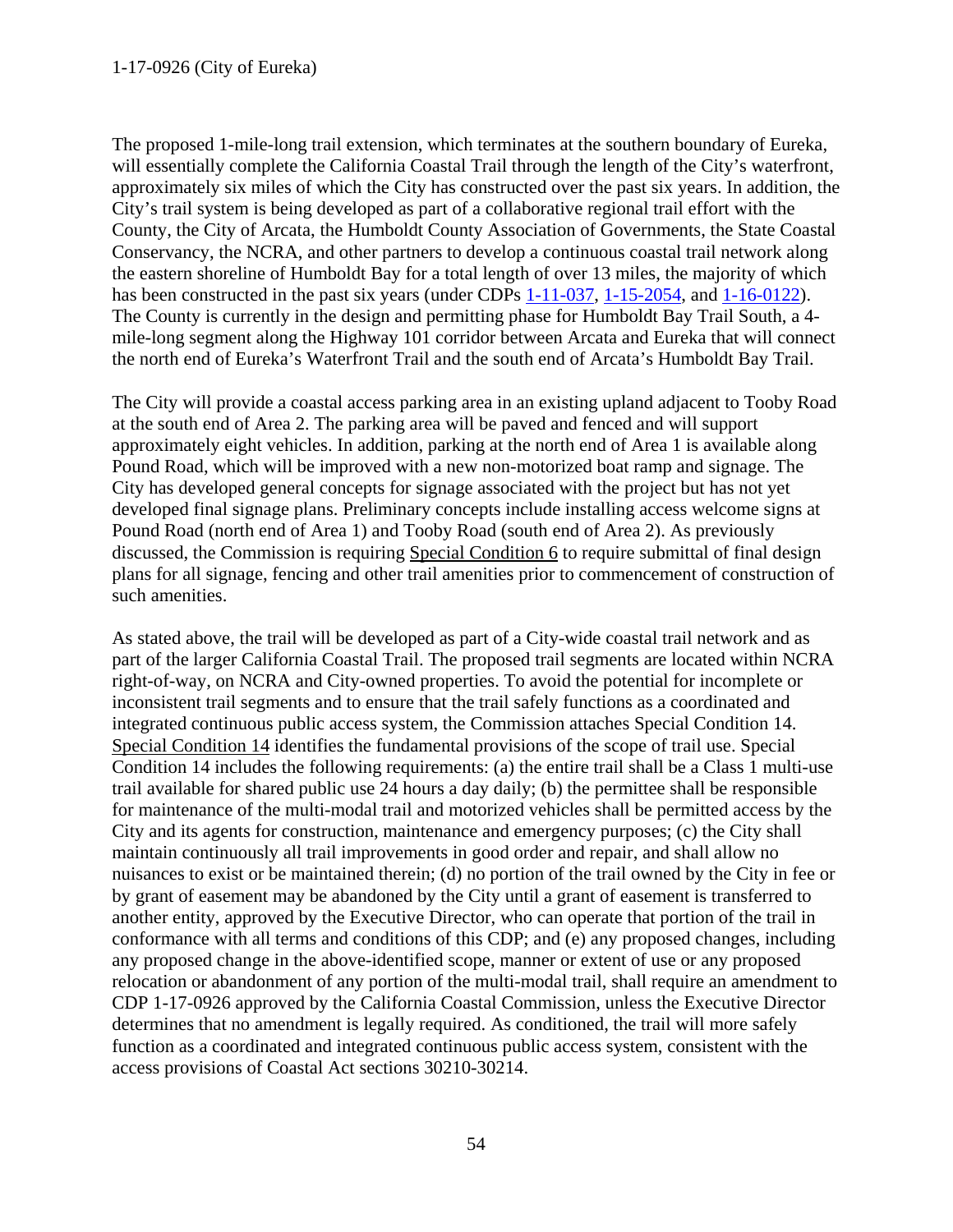As summarized above, sections 30210 and 30214 of the Coastal Act provide that the public access policies of the Coastal Act shall be implemented in a manner that protects public safety and takes into account the need to regulate the time, place, and manner of public access, depending on the facts and circumstances in each case. Given that the City is proposing to route the new coastal access trail on top of the existing railroad bridge over the Elk River rather than install a new trail bridge, there is a need to plan for the possibility that conflicts may arise between future train uses of the bridge and trail usage. As discussed in the Project Description Finding, the City proposes that trail users on the proposed new coastal trail extension along Area 1 and Area 2 would use of the existing, currently non-operational railroad bridge over the Elk River immediately adjacent to the project area. The existing bridge is approximately 200 feet long and 14 feet wide, and the City would improve it for trail usage by installing temporary, removable rubber matting (in sections called "gauge pads") directly on top of and between the existing rails (see [Exhibit 6, pages 1 and 13-15\)](https://documents.coastal.ca.gov/reports/2018/12/th9a/th9a-12-2018-exhibits.pdf). Also as discussed above, in the Environmental Setting Finding, although the railroad in Humboldt County has been non-operational for several decades, with little chance of renewed rail service in the foreseeable future, there is a speeder car train that runs periodically on a segment of rail line several miles north of the subject site. To protect the safety of trail users in the project area from potential conflicts that may arise between the speeder car train over the existing railroad bridge and trail users that will be using the railroad bridge as a segment of the Coastal Trail as proposed under this CDP application, the Commission attaches Special Condition 15. This condition requires submittal of a Public Safety Plan for the shared use of the railroad bridge over the Elk River Estuary at least two weeks prior to any necessary closure of the bridge to coastal trail users due to use of the rail bridge by the speeder car train or other rail service. The plan shall address: (1) safety considerations including provisions for posting signs along the trail segments at the approaches to the bridge crossing and arranging for flaggers to be present for the duration of the crossing event (2) emergency response; (3) security measures; (4) design standards; and (5) reopening the railroad bridge to trail users as soon as possible after train use of the bridge is complete.

Finally, Special Condition 16 requires that, prior to any conveyance of the properties owned by the City on which the trail is proposed, the permittee shall execute and record a deed restriction that assures protection of the scope and manner of public use along the trail and assures that future purchasers of the property are notified of the scope and manner of public use along the trail. Such notification of future purchasers will eliminate expectations on the part of the purchasers that they may be able to exclude the public from the trail property.

Therefore, the Commission finds that the proposed project as conditioned, which includes substantial new public access and fosters expanded use of existing coastal access and recreational facilities, is consistent with the public access and recreation policies of the Coastal Act.

# <span id="page-54-0"></span>**I. COASTAL HAZARDS**

Section 30253 of the Coastal Act states, in applicable part, as follows:

*New development shall do all of the following:*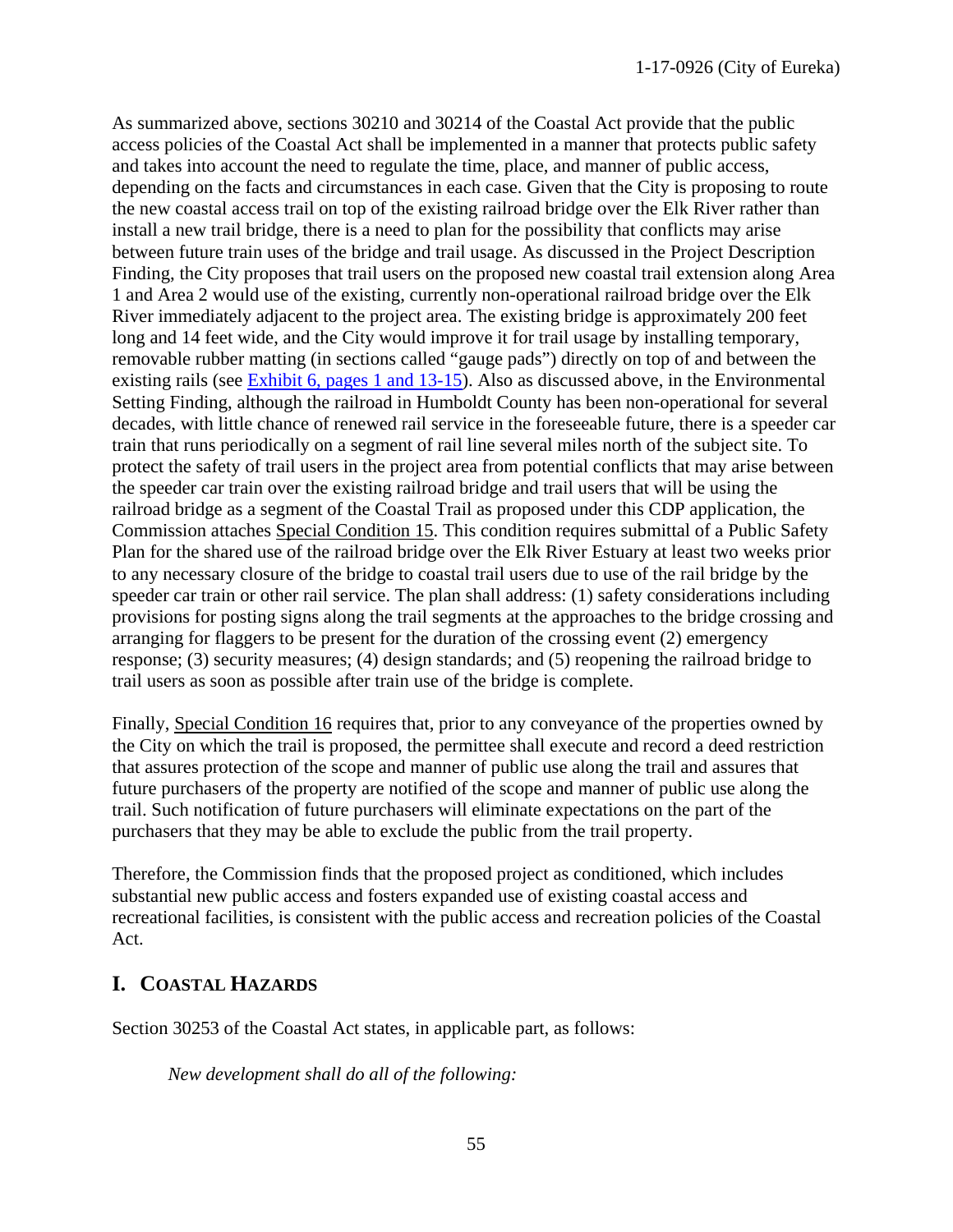- *(a) Minimize risks to life and property in areas of high geologic, flood, and fire hazard.*
- *(b) Assure stability and structural integrity, and neither create nor contribute significantly to erosion, geologic instability, or destruction of the site or surrounding area or in any way require the construction of protective devices that would substantially alter natural landforms along bluffs and cliffs.*

The proposed project is located along the margin of Humboldt Bay in an active seismic area that is subject to numerous seismic hazards, including strong ground motions, seismic settlement, soil liquefaction, and tsunamis. The proposed trail is also located in the mapped FEMA Zone A 100 year floodplain, and the proposed alignment will be located adjacent to tidally influenced waters, resulting in flooding risks that will only increase in frequency and extent with sea level rise.

### Earthquake Shaking, Soil Settlement, and Liquefaction

Humboldt County is a very active tectonic region subject to frequent, and sometimes large, earthquakes due in part to the presence of numerous fault lines and its location near the intersection of the Pacific, Gorda, and North American plates.

To address seismic hazards, the CEQA document adopted for the project includes a mitigation measure requiring a California registered geotechnical engineer to conduct a design-level geotechnical study for the project that evaluates seismic hazards and provides recommendations to mitigate the effect of strong ground shaking; any unstable, liquefiable or expansive soils; or settlement in adherence with current California Building Code (CBC) standards for earthquake resistant construction. The study shall provide measures to repair, stabilize, or avoid unsuitable soils and shall include grading, drainage, paving, and foundation design recommendations. The mitigation measure requires that the project be constructed in conformance with the specific recommendations contained in the design-level geotechnical study, including recommendations for grading, ground improvement, and foundation support. The recommendations made in the geotechnical study shall be incorporated into the final plans and specifications and implemented during construction. LACO Associates completed the required study in a technical memorandum dated July 12, 2018 [\(Exhibit 10\)](https://documents.coastal.ca.gov/reports/2018/12/th9a/th9a-12-2018-exhibits.pdf). Special Condition 5-A(ii)(c) requires submittal of final plans prior to permit issuance confirming that all recommendations for site preparation, compaction, and grading included in the geotechnical memorandum have been incorporated into the project.

Because the proposed project will comply with California Building Code and local building codes, which have been designed to allow structures to withstand strong seismic ground shaking, and because the project will comply with the site-specific recommendations of the project's geotechnical report, the development is designed to assure stability and structural integrity consistent with the requirements of section 30253(b).

#### Tsunami Inundation

Due to the known seismic activity in the Pacific Rim, there is the potential for a tsunami to occur that could impact Humboldt Bay. If the region were to suffer a major earthquake along the Cascadia Subduction Zone, a local tsunami could hit the Humboldt Bay shoreline within minutes. The entire trail alignment is in a tsunami evacuation area that may be subject to tsunami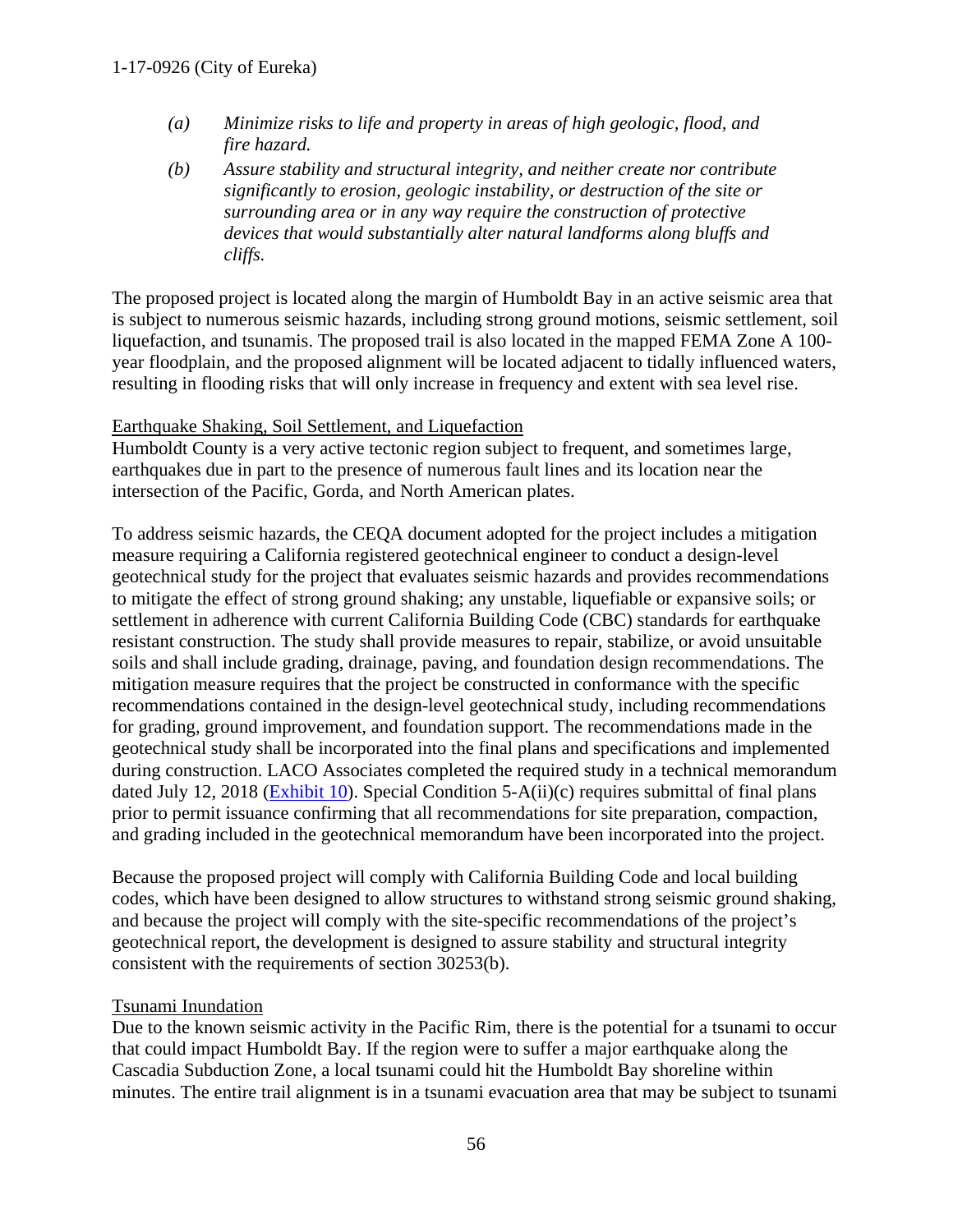inundation. As the proposed project is a recreational trail that does not include habitable structures, residential units, or critical facilities, the risks to life and property are proportionately less than for more intense development. Tsunami hazard warning signs already exist along Highway 101 around Humboldt Bay. In addition, the County maintains a coastal tsunami early warning system, including the use of tsunami sirens, to minimize risk inside the tsunami vulnerability and evacuation area where the trail will be located.

The City has proposed to install access welcome signs at Pound Road (north end of Area 1) and Tooby Road (south end of Area 2) with site information educating visitors about tsunami hazards and what actions to take in the event of seismic activity. Special Condition 6 requires submittal of final signage plans prior to commencement of construction of signage and trail amenities authorized by this permit, which demonstrate that sign content shall include information warning visitors about tsunami hazards at the site. Therefore, as conditioned, the project includes measures to minimize tsunami risks.

#### Floodplain and Drainage Affects

The proposed project is in a relatively low-lying waterfront area in the mapped 100-year floodplain. Although the project includes installation of one mile of an 8- to-10-foot-wide impervious asphalt surface, the trail is not expected to have a significant impact on flood capacity. Any water falling on the paved trail will flow downhill to percolate in surrounding areas, including the two-foot-wide gravel shoulders, the inboard ditch inland of the railroad berm, and along the living shoreline to be constructed between the trail and restored tidal marsh inland of the trail. In addition, the proposed trail, unpaved tidal ridge (setback berm), and elevated trails and viewing platforms will not redirect or impede flood flows, are not expected to be subject to significant damage as a result of inundation and are not essential facilities required to be operational in the event of a flood.

#### Tidal Inundation and Sea Level Rise

The proposed trail elevation will range from approximately 12 to 14 feet (NAVD 88), above the current mean monthly maximum water (MMMW) elevation on Humboldt Bay of 7.74 feet (NAVD 88, as measured at NOAA's North Spit Tide Gage) and the average annual king tide elevation of 8.8 feet (NAVD 88). Extreme tides (100-year events) and king tides and/or storm surges can reach up to two feet above the tidal baseline elevation. Thus, the trail will be constructed at an elevation that is several feet above extreme tides, king tides, and/or storm surge from current sea level elevations.

Humboldt Bay has the highest rate of sea-level rise in the State due to active land subsidence, with up to 1.0 feet of rise expected by 2030, 2.3 feet by 2050, and 7.6 feet by  $2100^{23}$  Given local relative sea level rise projections, the proposed trail may be exposed to an increased level of periodic inundation as a result of high tide and flood events by 2050.

<sup>&</sup>lt;sup>23</sup> These are the "medium-high" risk aversion projections given in the Commission's recently adopted Sea Level Rise Policy Guidance Science Update, [Table G-2.](https://documents.coastal.ca.gov/reports/2018/11/W7d/w7d-11-2018-exhibits.pdf) The projections for relative sea level rise in Humboldt Bay take into account the combined effects of regional eustatic sea level rise and vertical land motion (tectonic uplift and subsidence).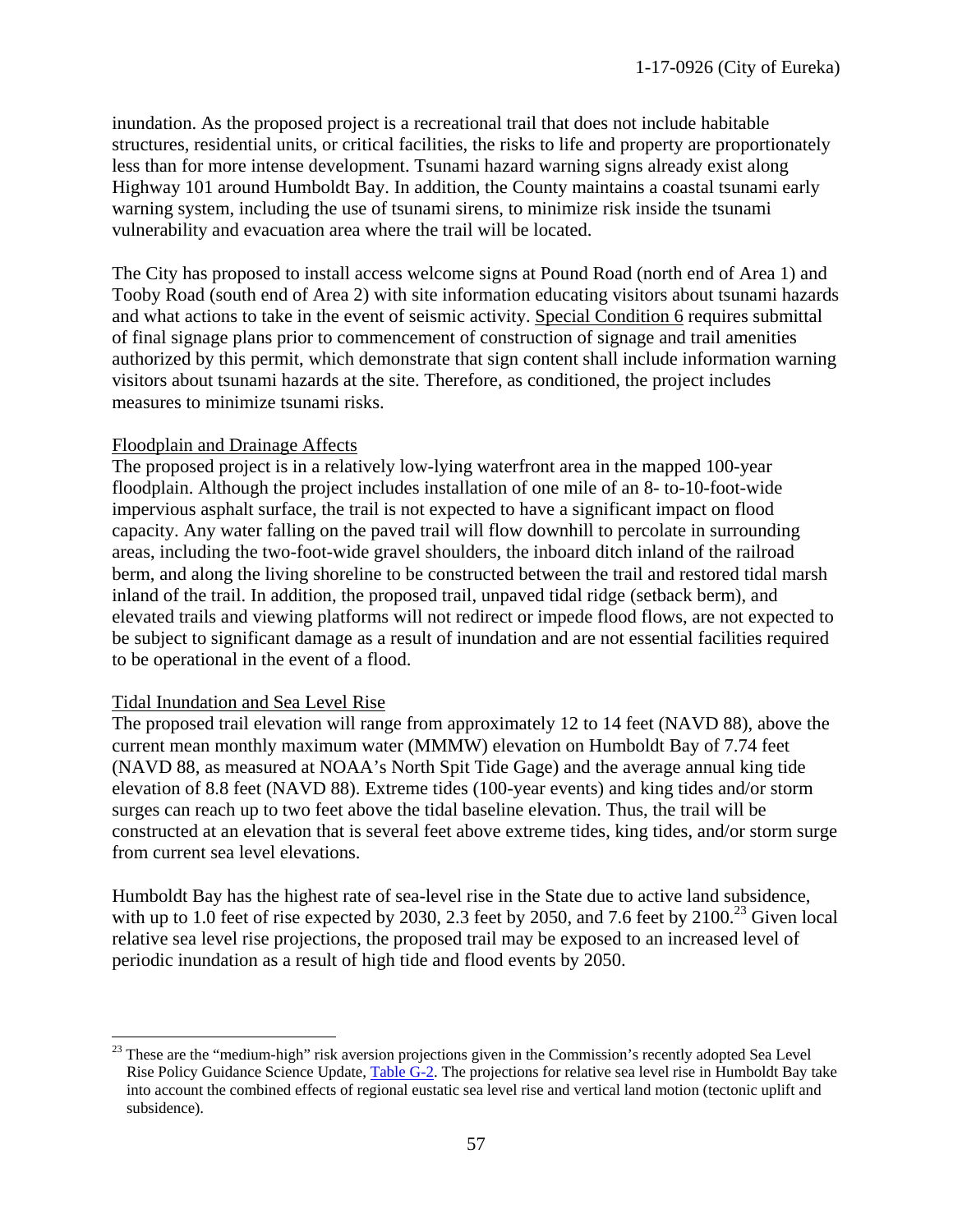## 1-17-0926 (City of Eureka)

The City currently has a 25-year license through 2040 from NCRA for use of the NCRA railroad right-of-way for the Waterfront Trail north of the subject site. As mentioned above, the City expects to receive an updated license for the proposed trail development within the NRCA rightof-way once final construction plans are complete and approved by the NCRA Board, and the term of the license is not expected to change. The California Coastal Commission's sea level rise policy guidance (2015) states that ancillary development and amenity structures may identify a relatively short expected life compared to residential and commercial structures, such as 25 years or less. Consistent with the sea level rise guidance, and given the 25 year license agreement with NCRA, in this case it is useful to analyze trail vulnerability through 2040. Because there is a significant range between best- and worst- case sea level rise projection scenarios, it is reasonable to assume that the "medium high" projection for year 2050 can be used to reflect the range of scenarios (best-worst case) for year 2040.

As described above, the proposed trail elevation will range from approximately 12 to 14 feet (NAVD 88). Based on the average projection of sea level rise for year 2050 (2.3 feet), the entire proposed trail will avoid flooding from mean annual maximum water elevations (up to 11.1 feet in elevation, which is 2.3 feet above current king tide levels) over the 25 year analysis period.

King tides occur less than ten calendar days per year and typically last less than a few hours each day. If sea level rises faster than projected, such as under the extreme "H++ Scenario of 3.1 feet by 2050, a portion of the trail may be inundated with water during these times. However, the trail will be designed to withstand occasional flooding, and because the project is not critical infrastructure and does not include any habitable structures, the approved development will minimize risks to life or property.

Beyond 2050, the trail will be increasingly vulnerable to flooding. The proposed trail segment is located within a corridor of infrastructure containing the trail, the railroad, U.S. Highway 101, sewer, and electrical lines, all of is vulnerable to sea level rise over the long-term. Along this corridor, the railroad track embankment acts as a levee between Humboldt Bay and the land to the east. This embankment is deteriorating and is highly vulnerable to breaching by erosion or by being overtopped by extreme tides, king tides, and/or storm surges. If this embankment were overtopped, it may result in permanent tidal inundation of the lands behind the railroad, including the trail and the highway. At this point, the City, Caltrans, and other implicated property owners will have to adapt or retreat their infrastructure. Potential adaptation measures include, among other options, adding additional fortification to the railroad berm or the Coastal Trail. As a coastal dependent use, shoreline protective devices can be considered for approval to protect the trail under section 30235 of the Coastal Act. Other potential adaptation measures include raising the elevations of the highway, providing more space for the exchange of moving waters, constructing a viaduct to accommodate both the highway and the trail, or relocating all of the infrastructure facilities to follow different routes. The City is embarking on an LCP update that includes planning for sea level rise adaptation in vulnerable areas. The threat of sea level rise to this area and other parts of the City will be further addressed during that process.

Since future modification, relocation, reconstruction, or abandonment of the trail are forms of development as defined by section 30106 of the Coastal Act that require CDP authorization, the City will need to obtain a CDP amendment or a new CDP prior to making such changes to the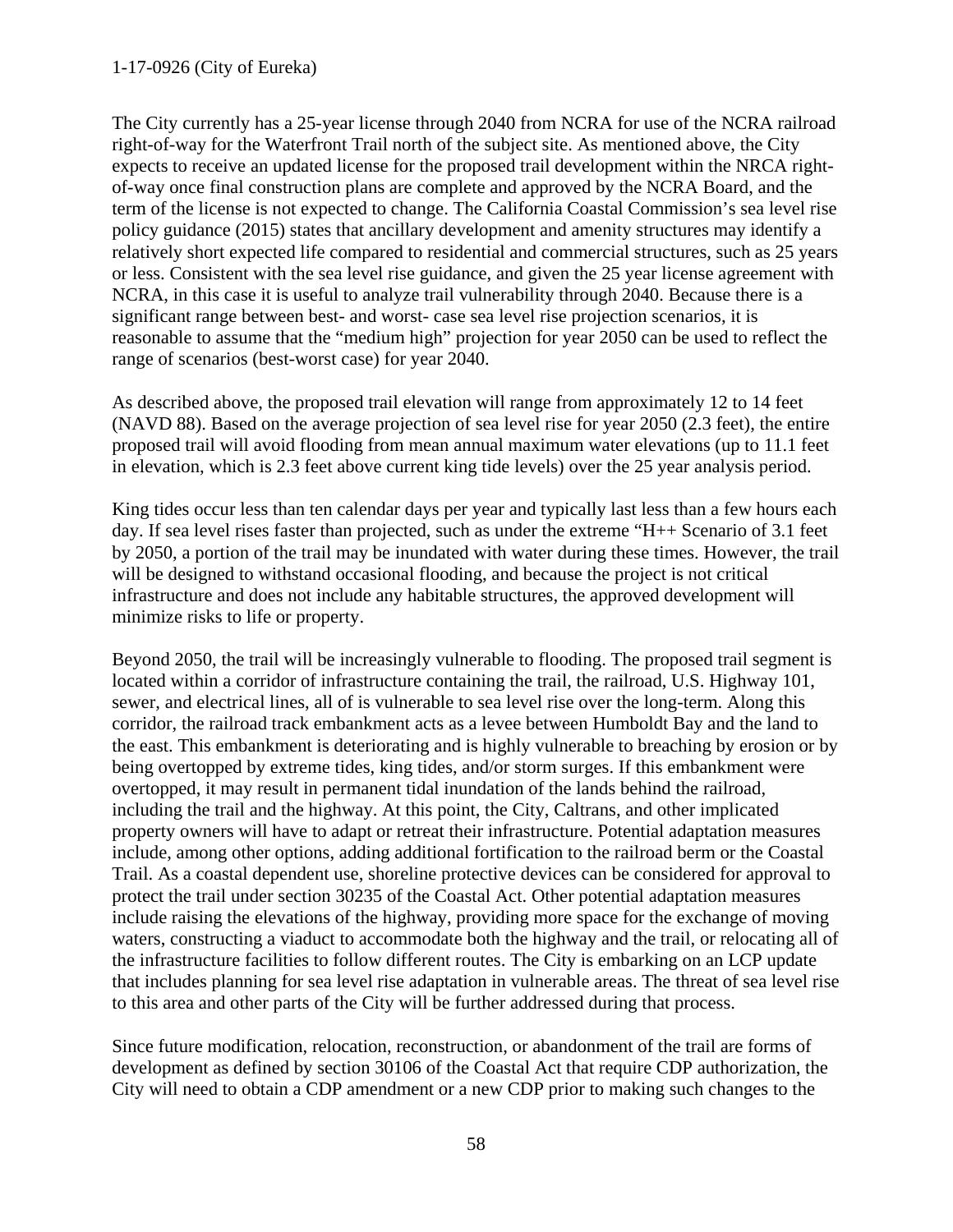trail. In the review of an application for future trail changes, the Commission will consider the flooding risk from sea level rise and other flood and geologic hazards in evaluating the consistency of the development with Section 30253 of the Coastal Act. To ensure that the Applicant and the NCRA are notified of the need to obtain additional CDP authorization for any changes to the trail, Special Condition 14 requires that any proposed relocation, abandonment, or modifications to the trail shall require a permit amendment.

Considering the aforementioned hazards, the Commission also attaches Special Condition 17, which requires the City to assume the risks of flooding and geologic hazards to the property and waive any claim of liability on the part of the Commission. Given that the applicant has chosen to implement the project despite flooding and geologic risks, the applicant must assume the risks. Special Condition 17 notifies the applicant that the Commission is not liable for damage as a result of approving the permit for development. The condition also requires the applicant to indemnify the Commission in the event that third parties bring an action against the Commission as a result of the failure of the development to withstand the hazards. Therefore, the Commission finds that the proposed project, as conditioned, will minimize risk to life and property from hazards, consistent with section 30253(a) of the Coastal Act.

# <span id="page-58-0"></span>**J. ARCHAEOLOGICAL RESOURCES**

Section 30244 of the Coastal Act states:

*Where development would adversely impact archeological or paleontological resources as identified by the State Historic Preservation Officer, reasonable mitigation measures shall be required.*

The project area lies within the traditional territory of the Wiki division of the Wiyot tribe. At the time that Euro-Americans first made contact in this region, the Wiyot lived almost exclusively in villages along the protected shores of Humboldt Bay and near the mouths of the Eel and Mad Rivers. Today, representatives of the Wiyot Tribe are the Table Bluff Reservation Wiyot Tribe, the Blue Lake Rancheria, and the Bear River Band of the Rohnerville Rancheria.

Upon initiation of planning for the proposed project, in 2016, the City engaged in formal consultation with the Tribal Historic Preservation Officers for the Wiyot Area tribes. No tribal cultural resources were identified for the project site by the THPOs through consultation. In addition, William Rich and Associates completed a cultural resources investigation for the project, including consultation with the Wiyot Tribes and field surveys. The investigation did not identify any archaeological resources. Furthermore, on November 26, 2018 Commission staff contacted the THPOs for the Wiyot area tribes requesting comments and recommendations on the project. The THPO for the Blue Lake Rancheria responded and identified no additional conditions or mitigation measures beyond the standard "inadvertent discovery" condition described below.

Due to an extensive history of flooding in the area, silt deposits, and changes to the mouth of the Elk River, it is possible that buried archaeological materials may exist in the project area and be unearthed during excavation activities. To ensure protection of any cultural resources that may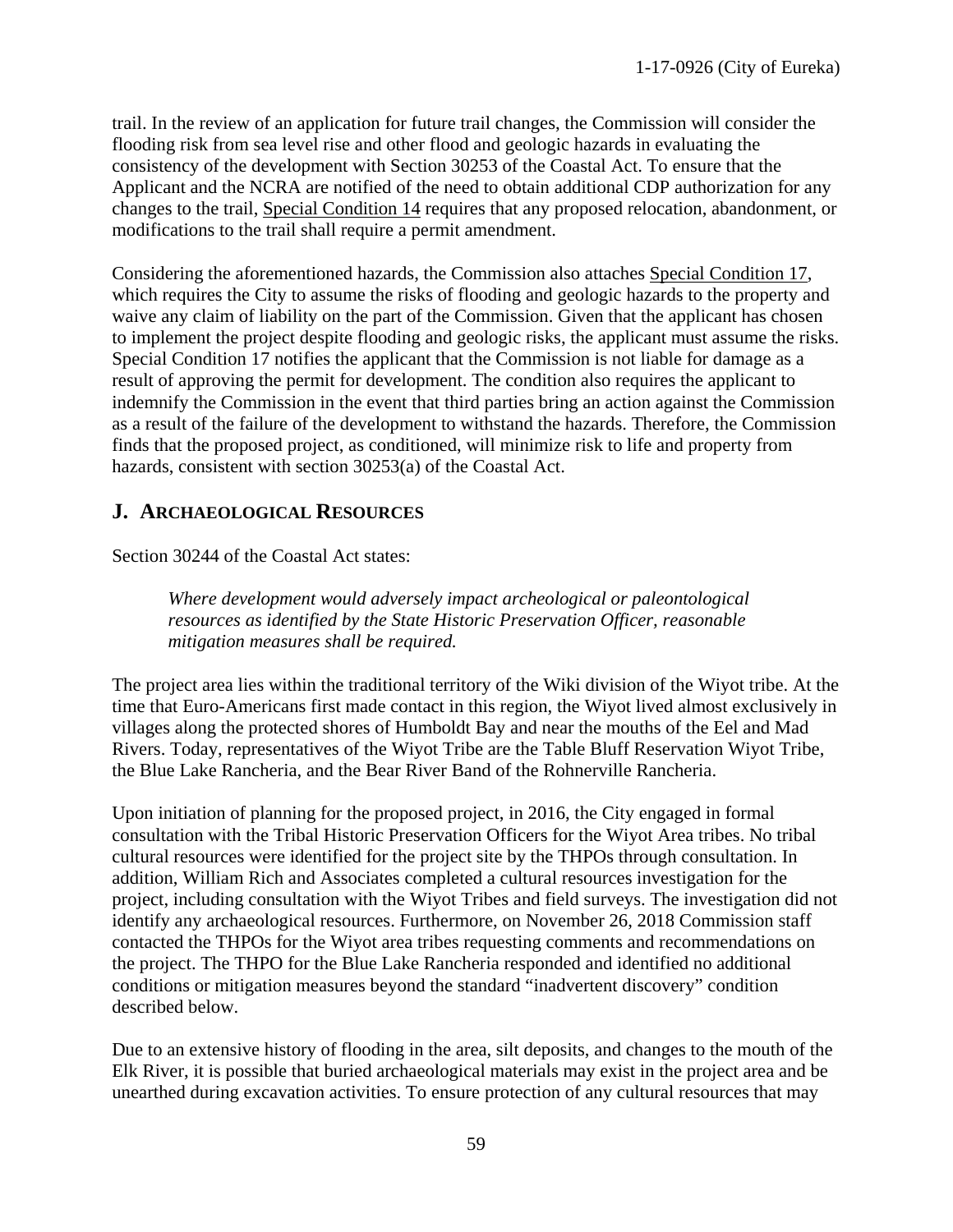be discovered at the site during construction of the proposed project, the Commission attaches Special Condition 18. This special condition requires that if an area of cultural deposits is discovered during the course of the project, all construction must cease and a qualified cultural resource specialist, in conjunction with the Wiyot Tribe, the Bear River Band of Rohnerville Rancheria, and the Blue Lake Rancheria THPOs, must analyze the significance of the find. To recommence construction following discovery of cultural deposits, the permittee is required to submit a supplementary archaeological plan for the review and approval of the Executive Director, who determines whether the changes are de minimis in nature and scope, or whether an amendment to this permit is required.

Therefore, the Commission finds that the development, as conditioned, is consistent with Coastal Act section 30244, because as conditioned, the development includes reasonable mitigation measures to avoid adverse impacts to archaeological resources.

# <span id="page-59-0"></span>**K. REIMBURSEMENT OF COSTS AND FEES**

Coastal Act section 30620(c)(1) authorizes the Commission to require applicants to reimburse the Commission for expenses incurred in processing CDP applications [see also 14 C.C.R. §  $13055(g)$ . Thus, the Commission is authorized to require reimbursement for expenses incurred in defending its action on the pending CDP application. Therefore, consistent with section 30620(c), the Commission imposes Special Condition 19 requiring reimbursement of any costs and attorneys' fees the Commission incurs in connection with the defense of any action brought by a party other than the Applicant/Permittee challenging the approval or issuance of this permit.

# <span id="page-59-1"></span>**L. CALIFORNIA ENVIRONMENTAL QUALITY ACT**

The City of Eureka served as the lead agency for the project for CEQA purposes. The City adopted a Mitigated Negative Declaration for the project on November 13, 2017.

Section 13906 of the Commission's administrative regulation requires Coastal Commission approval of CDP applications to be supported by a finding showing the application, as modified by any conditions of approval, is consistent with any applicable requirements of the California Environmental Quality Act (CEQA). Section 21080.5(d)(2)(A) of CEQA prohibits a proposed development from being approved if there are any feasible alternatives or feasible mitigation measures available, which would substantially lessen any significant adverse effect the proposed development may have on the environment.

The Commission incorporates its findings on Coastal Act consistency at this point as if set forth in full. These findings address and respond to all public comments regarding potential significant adverse environmental effects of the project that were received prior to preparation of the staff report. As discussed herein, the proposed project has been conditioned to be found consistent with the Chapter 3 policies of the Coastal Act. Mitigation measures that will minimize all adverse environmental impacts have been made requirements of project approval. As conditioned, there are no feasible alternatives or feasible mitigation measures available, beyond those required, which would substantially lessen any significant adverse impact that the activity may have on the environment. Therefore, the Commission finds that the proposed project, as conditioned to mitigate the identified impacts, can be found consistent with the requirements of the Coastal Act to conform to CEQA.